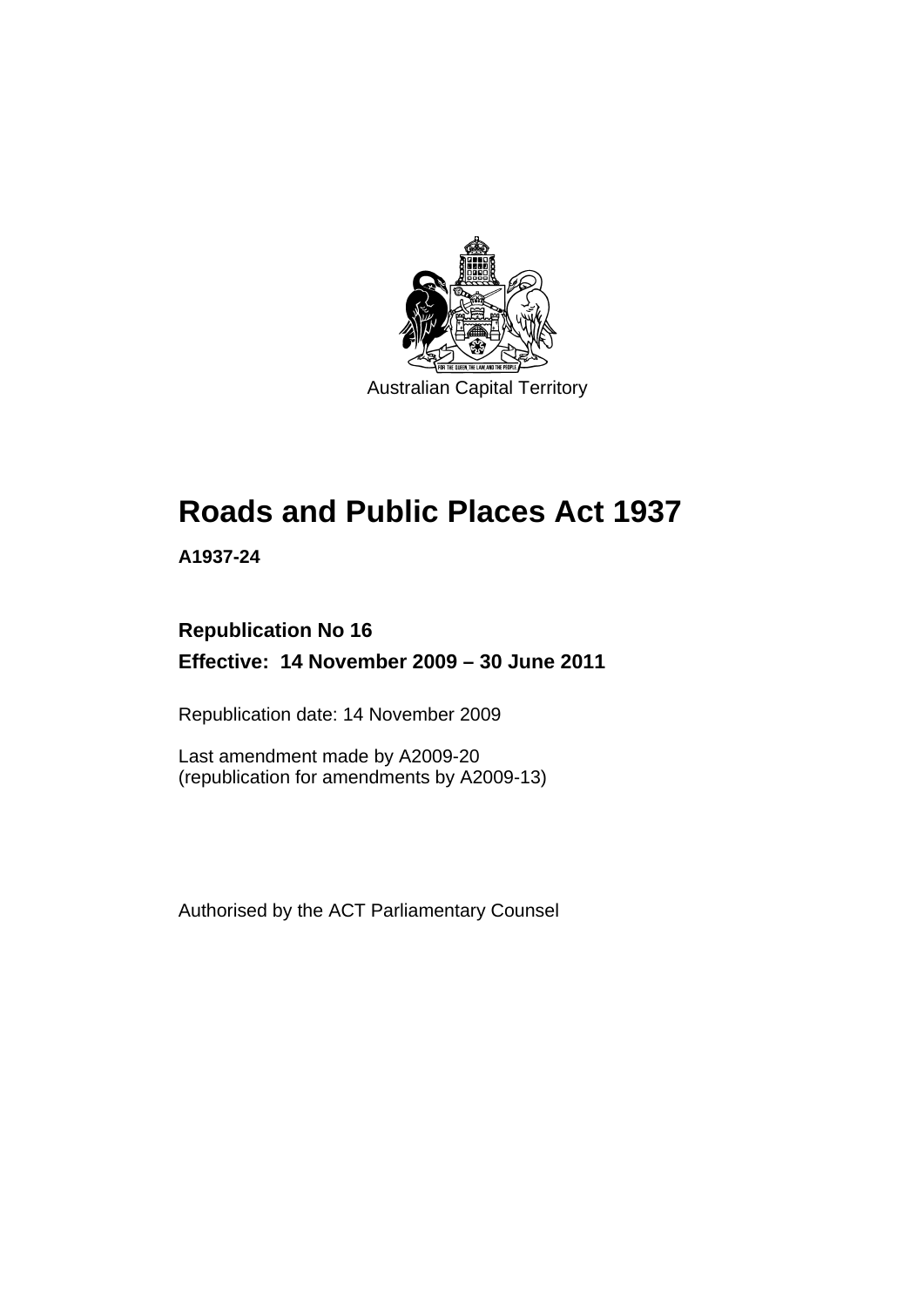## **About this republication**

### **The republished law**

This is a republication of the *Roads and Public Places Act 1937* (including any amendment made under the *Legislation Act 2001*, part 11.3 (Editorial changes)) as in force on 14 November 2009*.* It also includes any amendment, repeal or expiry affecting the republished law to 14 November 2009.

The legislation history and amendment history of the republished law are set out in endnotes 3 and 4.

### **Kinds of republications**

The Parliamentary Counsel's Office prepares 2 kinds of republications of ACT laws (see the ACT legislation register at www.legislation.act.gov.au):

- authorised republications to which the *Legislation Act 2001* applies
- unauthorised republications.

The status of this republication appears on the bottom of each page.

### **Editorial changes**

The *Legislation Act 2001*, part 11.3 authorises the Parliamentary Counsel to make editorial amendments and other changes of a formal nature when preparing a law for republication. Editorial changes do not change the effect of the law, but have effect as if they had been made by an Act commencing on the republication date (see *Legislation Act 2001*, s 115 and s 117). The changes are made if the Parliamentary Counsel considers they are desirable to bring the law into line, or more closely into line, with current legislative drafting practice.

This republication includes amendments made under part 11.3 (see endnote 1).

### **Uncommenced provisions and amendments**

If a provision of the republished law has not commenced or is affected by an uncommenced amendment, the symbol  $\mathbf{U}$  appears immediately before the provision heading. The text of the uncommenced provision  $\overline{or}$  amendment appears only in the last endnote.

### **Modifications**

If a provision of the republished law is affected by a current modification, the symbol  $\mathbf{M}$ appears immediately before the provision heading. The text of the modifying provision appears in the endnotes. For the legal status of modifications, see *Legislation Act 2001*, section 95.

### **Penalties**

At the republication date, the value of a penalty unit for an offence against this law is \$110 for an individual and \$550 for a corporation (see *Legislation Act 2001*, s 133).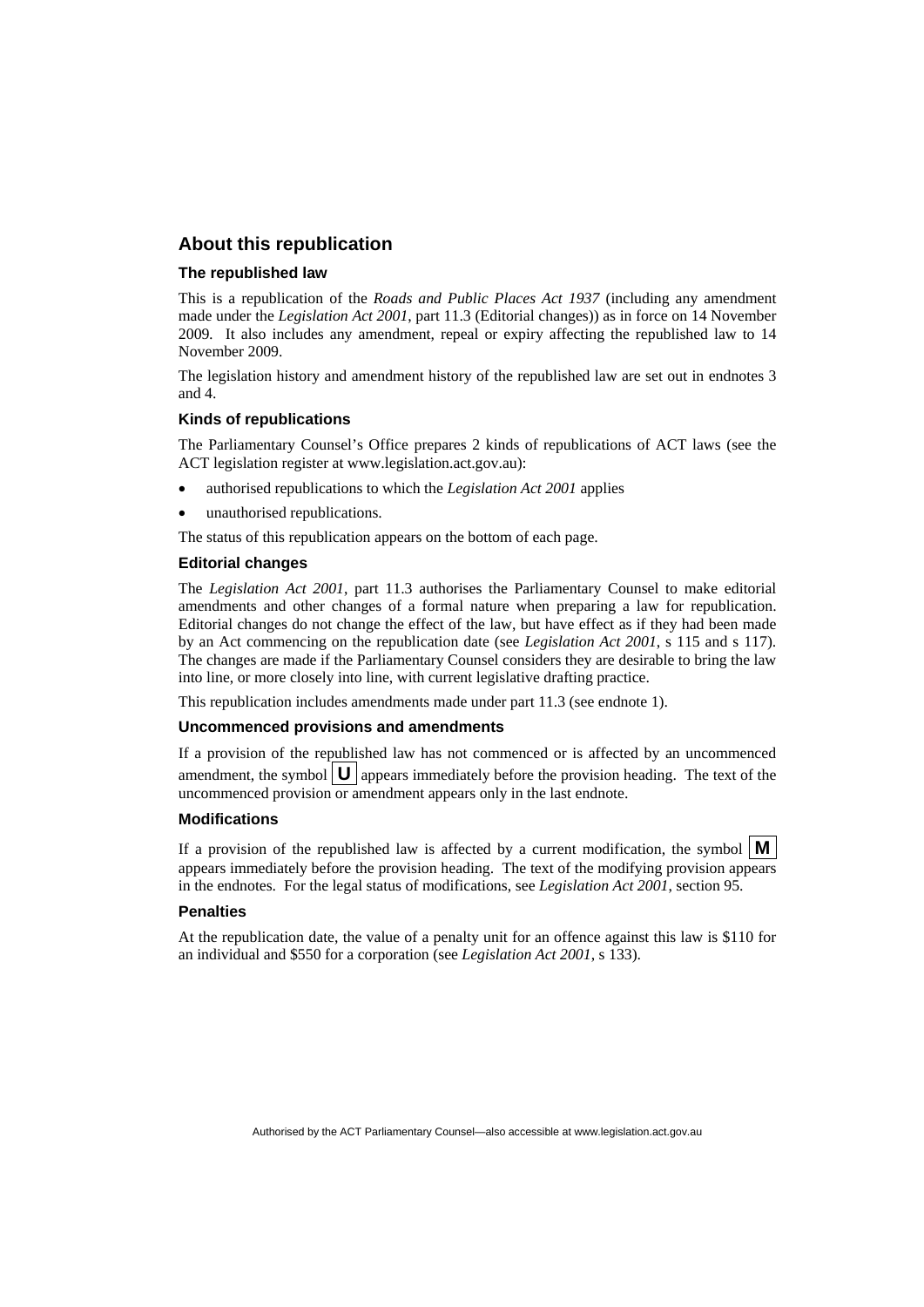

# **Roads and Public Places Act 1937**

## **Contents**

14/11/09

|                 |                                                                    | Page       |
|-----------------|--------------------------------------------------------------------|------------|
| 1               | Name of Act                                                        | 2          |
| 2               | Dictionary                                                         | 2          |
| 2AA             | Offences against Act—application of Criminal Code etc              | 2          |
| 2A              | <b>Notes</b>                                                       | 3          |
| 2B              | Application of Act to Territory                                    | 3          |
| 2C              | Road and public places officers                                    | 3          |
| 3               | Level of roads                                                     | 3          |
| 4               | Temporary closing of roads                                         | 4          |
| 5               | Temporary roads                                                    | 5          |
| 6               | Drains for surface water                                           | 5          |
| 7               | Damage to or interference with public places and property on them  | 6          |
| 8               | Construction of culverts etc in public places                      | 6          |
| 9               | Permission to place culverts etc across, and to interfere with the |            |
|                 | surfaces of, public places                                         |            |
| 9Α              | Determination of fees                                              | 7          |
| R <sub>16</sub> | Roads and Public Places Act 1937                                   | contents 1 |

Authorised by the ACT Parliamentary Counsel—also accessible at www.legislation.act.gov.au

Effective: 14/11/09-30/06/11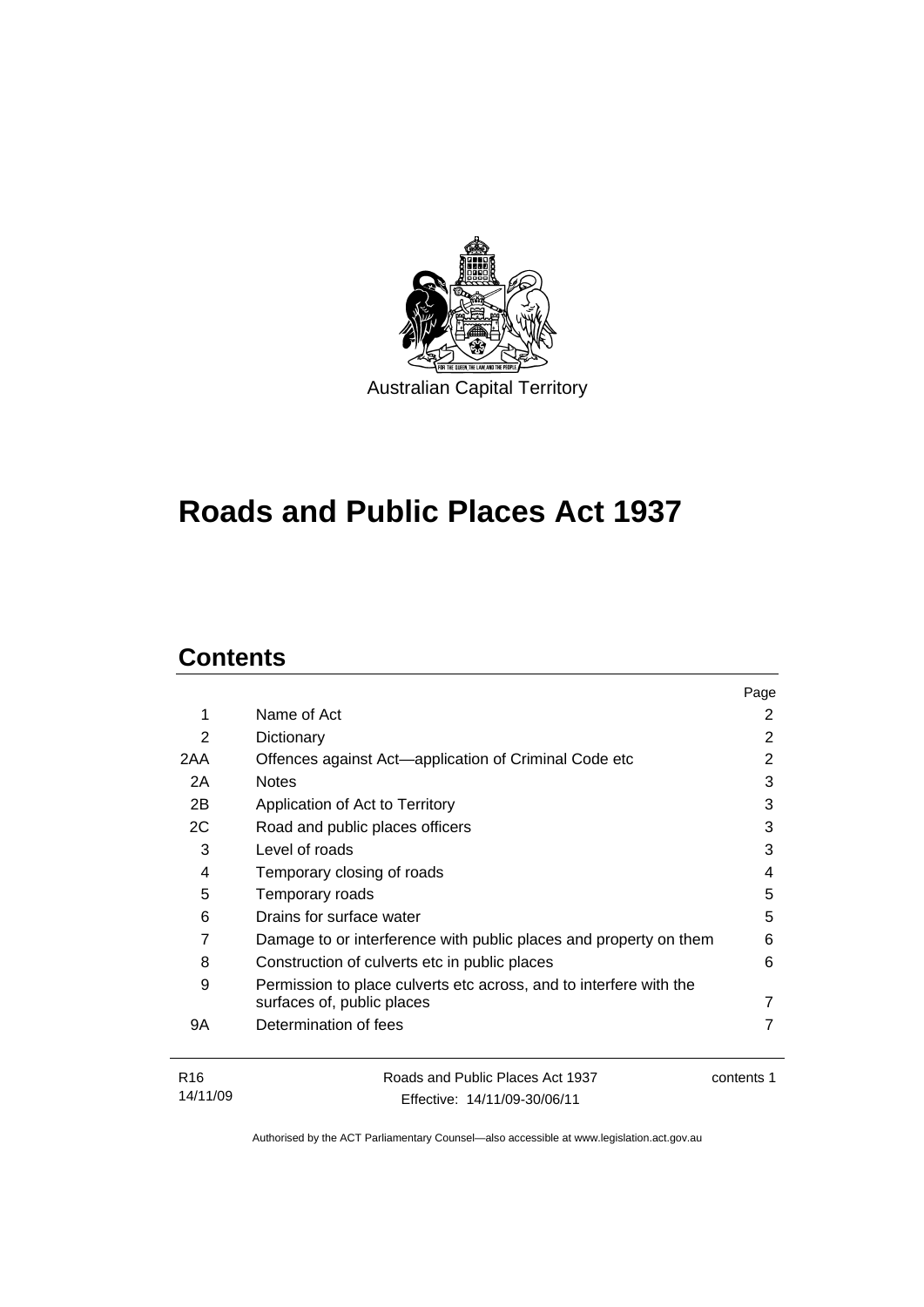|            |                                                         | Page |
|------------|---------------------------------------------------------|------|
| 10         | Excavations etc on public places to be lighted          | 7    |
| 11         | Alignment marks etc                                     | 8    |
| 12         | Exhibition of advertisements or notices                 | 8    |
| 12A        | Code of practice for movable signs                      | 8    |
| 12B        | Contents of code of practice                            | 8    |
| 12C        | Failure to comply with code                             | 9    |
| 12D        | Indemnification of Territory                            | 9    |
| 12E        | Removal of abandoned vehicles from public places        | 9    |
| 12EA       | Retaining abandoned vehicles                            | 11   |
| 12EB       | Removing, defacing or interfering with notices          | 13   |
| 12F        | Failure to provide information about abandoned vehicles | 13   |
| 12G        | Removal of signs and other items from public places     | 14   |
| 12H        | Disposal of items removed under sections 12E and 12G    | 15   |
| 121        | Prescribed objects-s 12G (4), def of prescribed object  | 16   |
| 13         | Trees etc overhanging public places                     | 16   |
| 14         | Repair of damage to public places                       | 17   |
| 14A        | Graffiti removal on leased land                         | 17   |
| 14B        | Graffiti removal-liability of the Territory             | 18   |
| 15A        | Objects in public places                                | 19   |
| 15B        | Application for permit                                  | 19   |
| 15BA       | Placement of objects affecting heritage significance    | 20   |
| 15C        | Grant or refusal of permit                              | 21   |
| 15D        | Grant of permit-conditions                              | 22   |
| 15E        | Grant of permit                                         | 23   |
| 15F        | Cancellation of permit                                  | 23   |
| 15G        | Review by ACAT                                          | 24   |
| 15H        | Rights of holder of permit                              | 25   |
| 15J        | Term of permit                                          | 25   |
| 15K        | Renewal of permit                                       | 25   |
| 15L        | Loss or destruction of permit                           | 26   |
| 15M        | Notice to remove object                                 | 26   |
| <b>15N</b> | Removal of objects by Territory                         | 26   |
| 15P        | Disposal of objects by Territory                        | 28   |
| 15R        | Change of address                                       | 28   |
|            |                                                         |      |

contents 2 Roads and Public Places Act 1937 Effective: 14/11/09-30/06/11

R16 14/11/09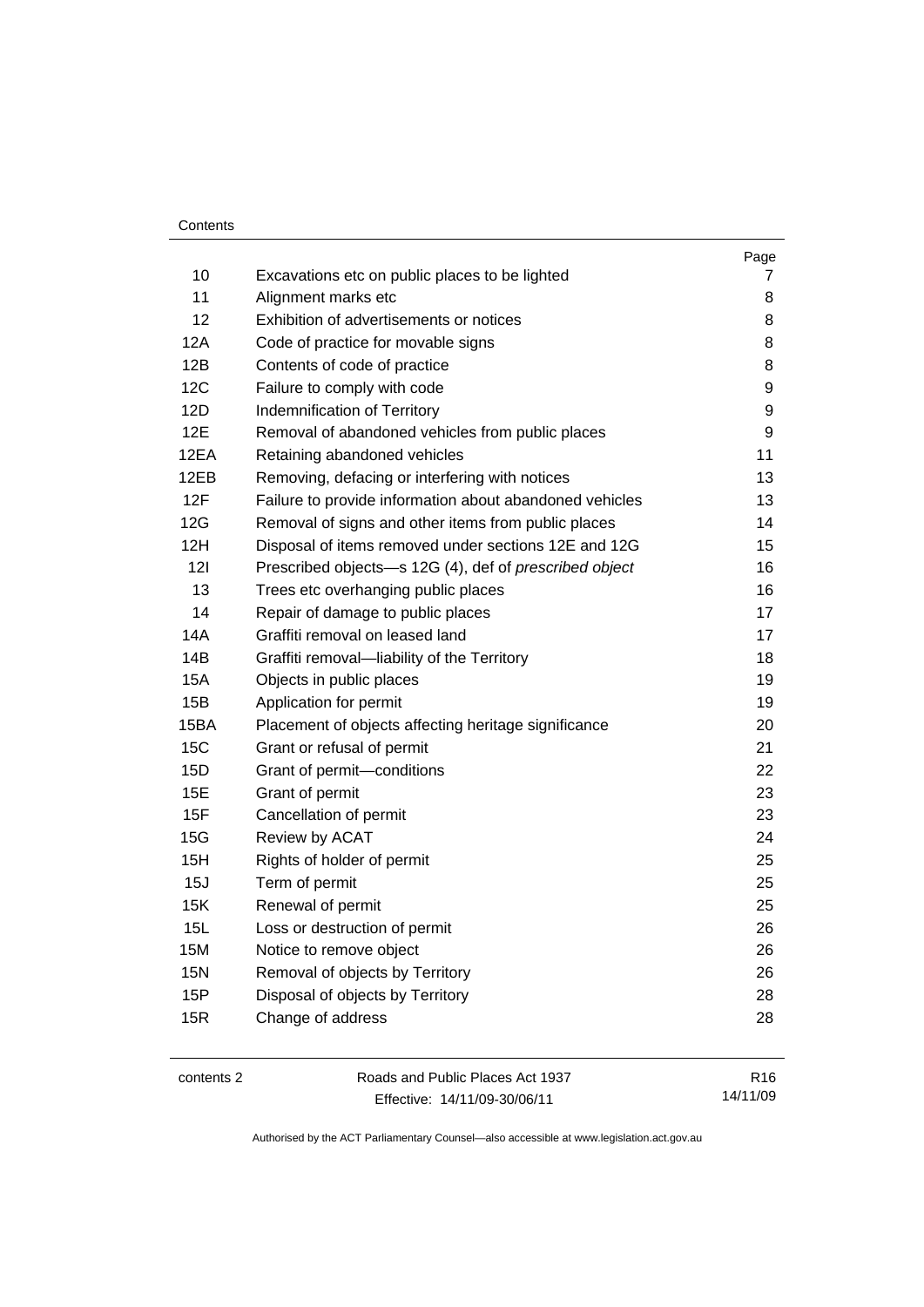|                   |                                                                             | Contents |
|-------------------|-----------------------------------------------------------------------------|----------|
|                   |                                                                             | Page     |
| 15S               | Approved forms                                                              | 29       |
| 15T               | Occupation etc of public land under Planning and Development Act<br>licence | 29       |
| 15U               | Occupation etc of public land under Hawkers Act licence                     | 29       |
| 16                | Regulation-making power                                                     | 30       |
| <b>Schedule 1</b> | <b>Reviewable decisions</b>                                                 | 31       |
| <b>Dictionary</b> |                                                                             | 32       |
| <b>Endnotes</b>   |                                                                             |          |
| 1                 | About the endnotes                                                          | 34       |
| 2                 | Abbreviation key                                                            | 34       |
| 3                 | Legislation history                                                         | 35       |
| 4                 | Amendment history                                                           | 38       |
| 5                 | Earlier republications                                                      | 44       |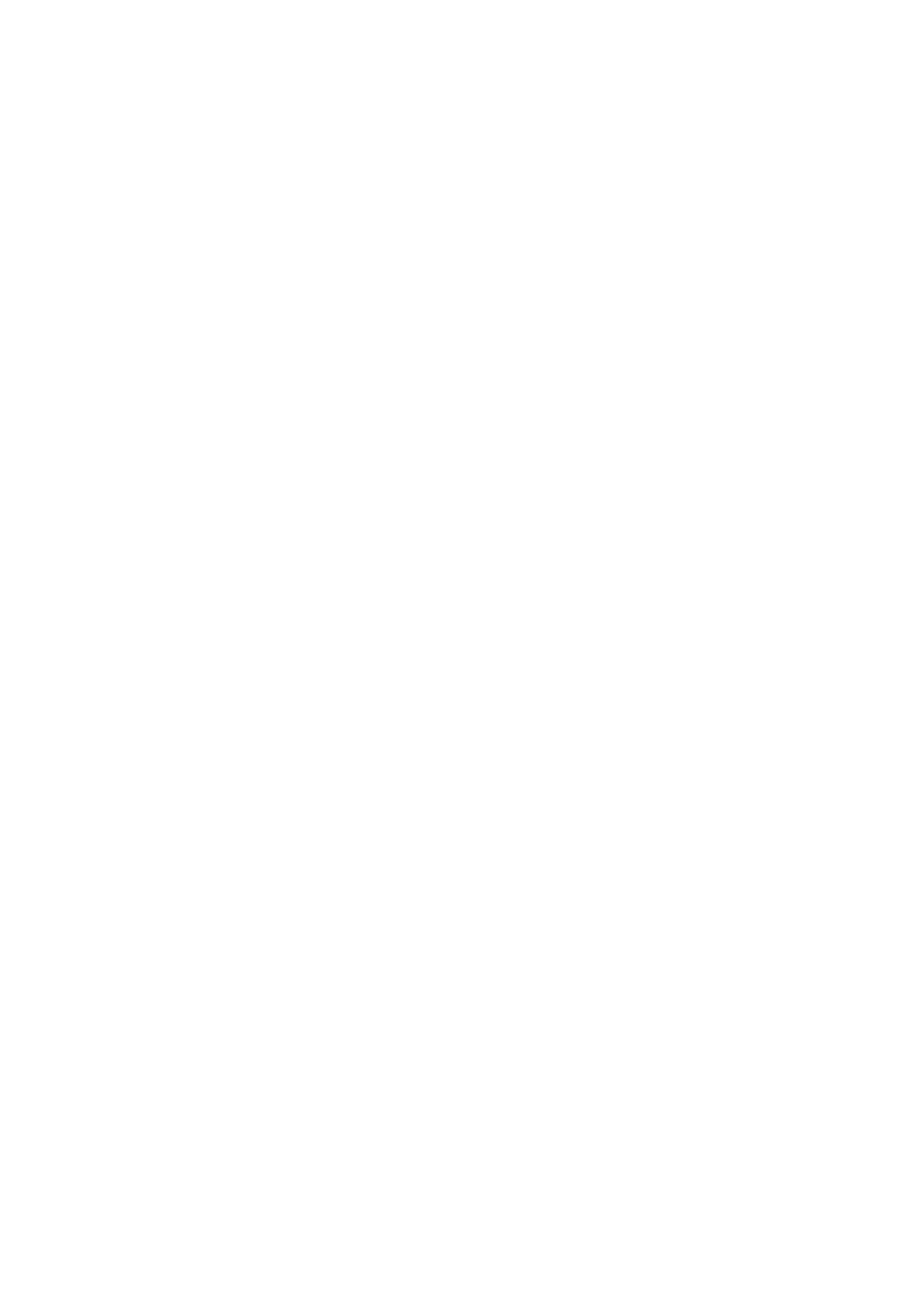

# **Roads and Public Places Act 1937**

An Act relating to roads and other public places

R16 14/11/09

Ī

Roads and Public Places Act 1937 Effective: 14/11/09-30/06/11

page 1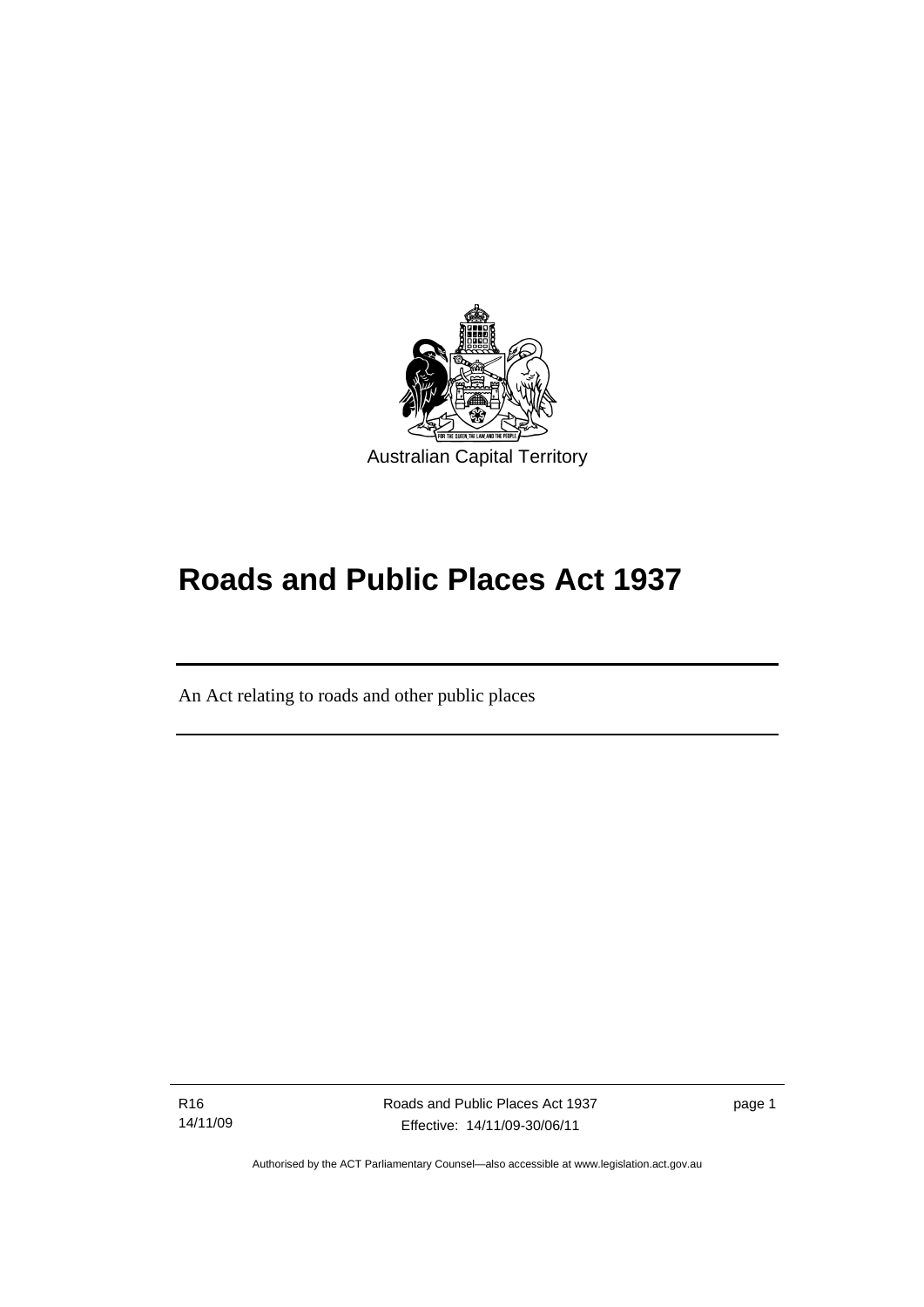## **1 Name of Act**

This Act is the *Roads and Public Places Act 1937*.

## **2 Dictionary**

The dictionary at the end of this Act is part of this Act.

*Note 1* The dictionary at the end of this Act defines certain terms used in this Act, and includes references (*signpost definitions*) to other terms defined elsewhere.

> For example, the signpost definition '*retention area*—see the *Uncollected Goods Act 1996*, dictionary.' means that the term 'retention area' is defined in that dictionary and the definition applies to this Act.

*Note 2* A definition in the dictionary (including a signpost definition) applies to the entire Act unless the definition, or another provision of the Act, provides otherwise or the contrary intention otherwise appears (see Legislation Act,  $s$  155 and  $s$  156 (1)).

## **2AA Offences against Act—application of Criminal Code etc**

Other legislation applies in relation to an offence against this Act.

*Note 1 Criminal Code*

The Criminal Code, ch 2 applies to the following offences against this Act (see Code, pt 2.1):

- s 12EB (1) (Removing, defacing or interfering with notices)
- s 12F (1) (Failure to provide information about abandoned vehicles).

The chapter sets out the general principles of criminal responsibility (including burdens of proof and general defences), and defines terms used for offences to which the Code applies (eg *conduct*, *intention*, *recklessness* and *strict liability*).

*Note 2 Penalty units* 

The Legislation Act, s 133 deals with the meaning of offence penalties that are expressed in penalty units.

R16 14/11/09

Authorised by the ACT Parliamentary Counsel—also accessible at www.legislation.act.gov.au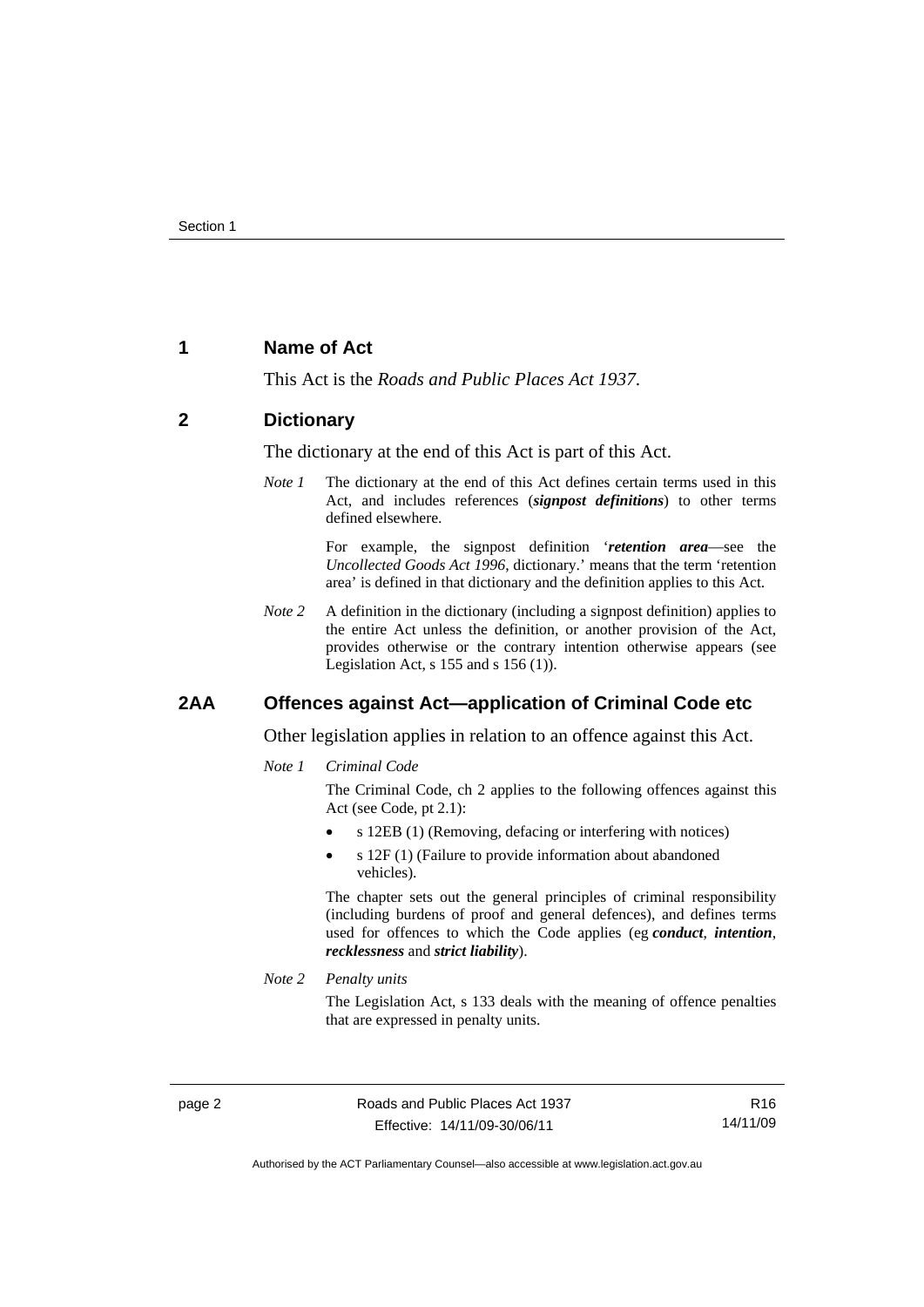## **2A Notes**

A note included in this Act is explanatory and is not part of this Act.

*Note* See *Legislation Act 2001*, s 127 (1), (4) and (5) for the legal status of notes.

## **2B Application of Act to Territory**

- (1) The following sections do not bind the Territory:
	- section 6 (Drains for surface water)
	- section 7 (Damage to or interference with public places and property on them).
- (2) This section has effect despite the *Legislation Act 2001*, section 121 (Binding effect of Acts).

## **2C Road and public places officers**

The chief executive may appoint a public servant as a roads and public places officer for this Act.

- *Note 1* For the making of appointments (including acting appointments), see Legislation Act, pt 19.3.
- *Note 2* In particular, a person may be appointed for a particular provision of a law (see Legislation Act, s  $7(3)$ ) and an appointment may be made by naming a person or nominating the occupant of a position (see s 207).

## **3 Level of roads**

- (1) Subject to this section, the Minister may fix or alter the level of any public road.
- (2) The level of any public road proposed to be fixed or altered may only be fixed or altered after an opportunity is given to people interested in the proposal to be heard about the proposal.
- (3) At least 30 days before fixing or altering the level of any public road, the Minister must publish notice of the Minister's intention to fix or alter the level twice in a newspaper circulating in the ACT.

page 3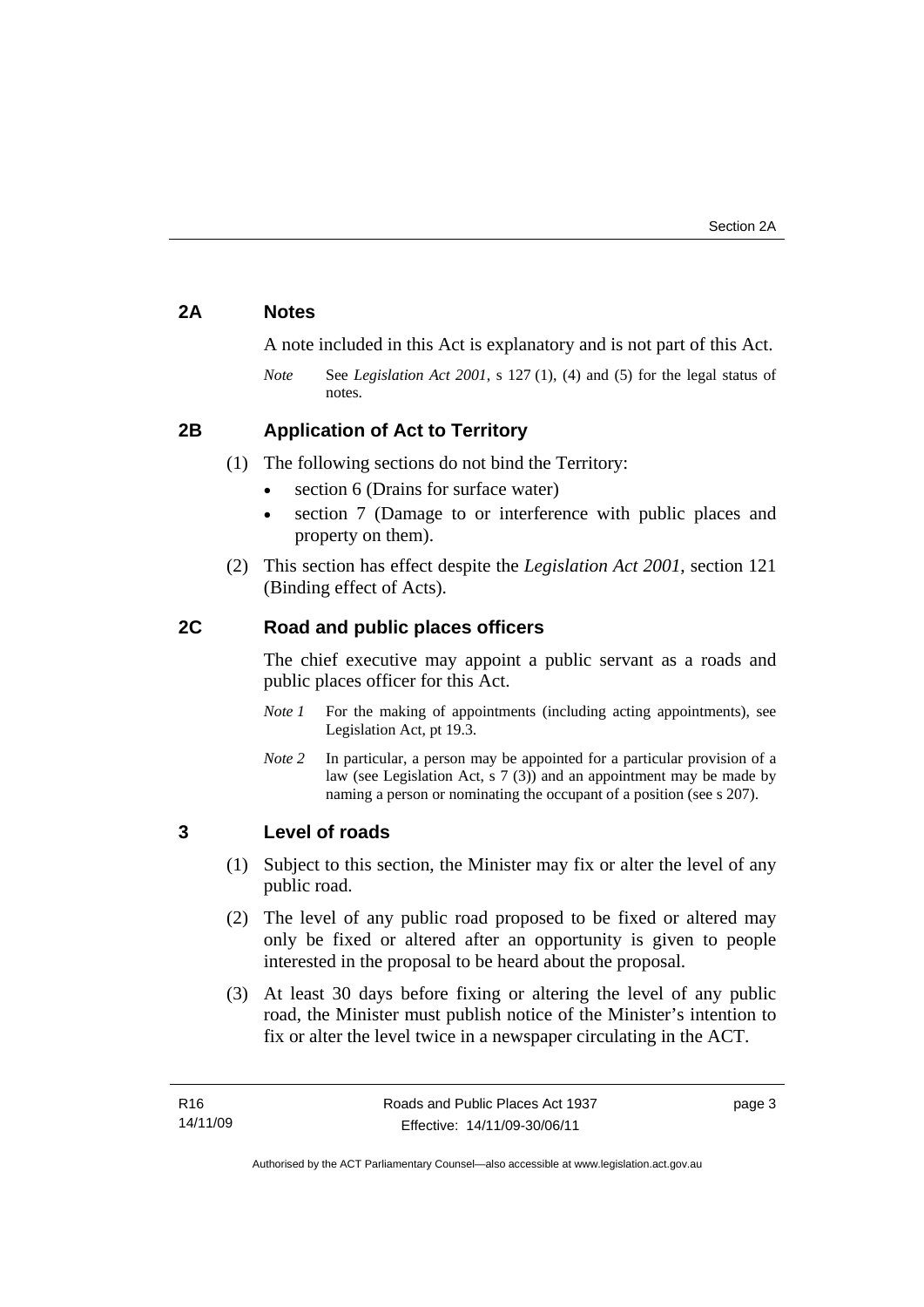- (4) The notice must state—
	- (a) the name and situation of the road or part of the road the level of which it is intended to fix or alter; and
	- (b) the place where plans of the intended level may be inspected; and
	- (c) the place where and the time when any person interested may be heard by a roads and public places officer.
- (5) The roads and public places officer must at the time and place mentioned in the notice, hear all people interested and must give a report of the hearing to the Minister.
- (6) The Minister may, on receiving the report, adopt or abandon or make any alterations in the intended level as the Minister considers appropriate.

## **4 Temporary closing of roads**

- (1) The Minister may, subject to this section, temporarily close any public road against traffic.
- (2) Except in cases of urgency, the Minister must not close any public road against traffic unless—
	- (a) notice of the Minister's intention to close the road has been published in a newspaper circulating in the ACT at least 7 days before the date when it is intended to close the road; and
	- (b) a notice indicating that the road is closed is displayed in some conspicuous place on the road.
- (3) Any person who, without the permission of a roads and public places officer, uses any road so closed commits an offence.

Maximum penalty: 5 penalty units.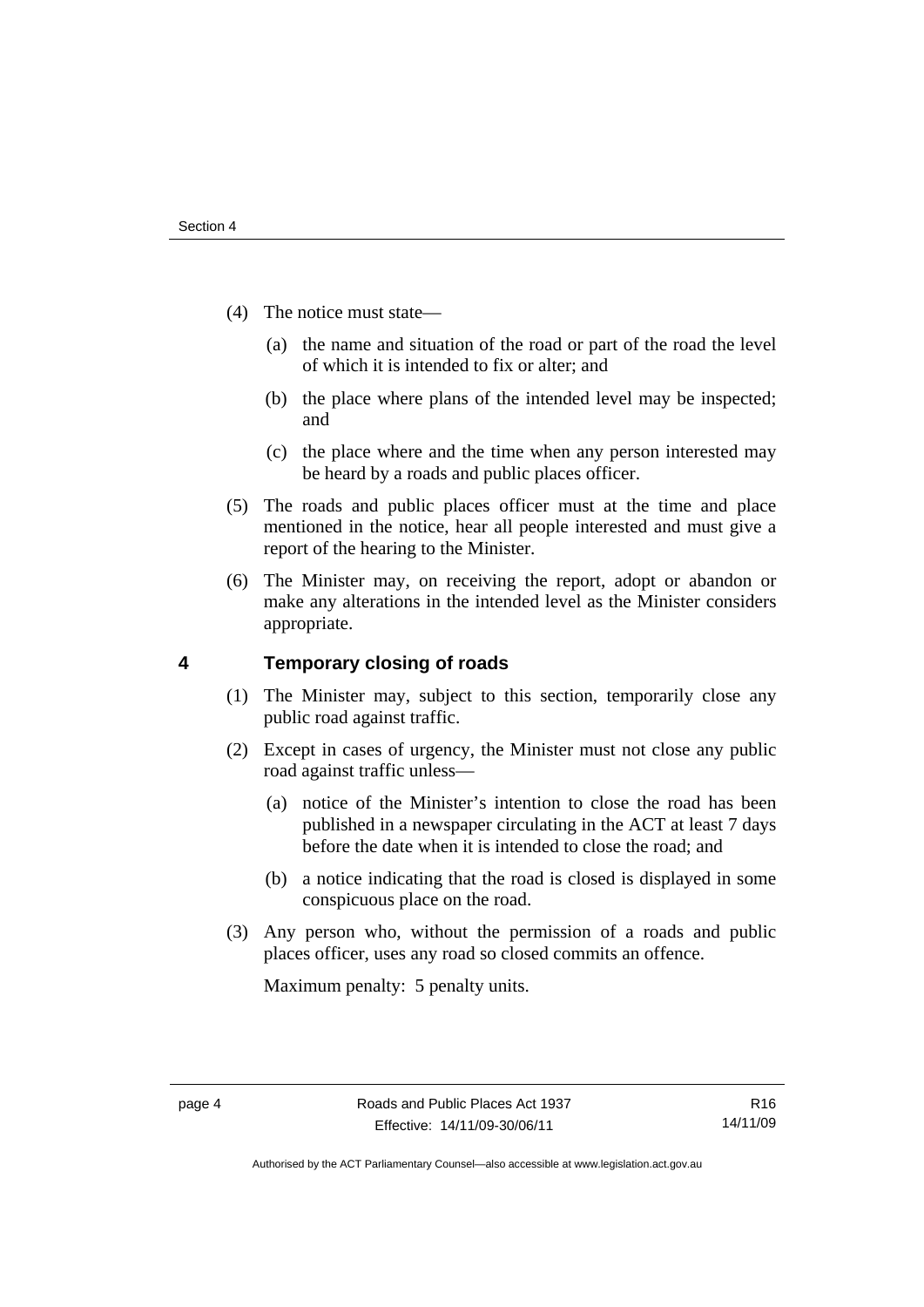## **5 Temporary roads**

- (1) If a road is closed under section 4 and it is necessary, in the opinion of the Minister or a roads and public places officer, to make a temporary road for use while the road is closed, the Minister or a roads and public places officer may make a temporary road.
- (2) If the land where it is intended to make the road is fenced, the Minister or officer must give notice of the intention to make the road to the occupier or owner of the land at least 24 hours before the making of the road begins.
- (3) However, it is not necessary for the notice to be given if the Minister or officer believes that it is essential that a temporary road should be made immediately.
- (4) Any person who obstructs or hinders the Minister, a roads and public places officer or assistant in making a road under this section commits an offence.

Maximum penalty: 50 penalty units, imprisonment for 6 months or both.

## **6 Drains for surface water**

- (1) If surface water from any land overflows into and damages any public place, the Minister may, by written notice, require the owner of the land to repair any of the damage and to construct the drains in the situations stated in the notice not later than 1 month after the notice is served on the owner.
- (2) The owner must maintain the drains in good order and condition.
- (3) If the owner fails to comply with the notice or to maintain the drains in good order and condition, the Minister may enter on the land mentioned in the notice with the assistants that the Minister considers necessary and construct or maintain the drains and may recover in any court of competent jurisdiction from the owner the

page 5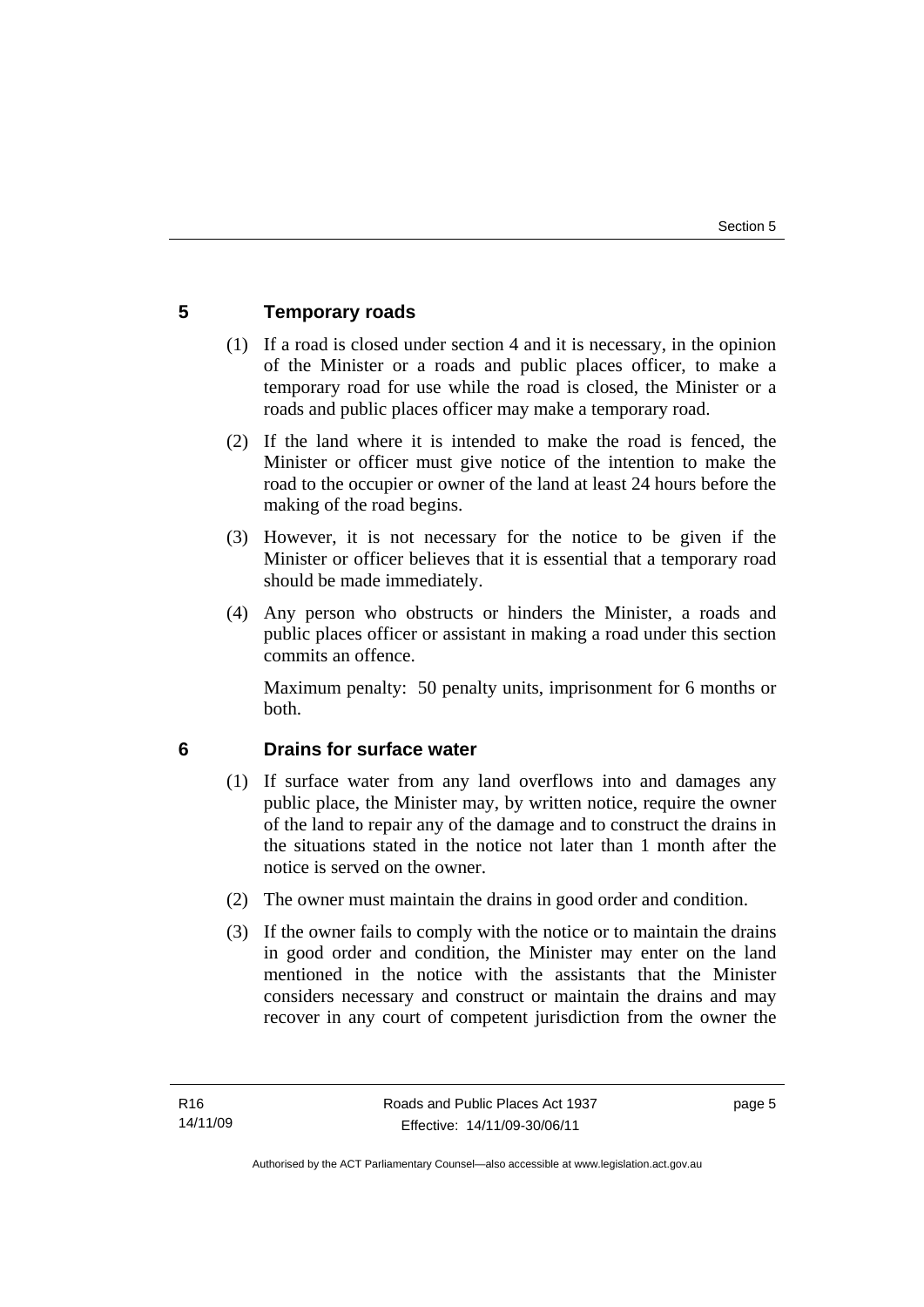cost of the construction and maintenance and the cost of repairing the damage to the public place.

## **7 Damage to or interference with public places and property on them**

Any person who—

- (a) wilfully or negligently damages or suffers or causes damage to be done to; or
- (b) without the written permission of the Minister or a roads and public places officer (proof of which lies on the person accused), interferes with;

any public place or any kerbstone, watertable, gutter, footpath or other work on it or any fence, post, lamp, lamp post, structure or other property of the Territory in any public place, commits an offence.

Maximum penalty: 50 penalty units, imprisonment for 6 months or both.

## **8 Construction of culverts etc in public places**

Any person who, without the permission of the Minister or a roads and public places officer (proof of which lies on the person accused)—

- (a) makes or places any culvert, bridge, crossing or drain across any watertable, watercourse or footpath in any public place; or
- (b) makes an excavation in a public place;

commits an offence.

Maximum penalty: 30 penalty units.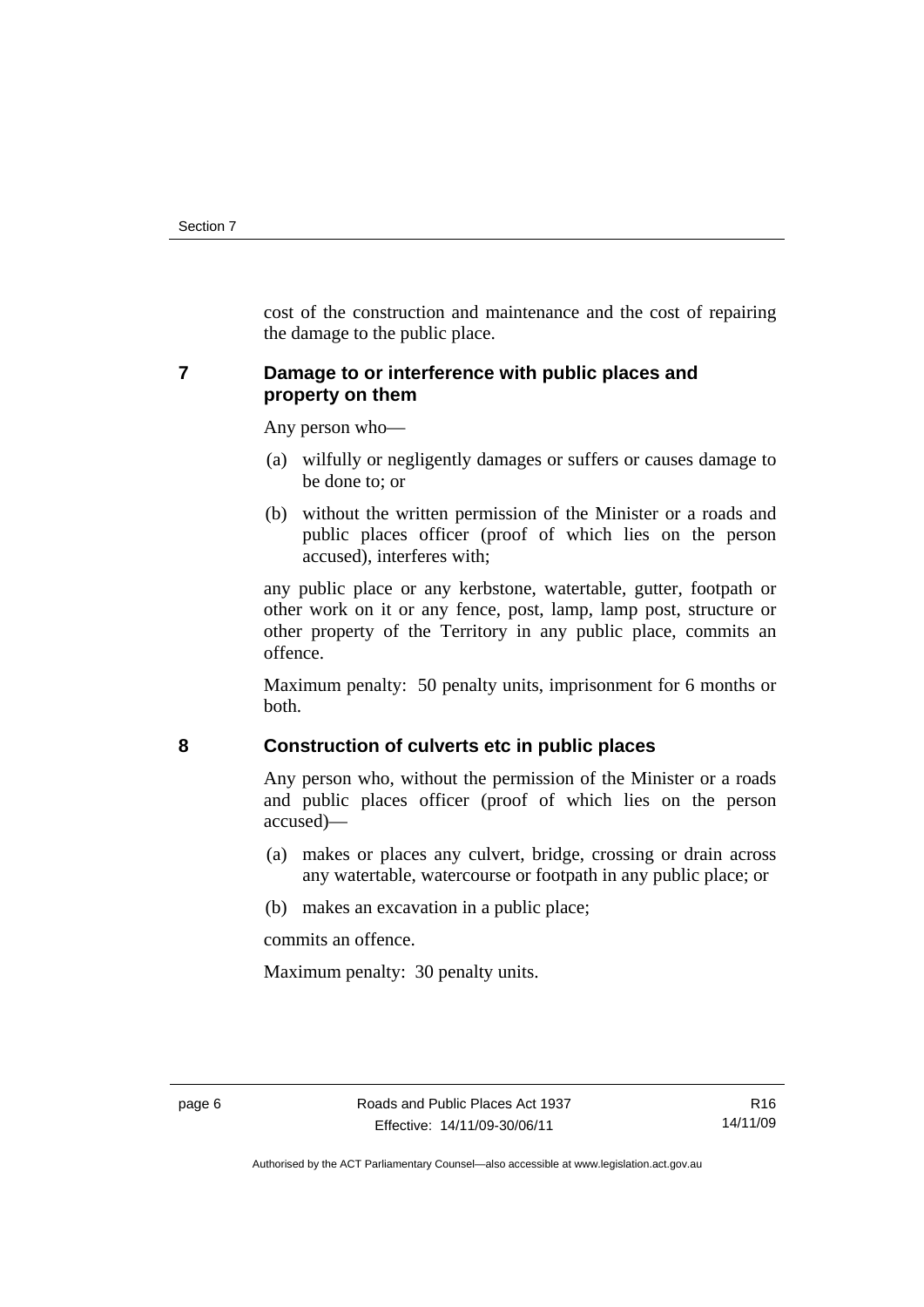## **9 Permission to place culverts etc across, and to interfere with the surfaces of, public places**

 (1) The Minister or a roads and public places officer may give permission to a person to make or place a culvert, bridge, crossing or drain across a watertable, watercourse or footpath in, or to open up or break the surface of, any public place.

 (2) The permission may be given subject to the conditions the Minister decides.

## **9A Determination of fees**

- (1) The Minister may determine fees for this Act.
	- *Note* The Legislation Act contains provisions about the making of determinations and regulations relating to fees (see pt 6.3).
- (2) A determination is a disallowable instrument.
	- *Note* A disallowable instrument must be notified, and presented to the Legislative Assembly, under the Legislation Act.

### **10 Excavations etc on public places to be lighted**

If any excavation is made, or any substance or material is placed, on any public place, or any work is being carried on, on any public place entailing the opening up or breaking of the surface of the public place, the person making, or permitting or causing to be made, the excavation, or placing the substance or material, or permitting or causing the substance or material to be placed, on the public place, or carrying out the works, shall cause sufficient lights to be affixed in a proper place to indicate clearly the excavation, substance, material or works, and continue those lights every night from sunset to sunrise while the excavation, substance, material or works continue, and shall during all that time at his or her own expense cause the place where they are continued to be sufficiently

page 7

*Note* A fee may be determined under s 9A (Determination of fees) for this section.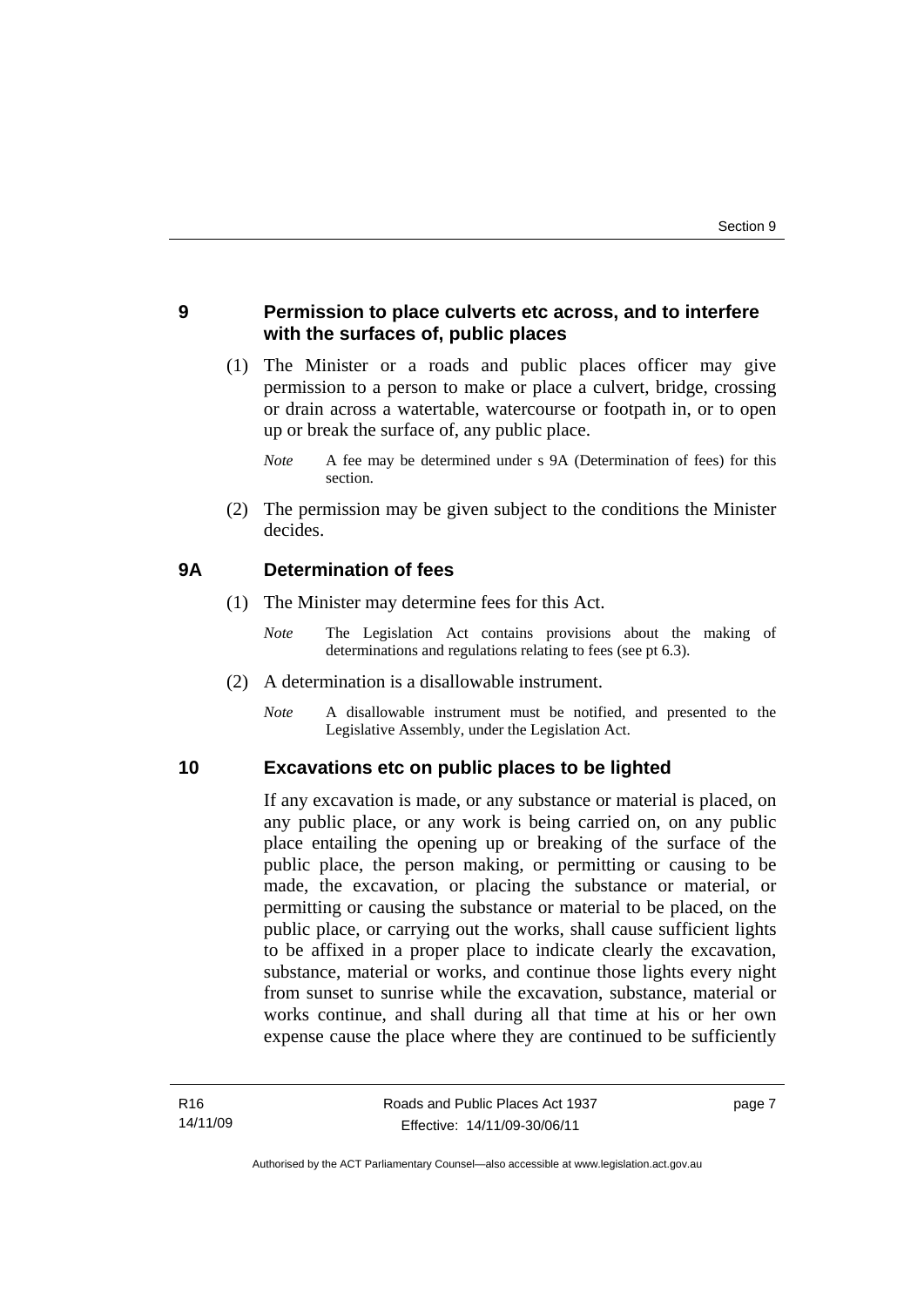fenced or enclosed to prevent any danger or inconvenience to any person.

Maximum penalty: 30 penalty units.

### **11 Alignment marks etc**

Any person who, without lawful authority, pulls down, pulls up, destroys or damages any alignment or boundary mark, or any stone, notice board, public notice or other erection in or on any public place commits an offence.

Maximum penalty: 30 penalty units.

## **12 Exhibition of advertisements or notices**

Any person who, without the permission of the Minister or a roads and public places officer, exhibits, in any way, on any property of the Territory in or adjoining any public place, any advertisement or notice commits an offence.

Maximum penalty: 10 penalty units.

## **12A Code of practice for movable signs**

- (1) The Minister may approve a code of practice about the placement and keeping of movable signs in public places.
- (2) An approval is a disallowable instrument.
	- *Note* A disallowable instrument must be notified, and presented to the Legislative Assembly, under the Legislation Act.

## **12B Contents of code of practice**

The code of practice may include, but is not limited to, matters relating to—

 (a) the materials from which, and the methods by which, a sign may be constructed; and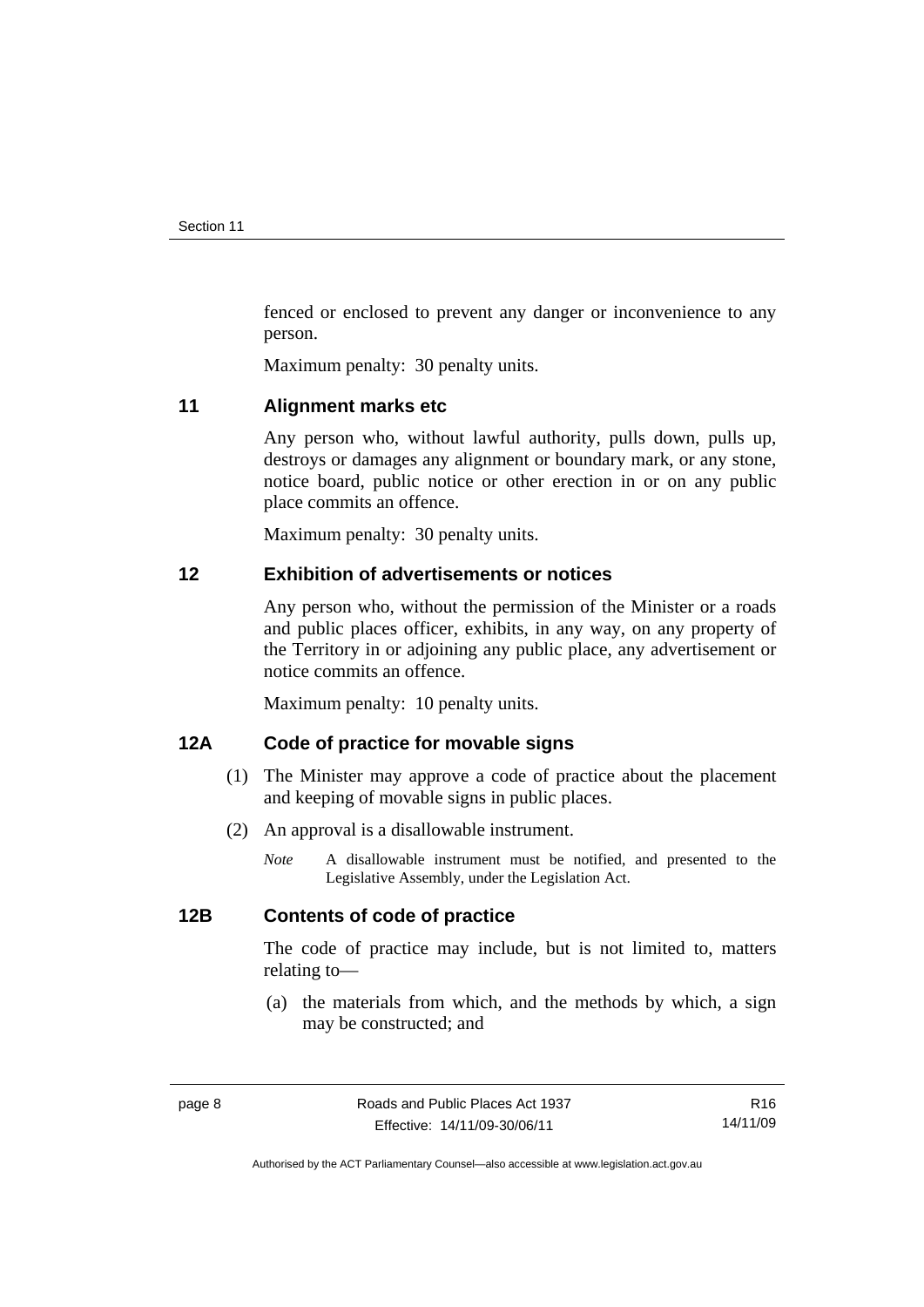- (b) the sizes of signs; and
- (c) the locations where a sign may be placed; and
- (d) the words or images that may be displayed on a sign; and
- (e) how the person responsible for a sign may be identified; and
- (f) the number of signs that a person may place or keep in a public place; and
- (g) the requirements relating to insurance that a person who places or keeps a sign in a public place must satisfy.

## **12C Failure to comply with code**

A person must not, without reasonable excuse, place or keep a movable sign in, over or across a public place, except in accordance with the code of practice.

Maximum penalty:

- (a) for a contravention of the code relating to insurance— 50 penalty units; or
- (b) in any other case—10 penalty units.

## **12D Indemnification of Territory**

A person who places or keeps a movable sign in a public place is liable to indemnify the Territory for any liability the Territory incurs as a result of the sign being kept or placed in the public place.

### **12E Removal of abandoned vehicles from public places**

(1) This section applies if a roads and public places officer suspects, on reasonable grounds, that a vehicle in a public place has been abandoned.

### **Examples of grounds that might indicate vehicle is abandoned**

- 1 the vehicle's registration has expired
- 2 the vehicle is in a state of disrepair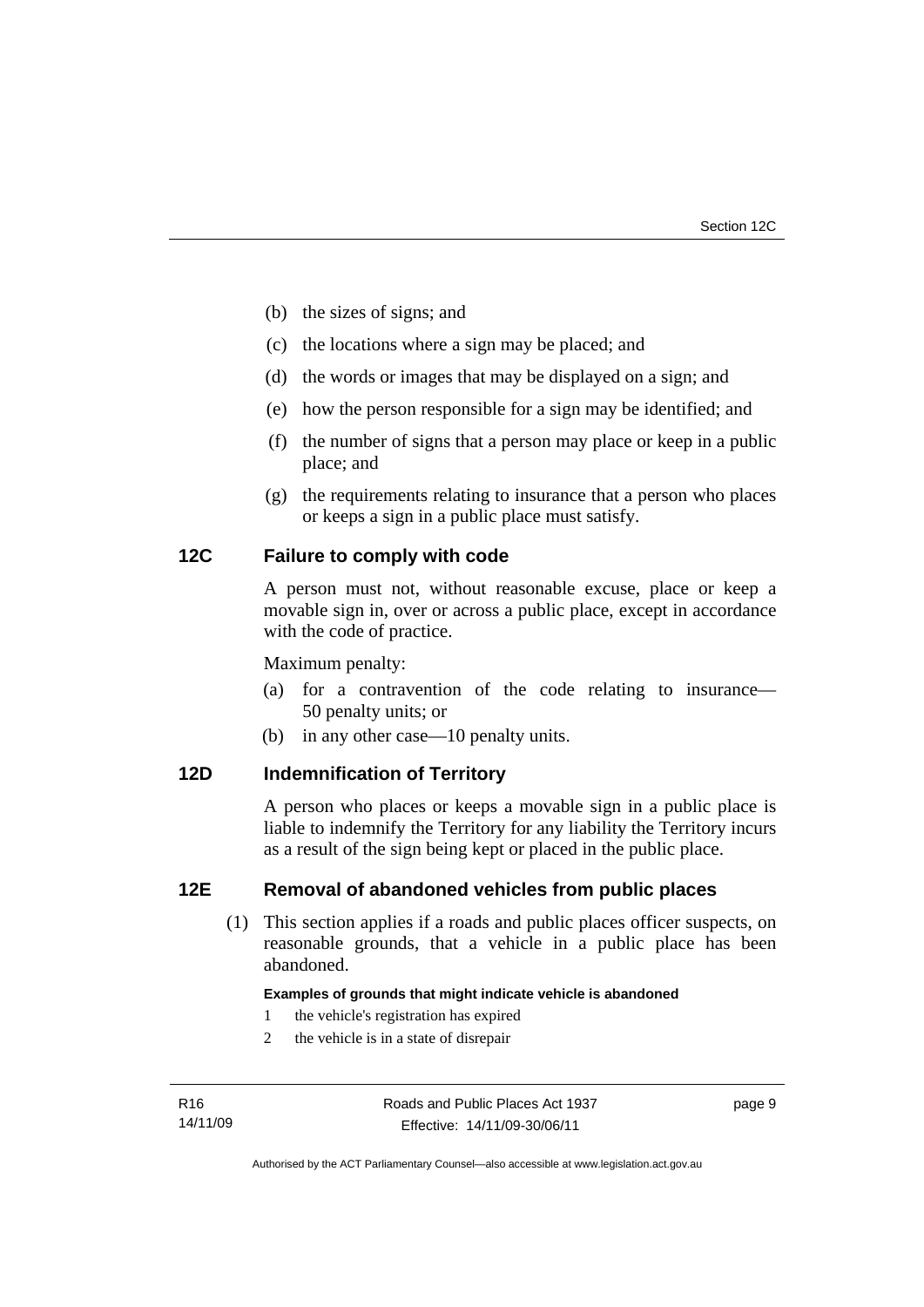- 3 the general appearance of the vehicle, including any build-up of dust or debris
- *Note* An example is part of the Act, is not exhaustive and may extend, but does not limit, the meaning of the provision in which it appears (see Legislation Act, s 126 and s 132).
- (2) The vehicle may be removed by, or under the direction of, a roads and public places officer and placed in a retention area.
- (3) However, if the vehicle has a registered operator, the vehicle may be removed and placed in a retention area only if—
	- (a) a roads and public places officer has given the operator a written notice under subsection (4); and
	- (b) the vehicle has not been removed within 2 days after the day the operator was given the notice.
- (4) The notice must state––
	- (a) the date the notice is given; and
	- (b) if the operator is not an owner of the vehicle––that the operator must tell a roads and public places officer within 2 days after the day the notice is given––
		- (i) that the operator is not an owner of the vehicle; and
		- (ii) the name and address of anyone that the operator believes is an owner of the vehicle; and
	- (c) that, if the vehicle is not removed within 2 days after the day the notice is given, the vehicle may be––
		- (i) removed and placed in a retention area; and
		- (ii) disposed of under the *Uncollected Goods Act 1996*, part 3 (Disposal of uncollected goods); and

Authorised by the ACT Parliamentary Counsel—also accessible at www.legislation.act.gov.au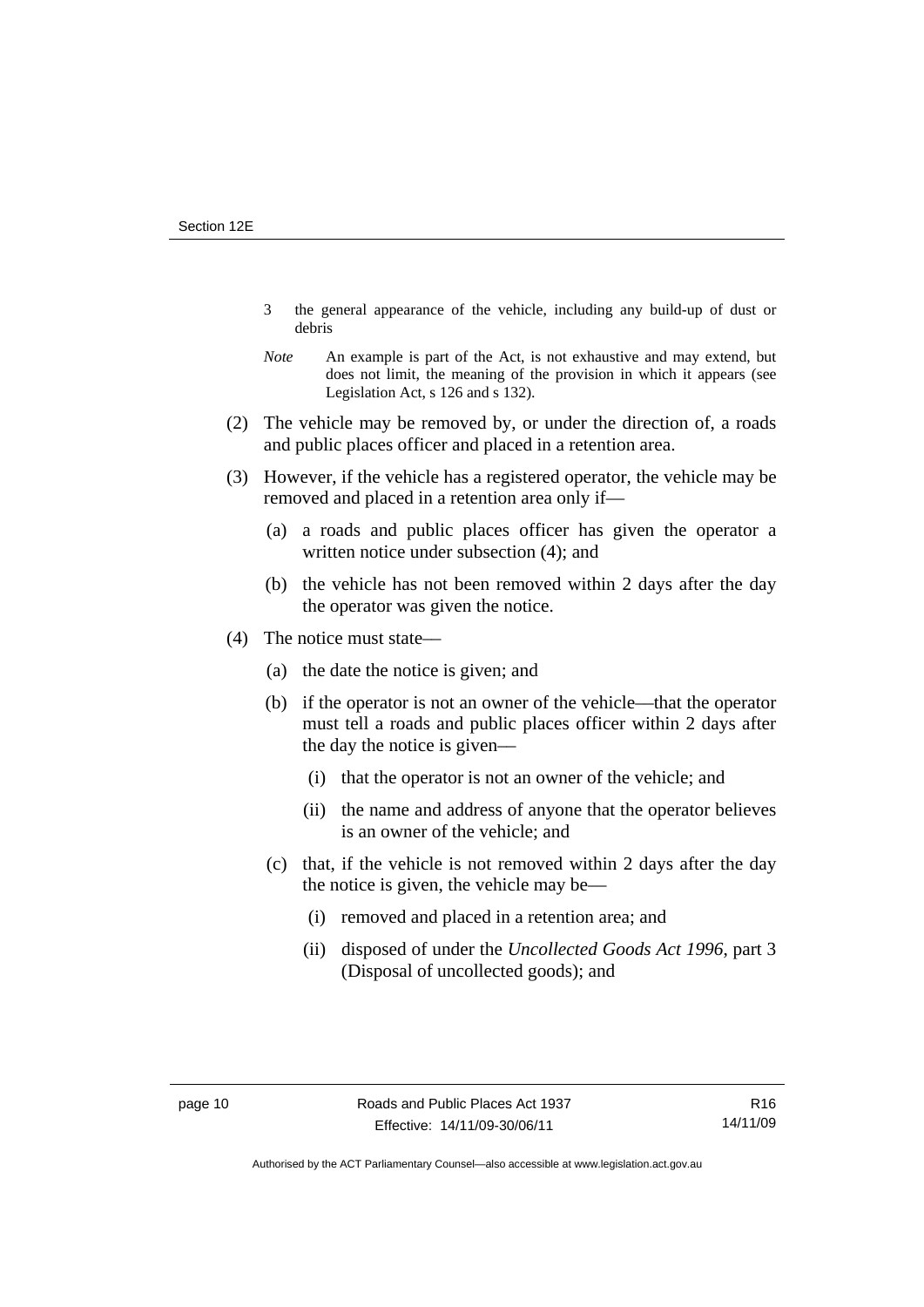- (d) how the operator may contact a roads and public places officer, including, for example, by giving a telephone number.
	- *Note* An example is part of the Act, is not exhaustive and may extend, but does not limit, the meaning of the provision in which it appears (see Legislation Act, s 126 and s 132).
- (5) Also, a notice must state, in a conspicuous position on the notice—
	- (a) that it is an offence under this Act, section 12EB to remove, deface or interfere with a notice placed on, or attached to, a vehicle if a person is not the registered operator or owner of the vehicle; and
	- (b) the penalty for the offence.
- (6) Without limiting how a notice may be given, the notice may be given by securely placing or attaching the notice, addressed to the operator, on or to the vehicle in a conspicuous position.
	- *Note* For how documents may otherwise be served, see the Legislation Act, pt 19.5.
- (7) A notice given in the way mentioned in subsection (6) is taken to have been given to the operator on the day that it is placed on or attached to the vehicle.

## **12EA Retaining abandoned vehicles**

- (1) This section applies if a vehicle is placed in a retention area under section 12E (3).
- (2) The chief executive must give written notice that the vehicle is in a retention area to 1 of the following people (a *notified person*):
	- (a) the registered operator;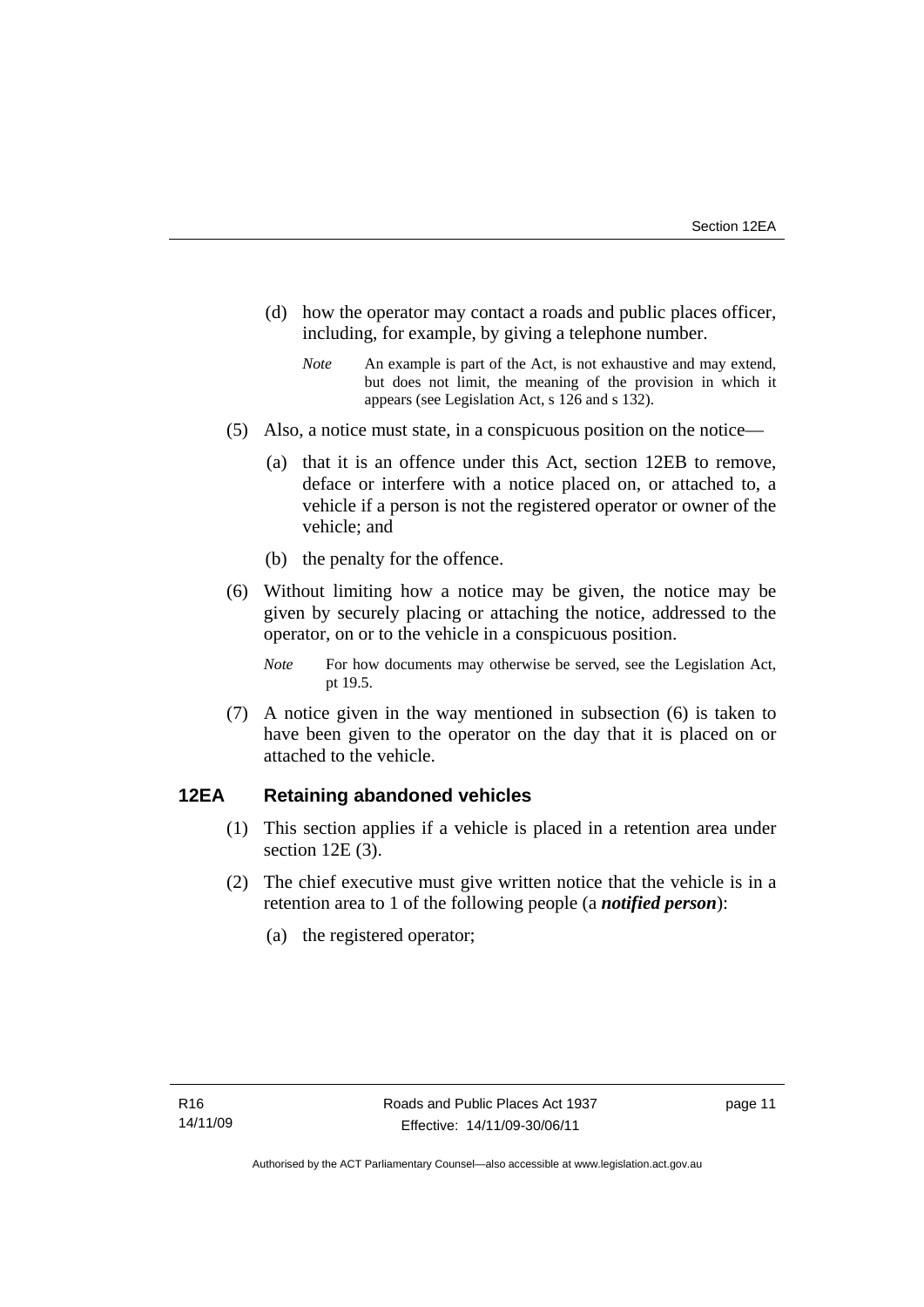- (b) if the registered operator has told a roads and public places officer the name and address of another person who the registered operator believes is the owner of the vehicle—the other person.
- *Note* For how documents may be served, see the Legislation Act, pt 19.5.
- (3) The notice must––
	- (a) briefly describe the vehicle including identifying particulars; and
	- (b) state the date of the notice; and
	- (c) state the address where the vehicle is available for collection; and
	- (d) state when the vehicle will be available for collection; and
	- (e) if the notified person is not an owner of the vehicle—
		- (i) state that the notified person must tell the chief executive, within 7 days after the day the notice is given—
			- (A) that the notified person is not an owner of the vehicle; and
			- (B) the name and address of anyone that the notified person believes is an owner of the vehicle; and
		- (ii) state that—
			- (A) it is an offence under this Act, section 12F not to tell the chief executive the information mentioned in subparagraph (i); and
			- (B) the penalty for the offence; and
	- (f) state any costs that must be met by the registered operator or owner before the vehicle will be returned; and

R16 14/11/09

Authorised by the ACT Parliamentary Counsel—also accessible at www.legislation.act.gov.au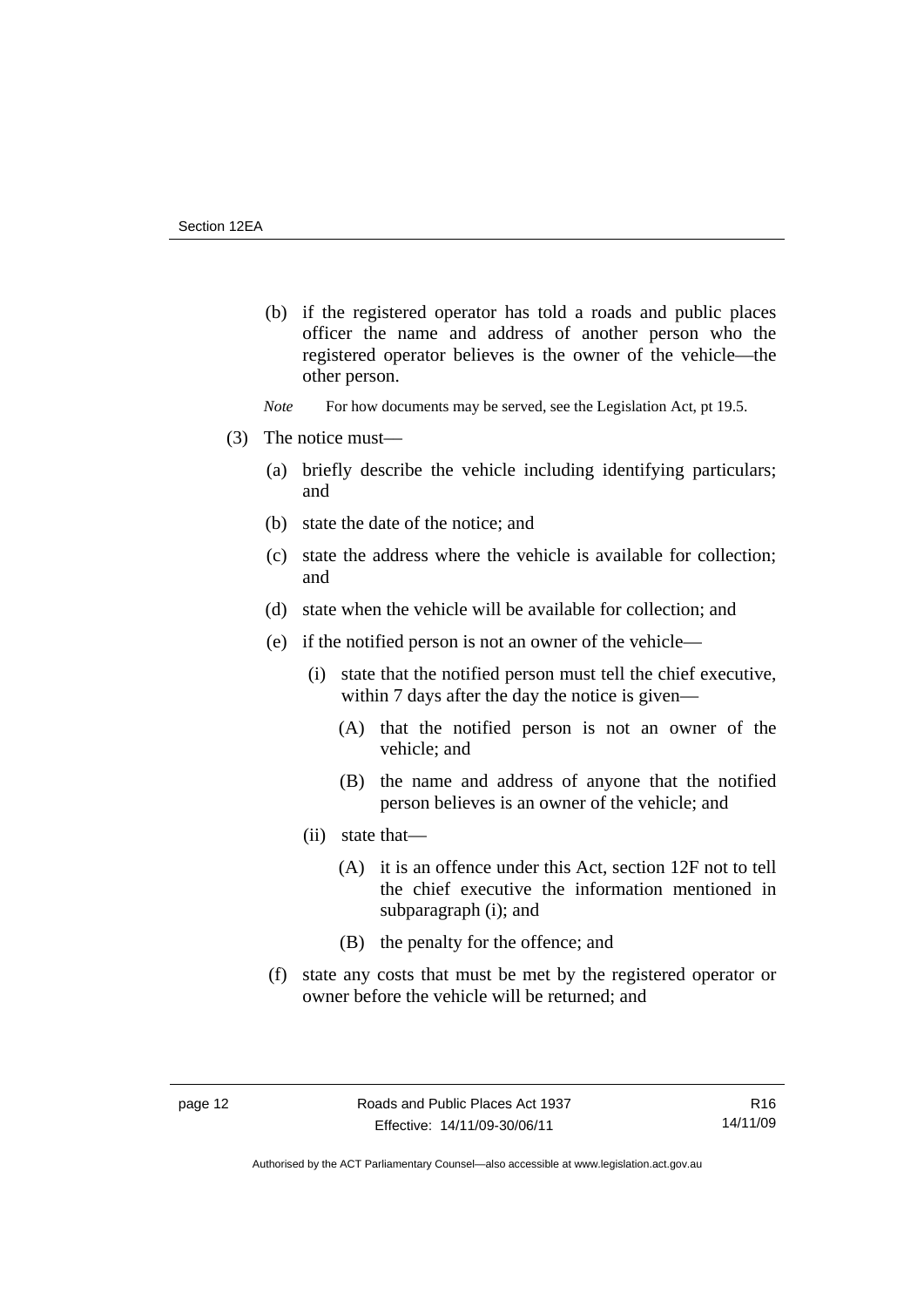- *Note* Costs for removing the vehicle to a retention area are reasonable costs that can be claimed under the *Uncollected Goods Act 1996* (see s 12H (1) (d)).
- (g) state that the vehicle may be disposed of under the *Uncollected Goods Act 1996*, part 3 if the vehicle is not collected within 7 days after the day the notice is given to the notified person.
- (4) If the notified person tells the chief executive the name and address of another person that the notified person believes is an owner of the vehicle, the chief executive must make reasonable attempts to give a copy of the notice to the other person.

## **12EB Removing, defacing or interfering with notices**

A person commits an offence if—

- (a) a notice under section 12E (3) is placed on, or attached to, a vehicle; and
- (b) the person is not the registered operator or owner of the vehicle; and
- (c) the person removes, defaces or interferes with the notice.

Maximum penalty: 20 penalty units.

## **12F Failure to provide information about abandoned vehicles**

A person commits an offence if––

- (a) the person is given a notice under section 12EA (2) or section 12EA (4) about a vehicle in a retention area; and
- (b) the person is not an owner of the vehicle; and
- (c) the person fails to tell the chief executive, within 7 days after the day the notice is given to the person––
	- (i) that the person is not an owner of the vehicle; and

page 13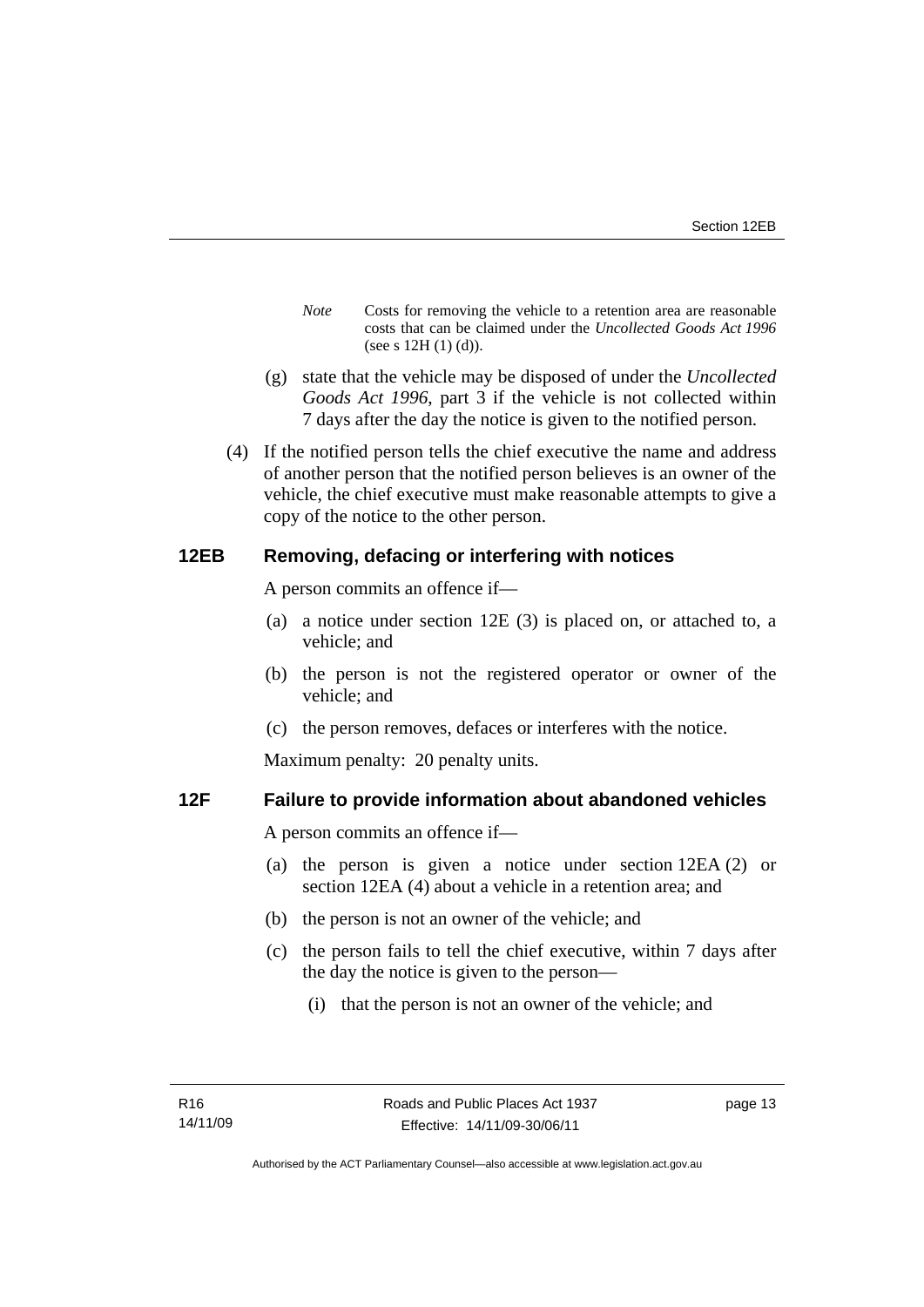(ii) the name and address of anyone the person believes is an owner of the vehicle.

Maximum penalty: 10 penalty units.

## **12G Removal of signs and other items from public places**

- (1) If a movable sign has been placed, or is being kept, in a public place other than in accordance with the code of practice, a roads and public places officer may remove the sign and place it in a retention area.
- $(2)$  If—
	- (a) a prescribed object is in, over or across a public place; and
	- (b) the object is not authorised by a permit granted under this Act or any other Territory law to be there;

a roads and public places officer may—

- (c) if the object—
	- (i) creates a hazard for people using the public place or any premises next to the public place; or
	- (ii) restricts the movement of people or vehicles in the public place;

remove the object from the public place and place it in a retention area; or

- (d) in any case—give the owner of the object a written direction to—
	- (i) apply for a permit allowing the object to remain in, over or across the public place; or
	- (ii) remove the object from the public place;

7 days after the day the direction is given.

 (3) If a roads and public places officer gives the owner of an object a notice under subsection (2) (d) and—

R16 14/11/09

Authorised by the ACT Parliamentary Counsel—also accessible at www.legislation.act.gov.au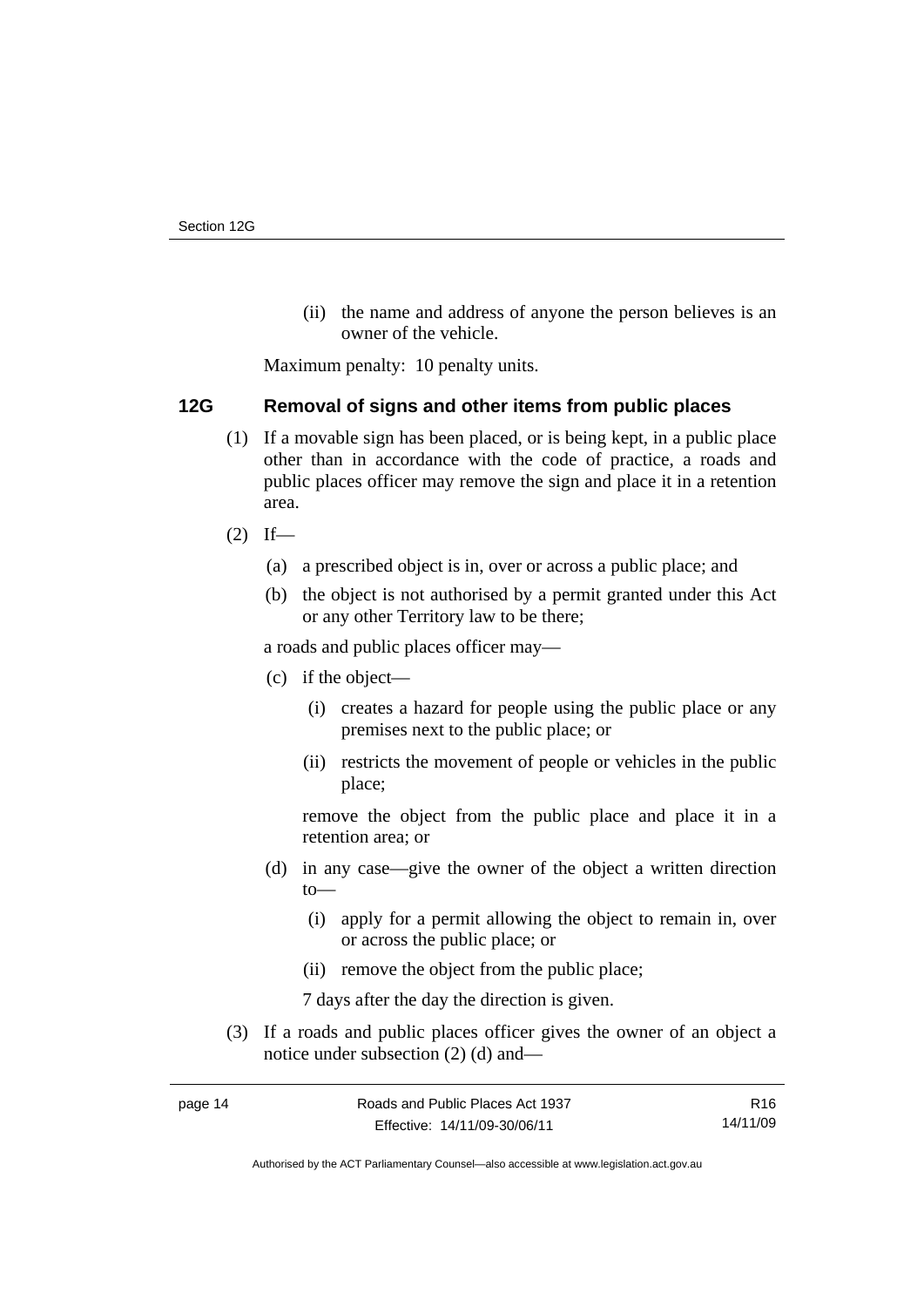- (a) the owner does not comply with the notice; or
- (b) within 7 days after the day the notice is given, the owner applies for a permit to allow the object to remain in, over or across the public place and that application is refused;

a roads and public places officer may remove the object from the public place and place it in a retention area.

(4) In this section:

*prescribed object* means an object prescribed under section 12I.

### **12H Disposal of items removed under sections 12E and 12G**

- (1) If an object, sign or vehicle is placed in a retention area under section 12E or section 12G—
	- (a) the object, sign or vehicle is taken to be uncollected goods for the *Uncollected Goods Act 1996*; and
	- (b) the chief executive is taken to be the possessor of the goods for that Act; and
	- (c) the chief executive may dispose of the goods under that Act, part 3; and
	- (d) for that Act, section 26 (2) (a) and section 30 (1) (a), the reasonable costs incurred by the chief executive in complying with that Act are taken to include the cost of removing the object, sign or vehicle from the public place to the retention area.
- (2) However, a vehicle placed in a retention area under section 12E (3) is taken to be uncollected goods under the *Uncollected Goods Act 1996* only if the vehicle has not been collected within the period ending––
	- (a) if a copy of a notice is given to a person under section 12EA (4)—7 days after the day the notice is given under section 12EA (4); or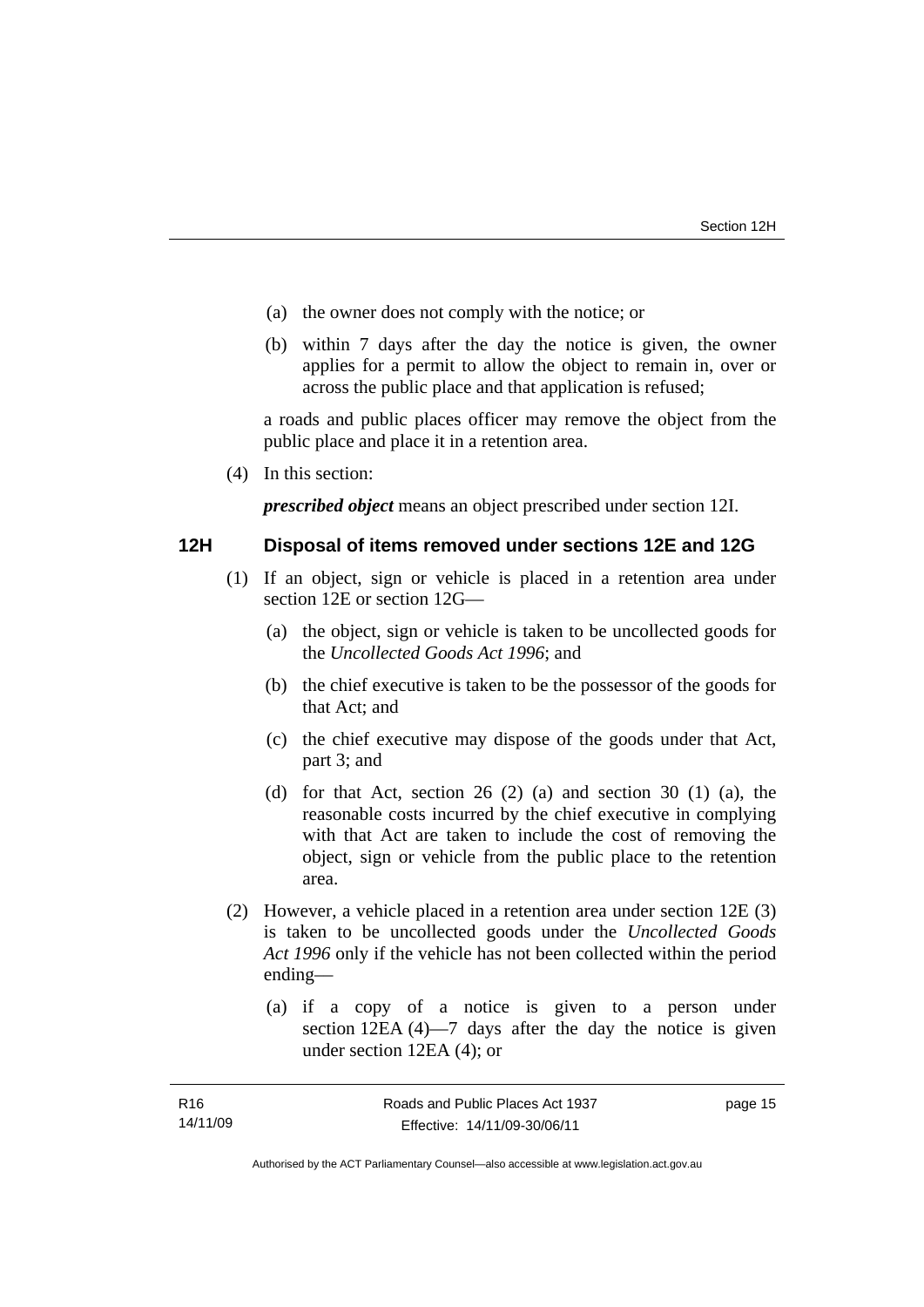(b) in any other case––7 days after the day a notice is given under section 12EA (2).

## **12I Prescribed objects—s 12G (4), def of** *prescribed object*

- (1) The Minister may prescribe objects.
- (2) An instrument under subsection (1) is a disallowable instrument.

## **13 Trees etc overhanging public places**

- (1) If a tree, sapling, plant, shrub or timber on any land overhangs a public place and obstructs or inconveniences passers by, a roads and public places officer may, by written notice, require the occupier of the land, not later than the time stated in the notice, to cut the tree, sapling, plant, shrub or timber so that it will not obstruct or inconvenience passers by.
- (2) An occupier of land who is served with a notice under subsection (1) must comply with the notice.

Maximum penalty: 5 penalty units.

- (3) If a tree, sapling, plant, shrub or timber, or part of such a thing, on any land adjoining a public place is in a condition or situation that endangers the safety of a person using the place, whether by obstructing the vision or otherwise, a roads and public places officer may, by written notice, require the occupier of the land to immediately remove the tree, sapling, plant, shrub or timber, or part.
- (4) An occupier of land who is served with a notice under subsection (3) must comply with the notice.

Maximum penalty: 50 penalty units.

*Note* A disallowable instrument must be notified, and presented to the Legislative Assembly, under the Legislation Act.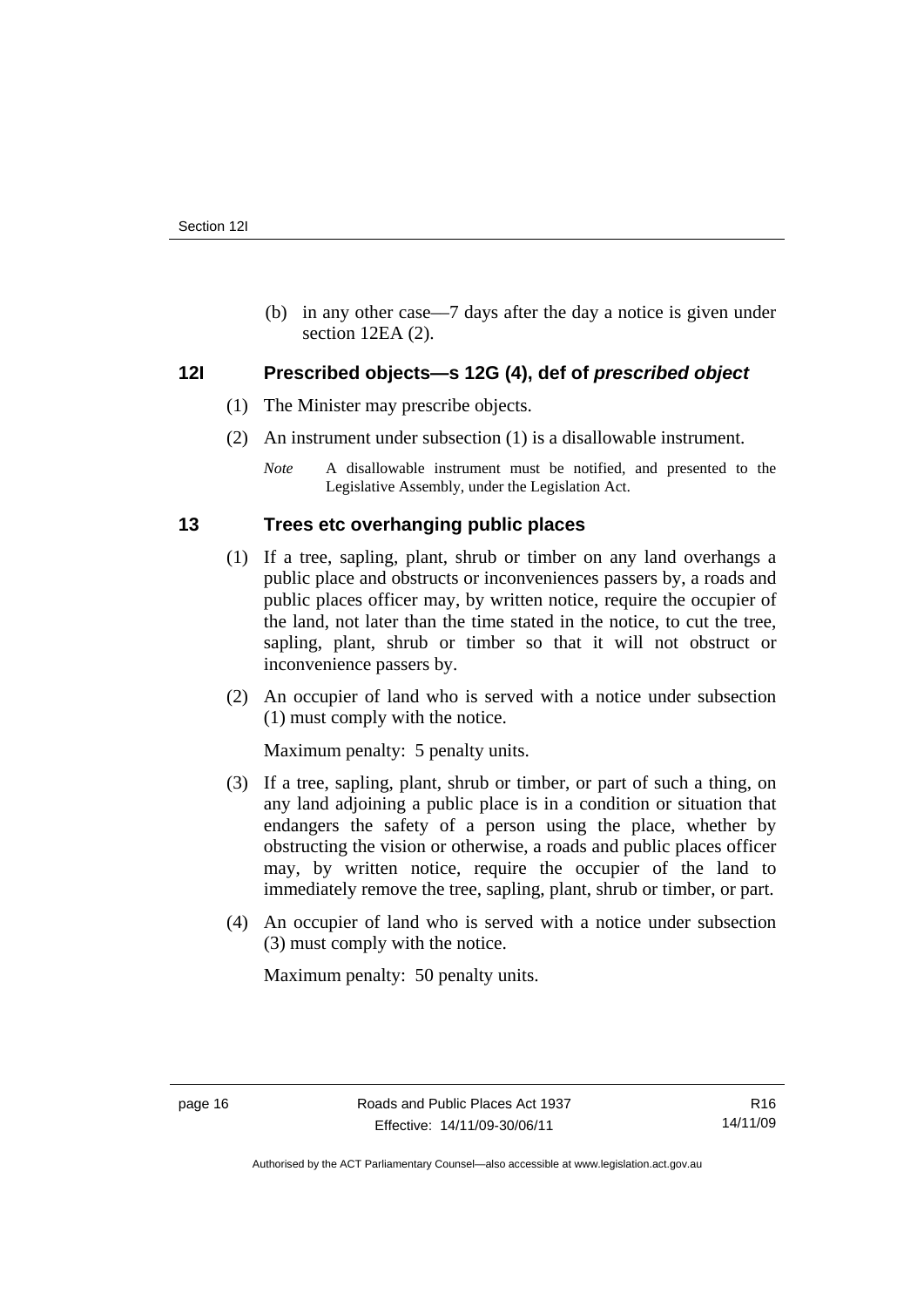- (5) This section applies to a tree that is a registered tree under the *Tree Protection Act 2005* subject to that Act, part 3 (Protection of trees).
	- *Note* Under the *Tree Protection Act 2005*, pt 3 it is an offence to damage a registered tree (or do prohibited groundwork in the tree's protection zone) unless the damage or groundwork is allowed under that Act. Application may be made to the conservator for approval of tree damaging activity or prohibited groundwork (including in urgent circumstances).

## **14 Repair of damage to public places**

- (1) A person who causes damage to a public place other than the fair wear and tear due to ordinary and reasonable use of the public place must—
	- (a) pay the cost incurred by the Territory in making good the damage; or
	- (b) if the Minister requires, make good the damage to the satisfaction of the Minister or a roads and public places officer.
- (2) Subsection (1) applies whether or not the person was acting with the permission of the Minister or a roads and public places officer or under a permit granted to the person under this Act.

## **14A Graffiti removal on leased land**

- (1) This section applies to graffiti on property on leased territory land if the graffiti is visible from a public place.
- (2) An authorised person may remove the graffiti with the agreement of the occupier of the land.
- (3) If subsection (4) is complied with, an authorised person may also remove the graffiti—
	- (a) without the agreement of the occupier of the land; and
	- (b) whether or not the occupier has been notified that the graffiti removal work will be carried out.

page 17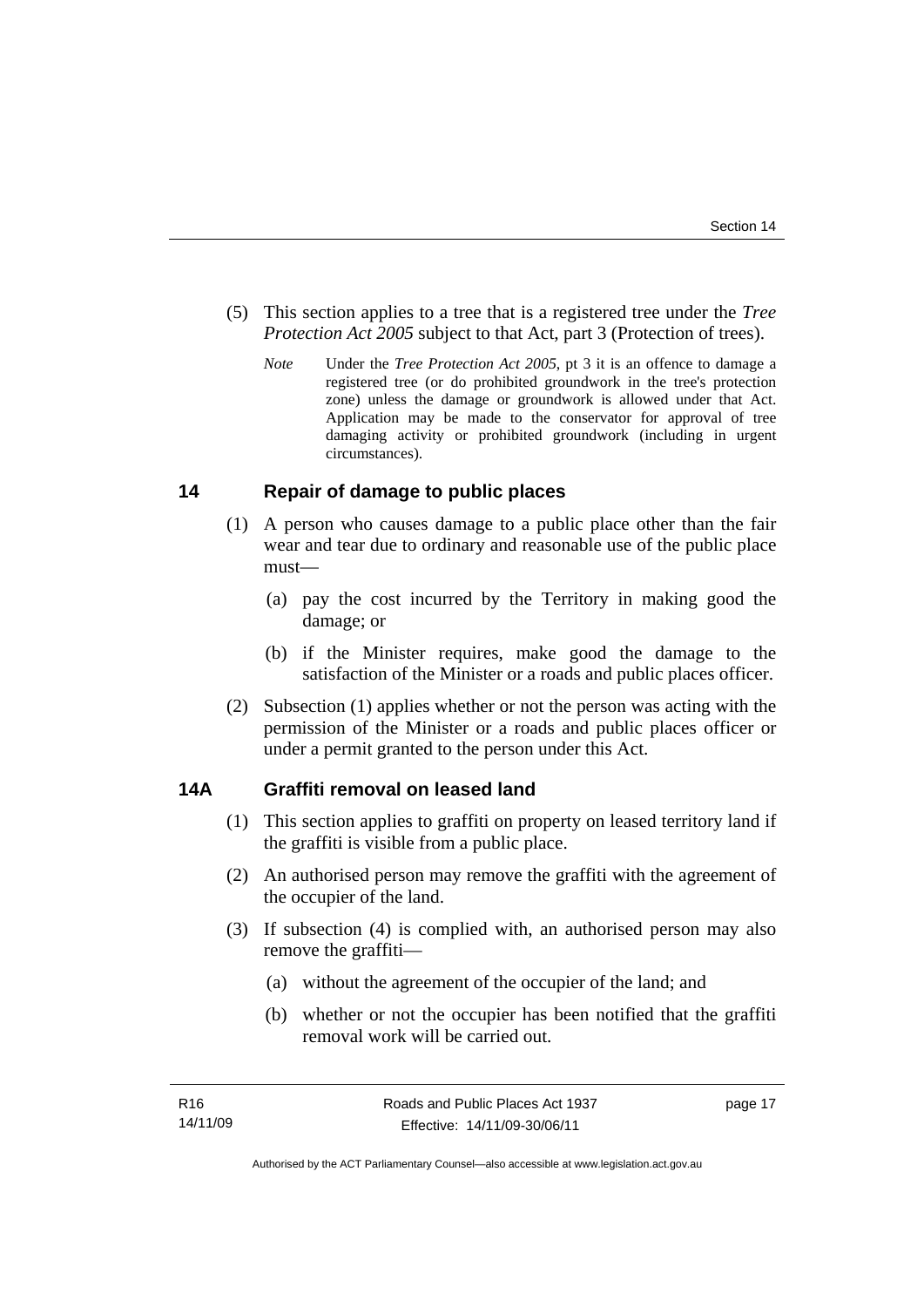- (4) For subsection (3), an authorised person must, immediately before the graffiti removal work is to be carried out, take reasonable steps to notify the occupier that the work is to be carried out.
- (5) Graffiti removal work under subsection (3) must be carried out only from a public place.
- (6) After graffiti removal work has been carried out under subsection (2) or (3), an authorised person must give the occupier written notice that the work has been carried out.
- (7) The notice must include information about the effect of section 14B.
- (8) To remove any doubt, this section does not require the Territory to carry out graffiti removal work.
- (9) In this section:

*authorised person* means a person authorised in writing by the chief executive for this section.

*occupier*, of leased territory land, includes—

- (a) a person believed, on reasonable grounds, to be an occupier of the land; and
- (b) a person apparently in charge of the land.

## **14B Graffiti removal—liability of the Territory**

- (1) The cost of the graffiti removal work under section 14A is payable by the Territory.
- (2) The Territory is liable for any damage caused to the property in carrying out the graffiti removal work, other than any minor damage that is incidental to the removal of the graffiti.

### **Examples of minor incidental damage**

1 minor discoloration of the surface from which the graffiti is removed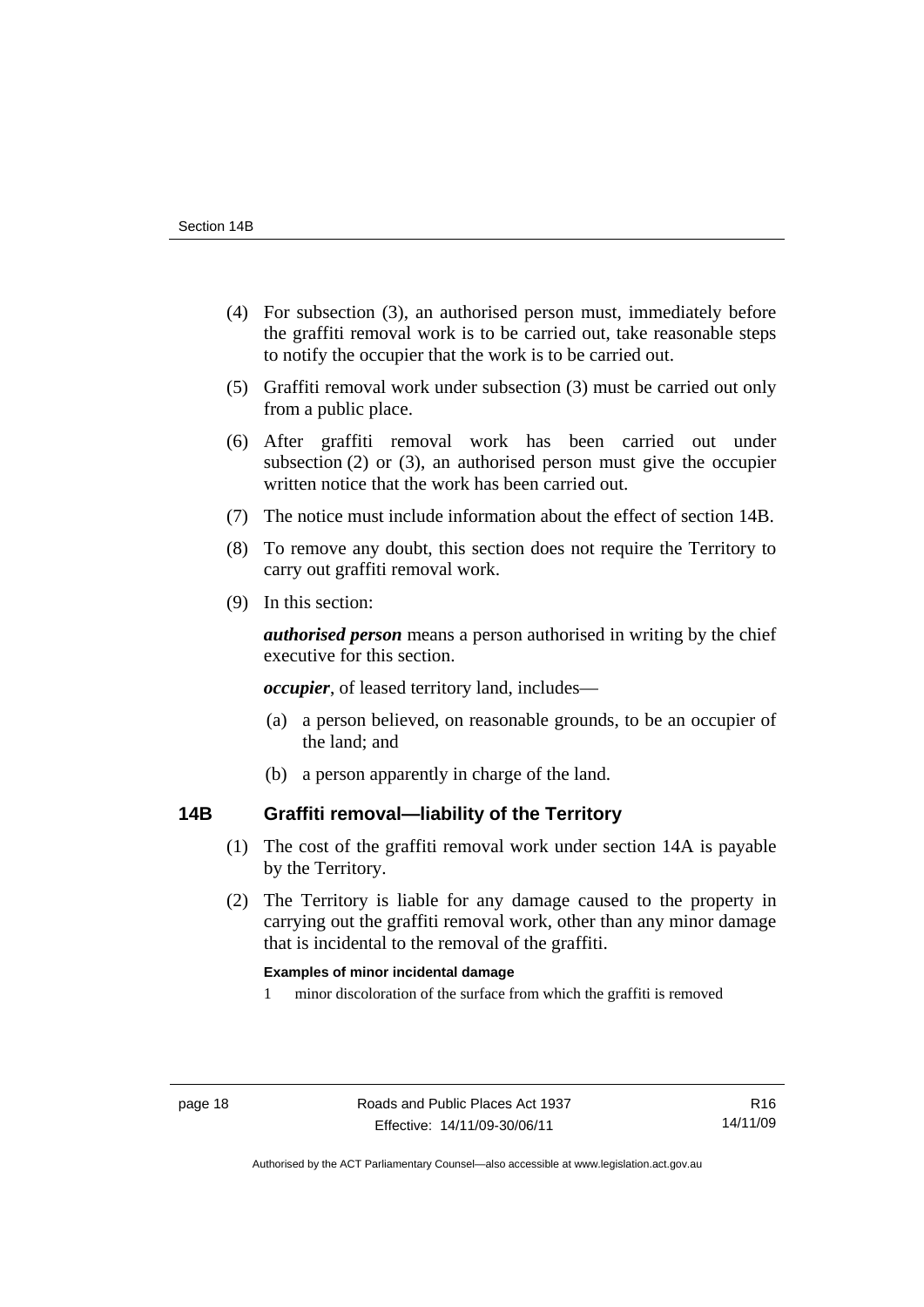- 2 minor variations in the colour and application of paintwork
- *Note* An example is part of the Act, is not exhaustive and may extend, but does not limit, the meaning of the provision in which it appears (see Legislation Act, s 126 and s 132).
- (3) The Territory is not liable for any failure to completely remove the graffiti.
- (4) To remove any doubt, this section does not require the Territory to restore any property to its former state before graffiti was applied to it.

## **15A Objects in public places**

The Minister may, on application by a person, grant to the person a permit to place an object, other than an object of a kind mentioned in section 8 (a), in, over or across a public place.

*Note* A hawker who is licensed under the *Hawkers Act 2003* does not require a permit under this Act to park a vehicle in a public place if the person is carrying on the business of a hawker under that Act in accordance with the person's licence, see s 15U.

## **15B Application for permit**

An application for the grant of a permit to place an object in, over or across a public place must—

- (a) be made in writing to the Minister and signed by or for the applicant; and
- (b) state the place for which the permit is sought; and
- (c) be accompanied by a plan clearly showing—
	- (i) the location, boundaries and dimensions of the place for which the permit is sought; and
	- (ii) if it is not proposed to move the object while the permit is in force—the proposed position of the object in, over or across the place; and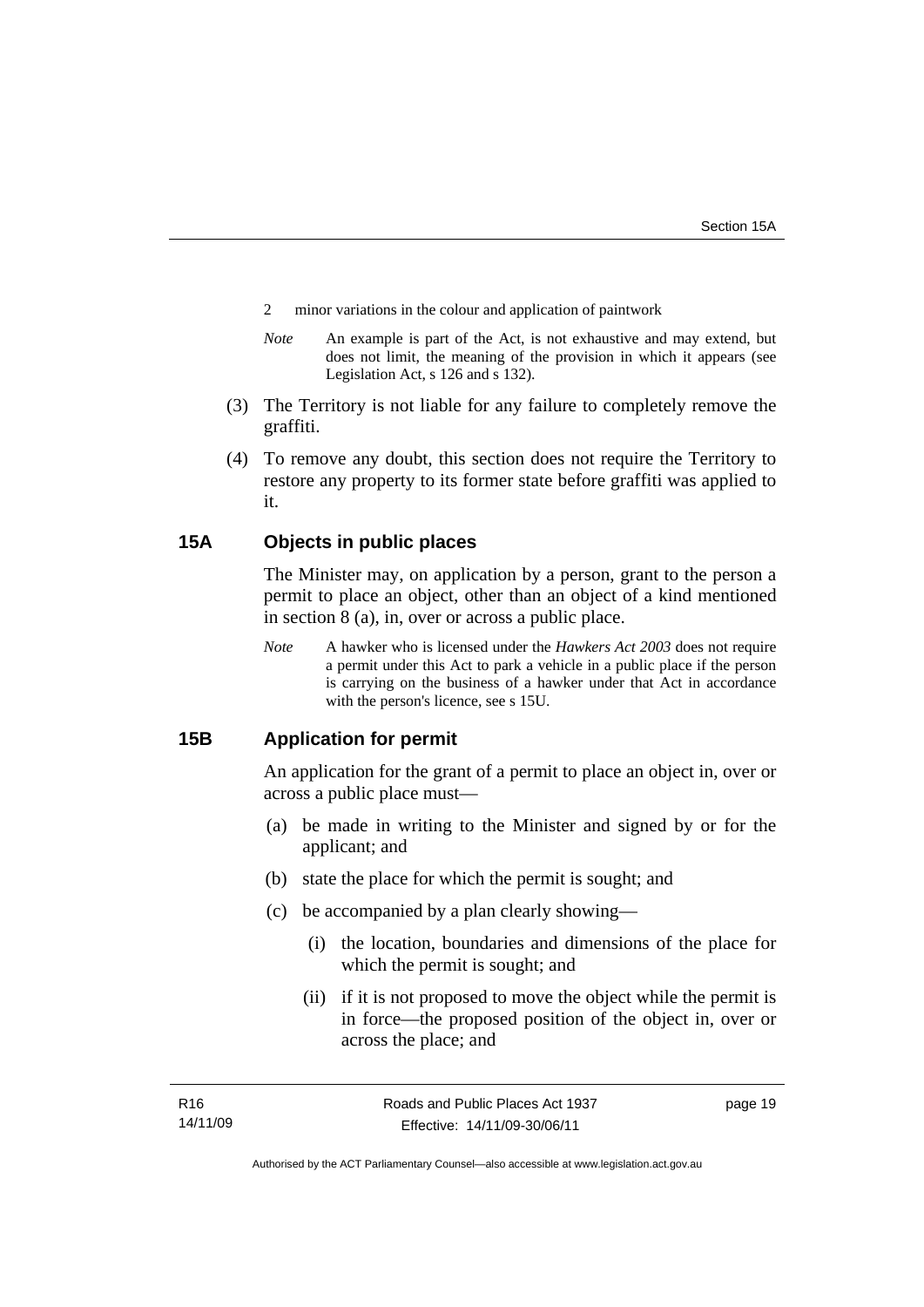- (d) clearly indicate the nature of the object and give details of its design and size; and
- (e) state the intended use of the object; and
- (f) state the proposed hours the object will remain in, over or across the place; and
- (g) give details of any measures proposed to be adopted for using the object to safeguard the health and provide for the safety, comfort and convenience of people using the place or a place next to or near the place; and
- (h) if installation or construction work is proposed to be carried out in or on the place to place the object in, over or across the place—
	- (i) state the nature of the work; and
	- (ii) give details of the methods to be employed in the execution of the work; and
	- (iii) give details of any measures proposed to be adopted for the work to protect the safety of people using the place or a place next to or near the place.

## **15BA Placement of objects affecting heritage significance**

- (1) The section applies if an application under section 15B relates to the placement of an object at a place registered, or nominated for provisional registration, under the *Heritage Act 2004*.
- (2) The Minister must—
	- (a) give a copy of the application to the heritage council; and
	- (b) in deciding on the application under section 15C, consider any written recommendation or submission about the placement given to the Minister by the council within 15 working days after the day the copy of the application is given to the council.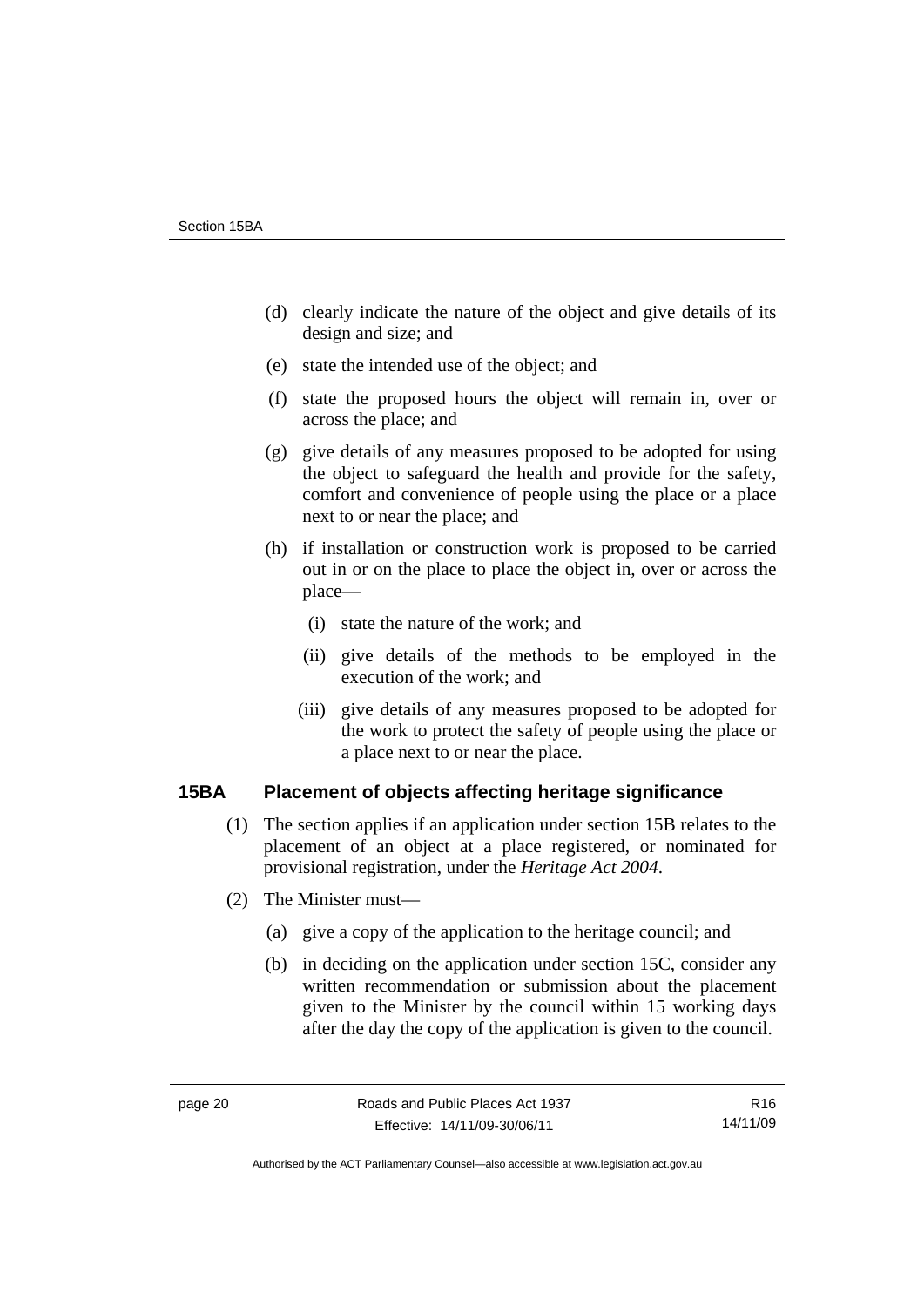## **15C Grant or refusal of permit**

- (1) The Minister must consider each application for a permit and must—
	- (a) approve of the grant to the applicant of the permit; or
	- (b) refuse to grant the permit to the applicant.
- (2) For subsection (1), the Minister must have regard to—
	- (a) whether the place is a suitable place in, over or across which to place the object; and
	- (b) whether the object will be structurally sufficient, safe and stable; and
	- (c) the interests of the public and, in particular—
		- (i) whether the object, placed in, over or across the place, would be likely to be to the benefit or detriment of people using the place or a place next to or near the place; and
		- (ii) whether adequate provision is proposed to be made for the use of the object to safeguard the health and provide for the safety, comfort and convenience of people using the place or a place next to or near the place; and
	- (d) the interests of people carrying on business near the place and, in particular, the interests of a person carrying on a business near the place similar to the business carried on by the applicant (if any); and
	- (e) if installation or construction work is proposed to be carried out in or on the place to place the object in, over or across the place—
		- (i) whether it is desirable to allow the work to be carried out in or on the place; and
		- (ii) whether the work will be suitable for the purpose; and

page 21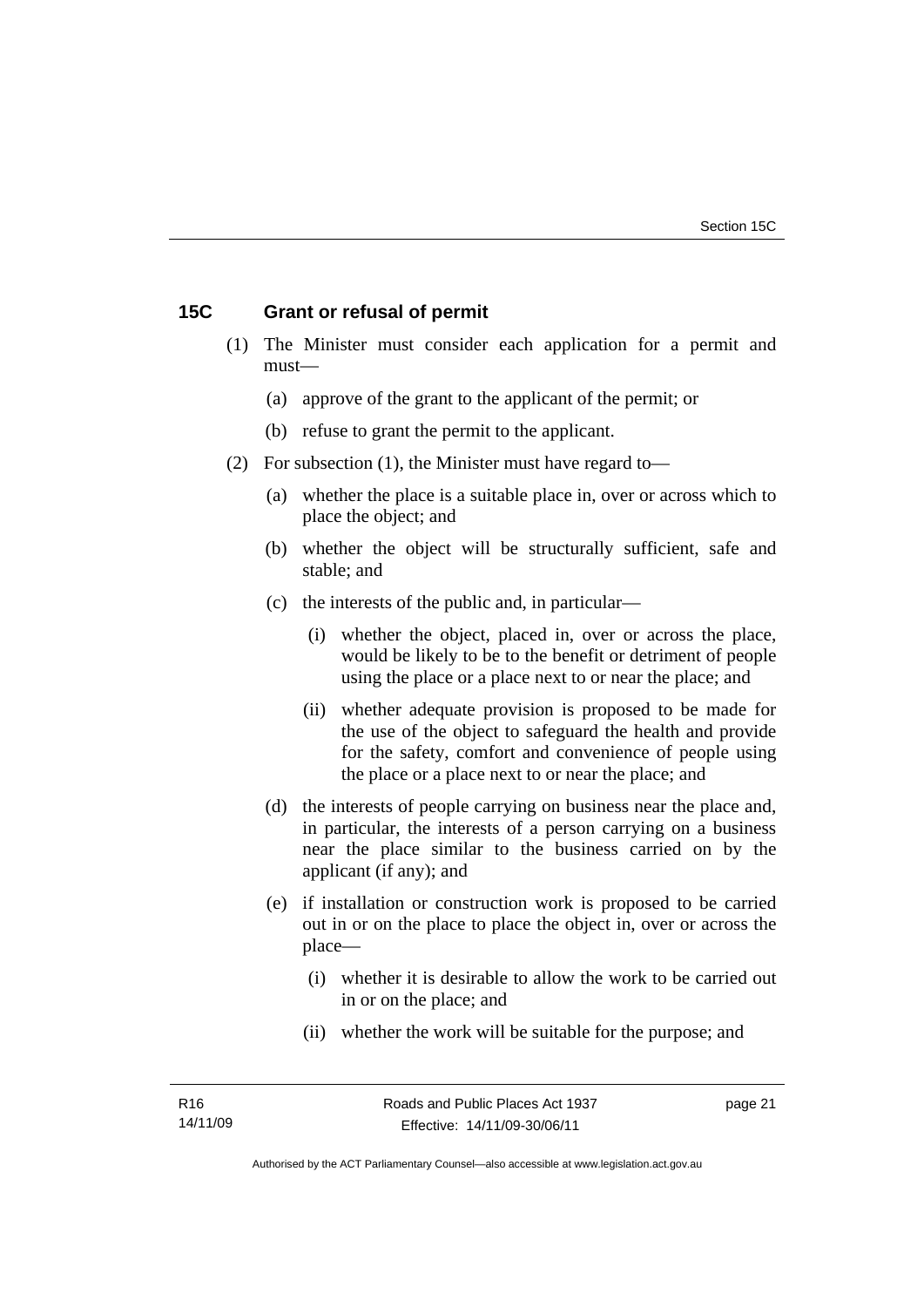(iii) whether adequate provision is proposed to be made for the work to protect the safety of people using the place or a place next to or near the place.

## **15D Grant of permit—conditions**

The Minister may approve the grant of a permit under section 15C subject to any of the following conditions:

- (a) the object must be of a type or design stated by the Minister;
- (b) the object must be properly maintained and must not become structurally insufficient, unsafe or unstable;
- (c) the holder of the permit must not allow the object, whether directly or indirectly, to adversely affect the health or safety of a person using the place or a place adjacent to or near the place;
- (d) adequate provision must be made for the disposal of refuse and waste from, and for the drainage of, the place;
- (e) during the hours between sunset and sunrise that the object is in the place, the place must be illuminated in a way that clearly indicates the object;
- (f) the place must be fenced or enclosed to prevent a person being endangered or inconvenienced by the object;
- (g) any installation or construction work to be carried out in or on the place for placing the object in, over or across the place must be carried out in a proper, skilful and safe way;
- (h) the applicant must be insured against the risk of liability that may be incurred because of the object for—
	- (i) death, bodily injury or illness; and
	- (ii) loss of, or damage to, property.

Authorised by the ACT Parliamentary Counsel—also accessible at www.legislation.act.gov.au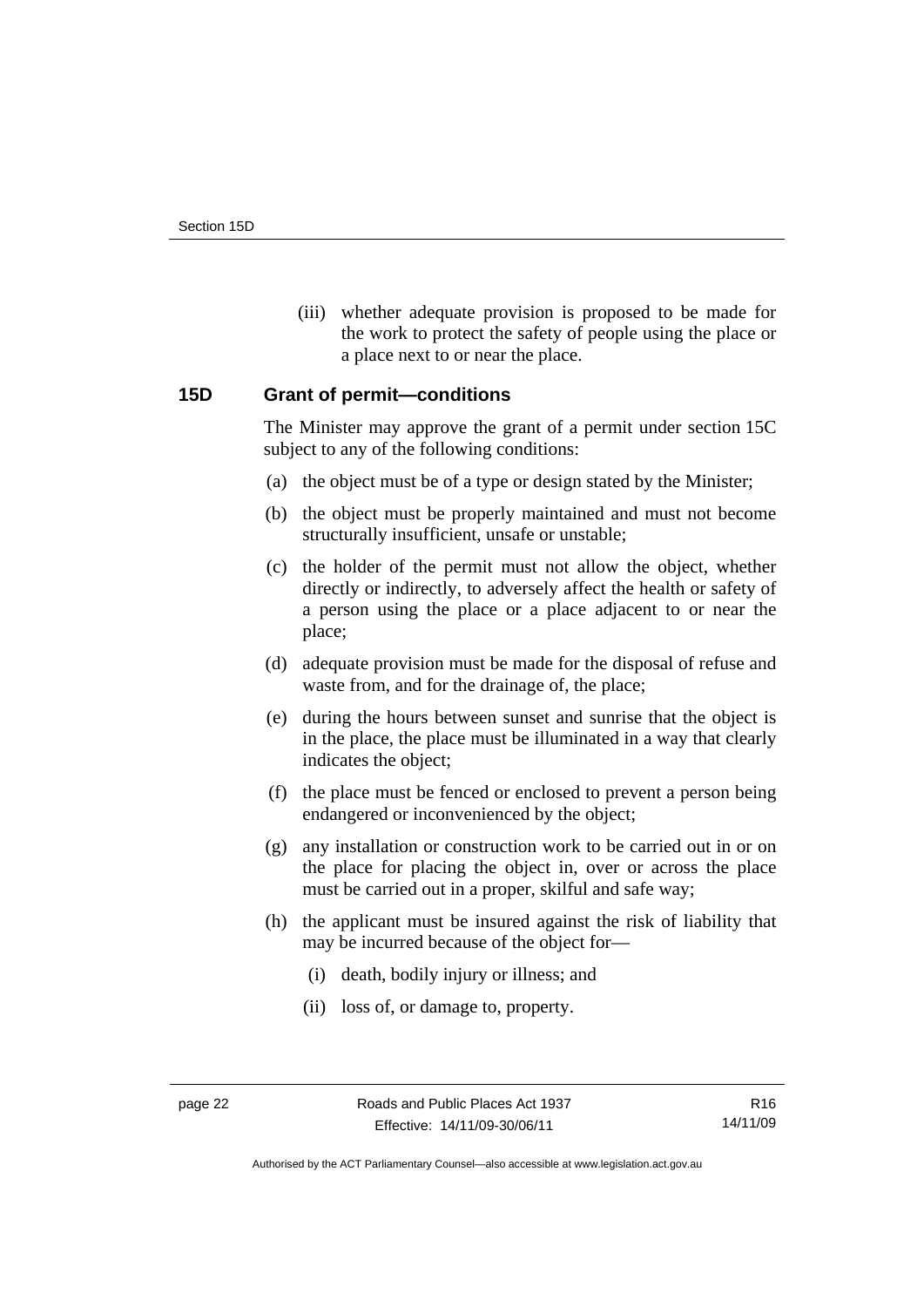## **15E Grant of permit**

 (1) If the Minister approves of the grant to an applicant of a permit, the Minister must notify the applicant in writing of the grant and of any conditions the permit is subject to and must issue the permit to the applicant.

*Note* A fee may be determined under s 9A (Determination of fees) for this section.

- (2) A permit granted under this Act must clearly identify the place for which the permit is granted and must state—
	- (a) the name and address of the person to whom the permit is granted; and
	- (b) the object permitted to be placed in, over or across the place; and
	- (c) the use to which the object may be put; and
	- (d) the hours when the object may remain in, over or across the place; and
	- (e) the period for which the permit is granted; and
	- (f) the conditions (if any) to which the permit is subject.

## **15F Cancellation of permit**

The Minister may, on any of the following grounds, cancel a permit authorising a person to place an object in, over or across a public place:

- (a) a permit was granted in error or because of a false statement made or misleading information given by the holder of the permit;
- (b) the holder of the permit failed to take reasonable steps to prevent the object being used for a purpose other than the purpose stated in the permit;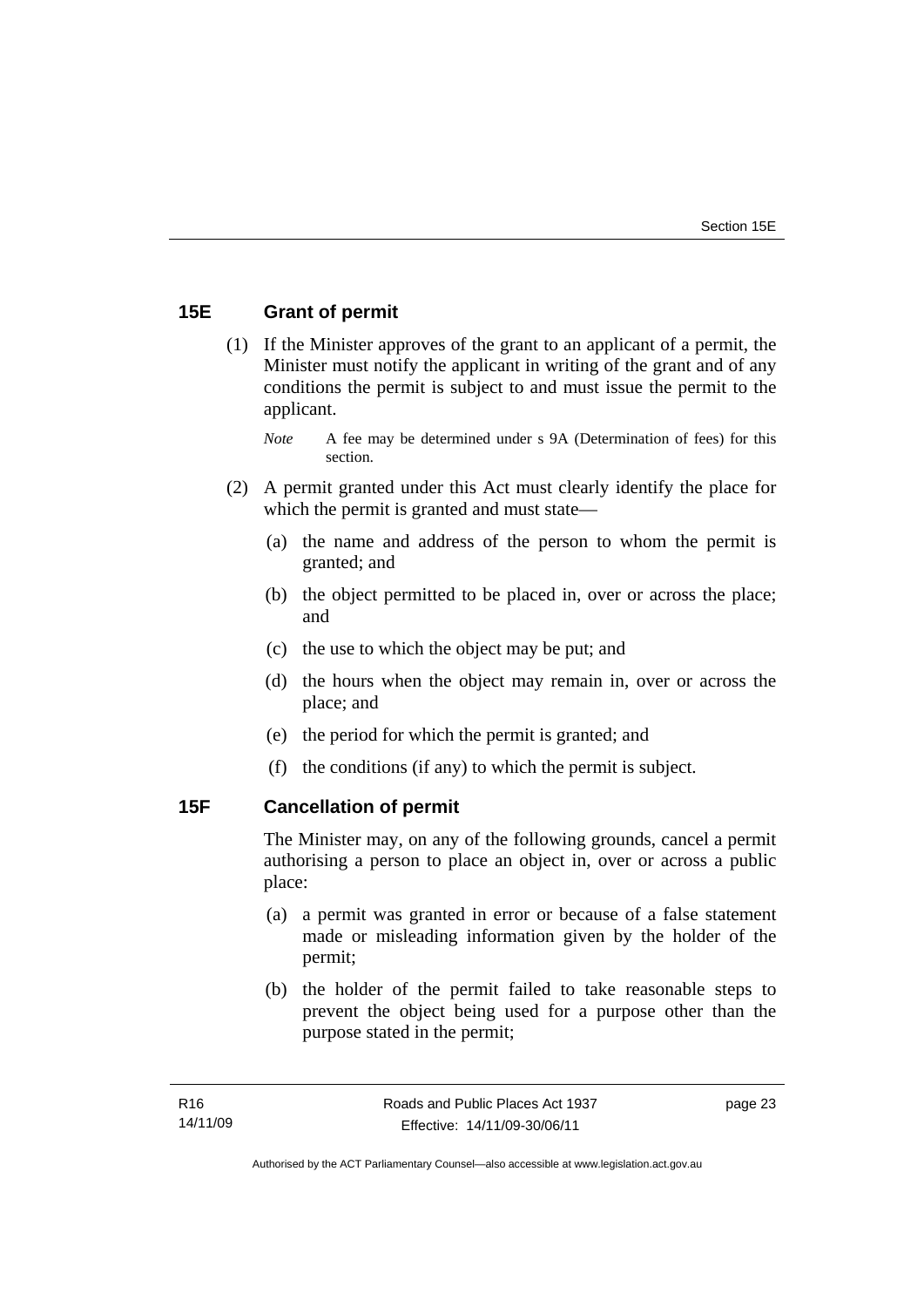- (c) the holder of the permit permitted the object to remain in the public place at a time other than a time allowed by the permit;
- (d) the holder of the permit failed to comply with a condition of the permit;
- (e) the public place is no longer a suitable place to be the subject of a permit under this Act;
- (f) the object is not serving a purpose beneficial to the interests of the public;
- (g) the object has resulted in, whether directly or indirectly, the interests of a person carrying on business in the vicinity of the place being adversely affected.

## **15G Review by ACAT**

- (1) If the Minister makes a reviewable decision, the Minister must give a reviewable decision notice to each entity mentioned in schedule 1, column 4 in relation to the decision.
	- *Note 1* The Minister must also take reasonable steps to give a reviewable decision notice to any other person whose interests are affected by the decision (see *ACT Civil and Administrative Tribunal Act 2008*, s 67A).
	- *Note* 2 The requirements for reviewable decision notices are prescribed under the *ACT Civil and Administrative Tribunal Act 2008*.
- (2) The following may apply to the ACAT for review of a reviewable decision:
	- (a) an entity mentioned in schedule 1, column 4 in relation to the decision;
	- (b) any other person whose interests are affected by the decision.
	- *Note* If a form is approved under the *ACT Civil and Administrative Tribunal Act 2008* for the application, the form must be used.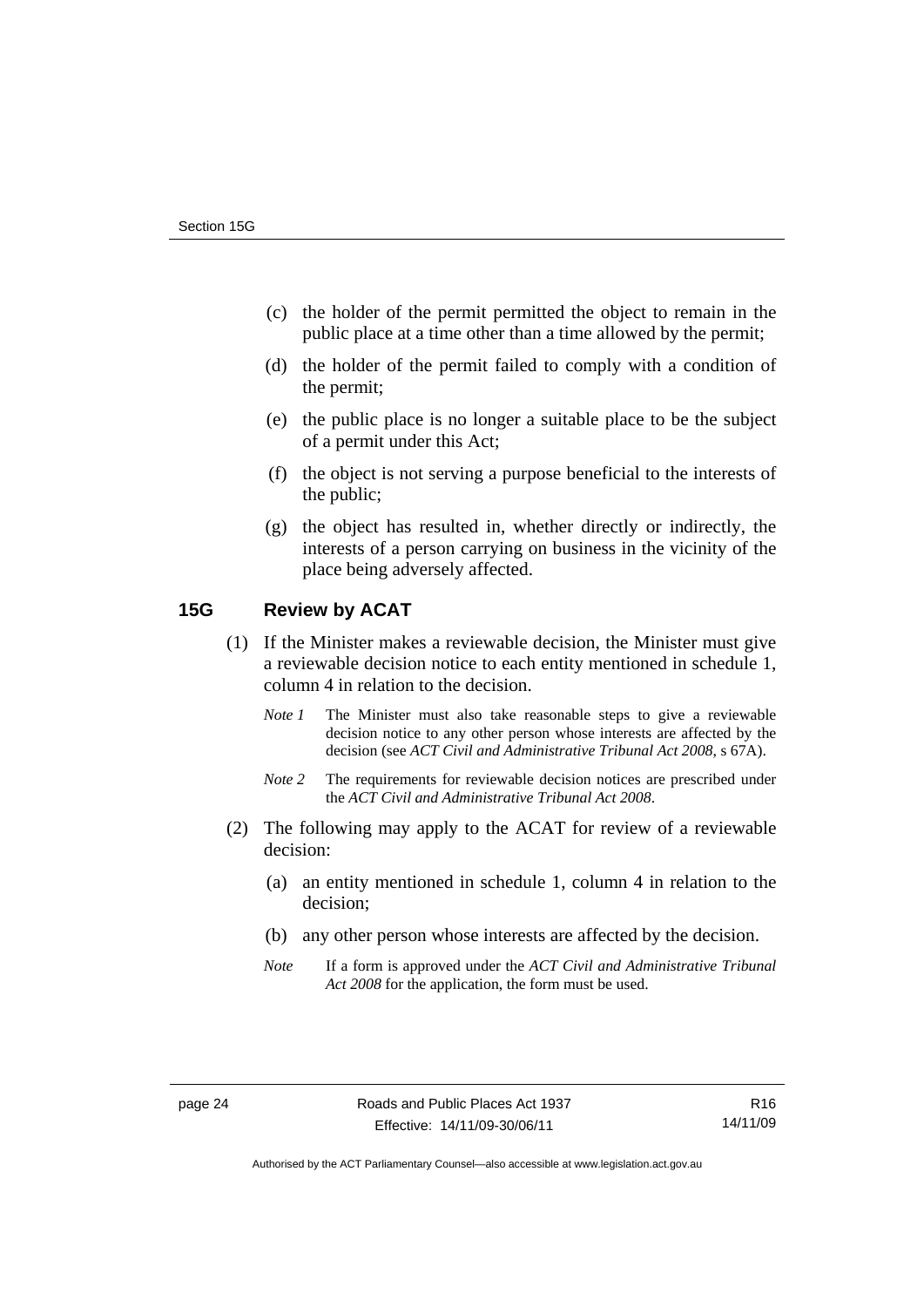(3) In this section:

*reviewable decision* means a decision mentioned in schedule 1, column 3 under a provision of this Act mentioned in column 2 in relation to the decision.

## **15H Rights of holder of permit**

- (1) To ensure that an object a permit relates to is used for the purpose stated in the permit, the permit holder may decide who may use the object and any equipment or services provided for the object.
- (2) Nothing in subsection (1) or in any other provision of this Act prevents a place that is a public place under a law in force in the ACT from continuing to be a public place under that law.

## **15J Term of permit**

A permit, unless surrendered or cancelled, remains in force for the period, not longer than 12 months, stated in the permit.

## **15K Renewal of permit**

- (1) If the holder of a permit applies to the Minister for its renewal, whether the application is made before or after the end of the permit's term, the Minister must renew the permit.
	- *Note* A fee may be determined under s 9A (Determination of fees) for this section.
- (2) If the Minister renews a permit—
	- (a) the permit continues in force for the period, not longer than 12 months, stated in the renewal; and
	- (b) that period begins at the end of the period when, apart from its renewal, the permit would have been in force.
- (3) The Minister must not renew a permit if the object the permit relates to has been removed under section 15N (1).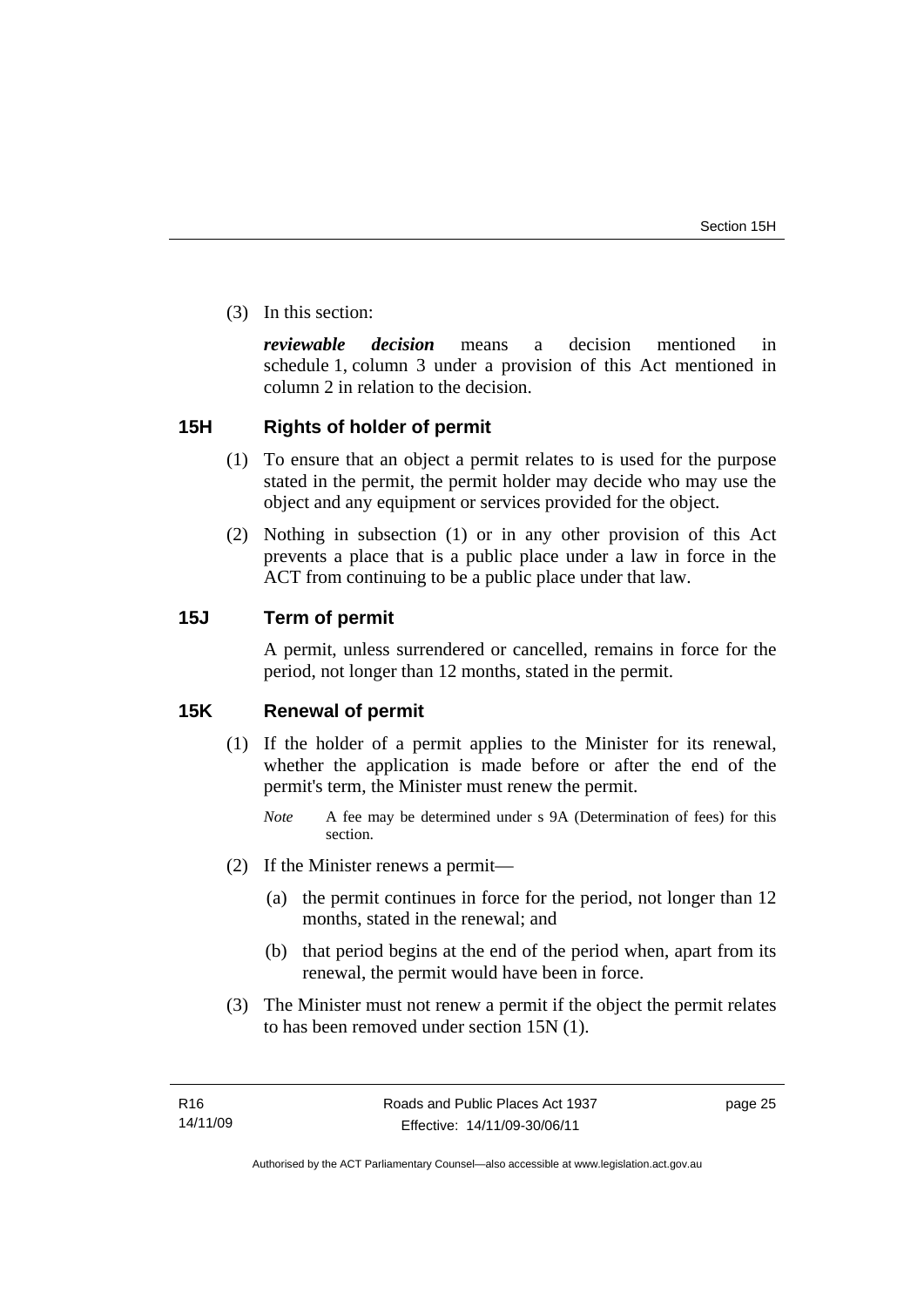## **15L Loss or destruction of permit**

If the Minister is satisfied that a permit has been lost, defaced or destroyed, the Minister may issue to the holder of the permit a certified copy of the permit and the copy has for this Act, has the same effect as the permit.

## **15M Notice to remove object**

- (1) This section applies if—
	- (a) a permit authorising a person to place an object in, over or across a public place expires or is surrendered or cancelled; and
	- (b) the object is still in, over or across the public place.
- (2) The Minister must give the person who held the permit written notice requiring the person to remove the object from the public place within the period stated in the notice.

*Note* For the giving of documents, see the Legislation Act, pt 19.5.

- (3) For subsection (2), the period must be at least 14 days after the notice is given.
- (4) If a notice is given under subsection (2) following the expiry of a permit and the permit is subsequently renewed under section 15K (1), the notice ceases to have effect.

## **15N Removal of objects by Territory**

- (1) If a person fails to comply with a notice given to the person under section 15M (2), the Minister must ensure the object the notice relates to is removed and placed in storage.
- (2) If a notice is given to a person under section 15M (2) and the object the notice relates to is removed under subsection (1), the Minister must give to the person a further notice stating—
	- (a) the place where the object is stored; and

Authorised by the ACT Parliamentary Counsel—also accessible at www.legislation.act.gov.au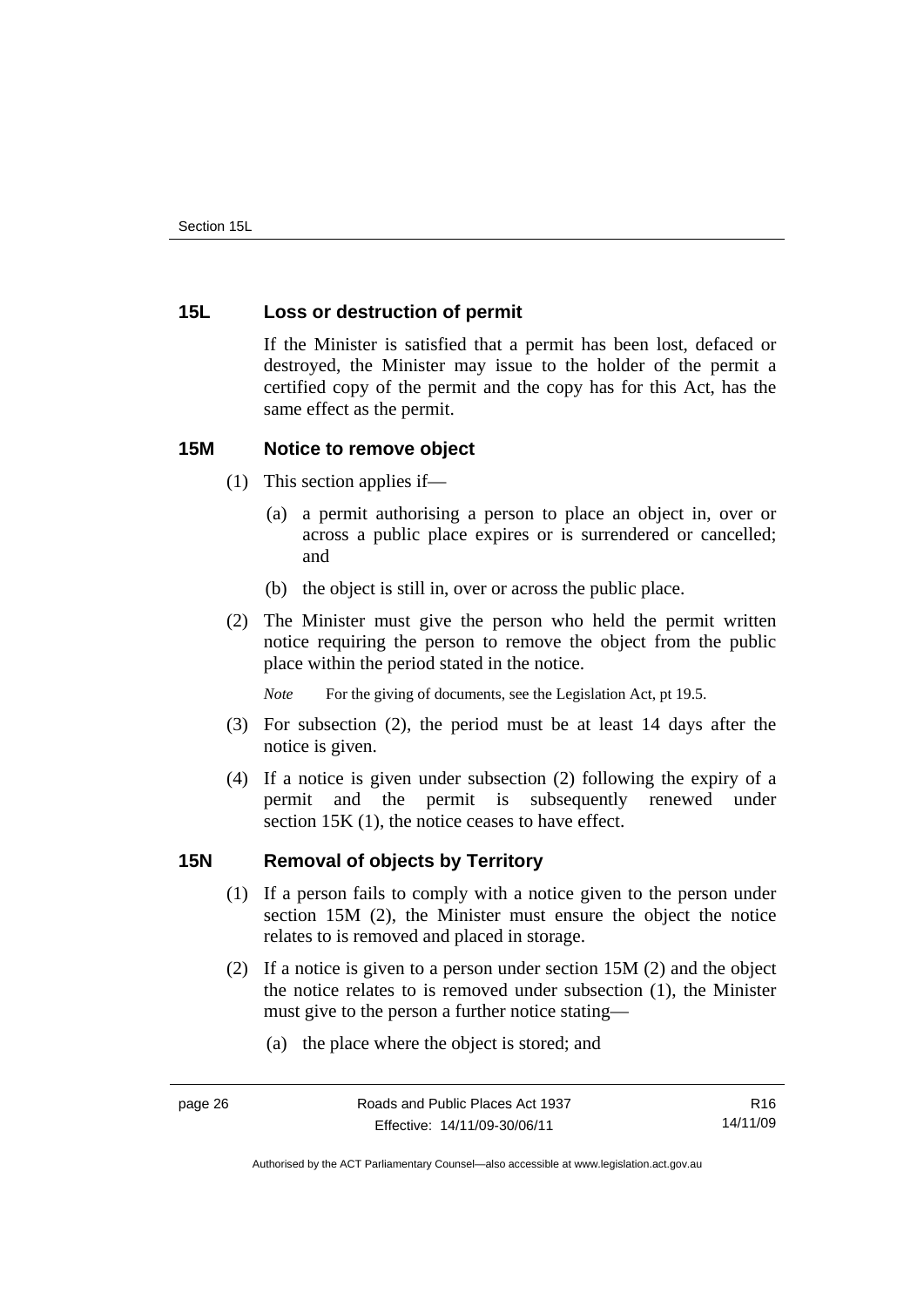- (b) that the object will be given to the person at the place where it is being stored if, within 28 days after the notice is given, the person pays to the Territory—
	- (i) the amount stated in the notice for the costs and expenses incurred or to be incurred by the Territory in making good any damage caused to the public place by the removal of the object; and
	- (ii) the amount stated in the notice for the costs and expenses incurred by the Territory in removing the object; and
	- (iii) the amount for the costs and expenses of storage of the object, calculated using the rate stated in the notice; and
- (c) that, if, within the time stated in paragraph (b), the amount mentioned in paragraph (b) are not paid and the object removed from the place where it is being stored—
	- (i) the ownership of the object is taken for all purposes, to vest in the Territory; and
	- (ii) the object may be disposed of in the way the Minister directs.
- *Note* For the giving of documents, see Legislation Act, pt 19.5.
- (3) For a notice given under subsection (2)—
	- (a) the amount for subsection  $(2)$  (b) (i) is the amount of the reasonable costs and expenses incurred or to be incurred by the Territory in making good any damage caused to the public place by the removal of the object; and
	- (b) the amount for subsection  $(2)$  (b) (ii) is the amount of the reasonable costs and expenses incurred by the Territory in removing the object; and
	- (c) the rate for subsection  $(2)$  (b) (iii) is the rate necessary to cover the reasonable costs and expenses of storage of the object.

page 27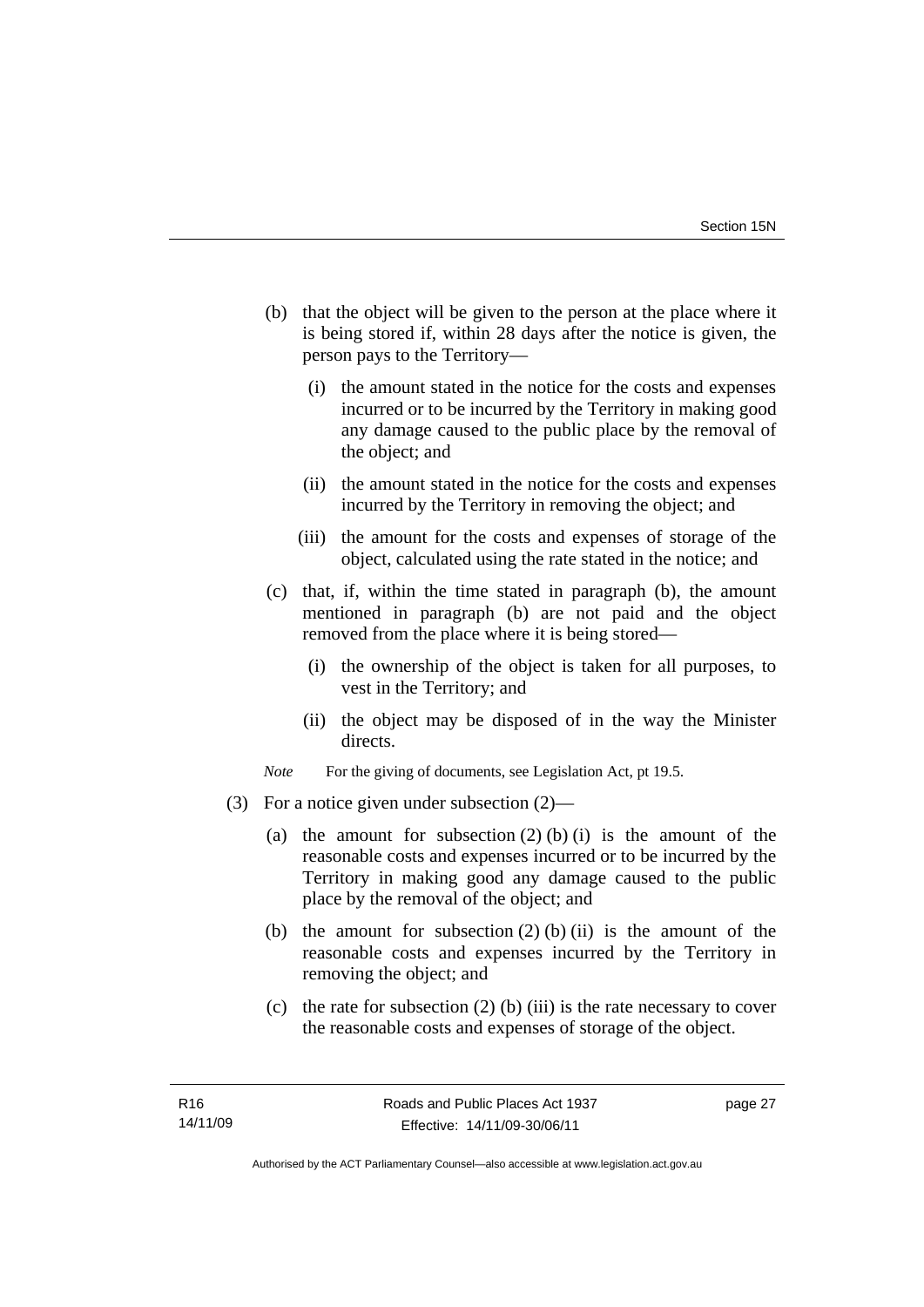## **15P Disposal of objects by Territory**

- (1) If a person given a notice under section 15N (2) does not, within 28 days after the notice is given to the person—
	- (a) pay to the Territory the amounts stated in the notice; and
	- (b) remove the object the notice relates to from the place where it is being stored;

the ownership of the object is taken, for all purposes, to vest in the Territory and the object may be disposed of in the way the Minister directs.

- (2) If, the object is sold by the Territory, the proceeds of the sale must be used—
	- (a) to repay the Territory—
		- (i) the amounts stated for section  $15N(2)$  (b) (i) and (ii) in the notice given under section 15N (2) for the object; and
		- (ii) the amount of the costs and expenses incurred by the Territory for the storage of the object, calculated in accordance with the rate stated for section 15N (2) (b) (iii) in the notice; and
		- (iii) the amount of the reasonable costs and expenses incurred by the Territory for the sale of the object; and
	- (b) to pay any balance to the person to whom the notices under section 15M (2) and section 15N (2) were given.

## **15R Change of address**

(1) If the name or address of the holder of a permit changes, the holder must immediately give to the Minister written notice of the change and the permit.

Maximum penalty: 1 penalty unit.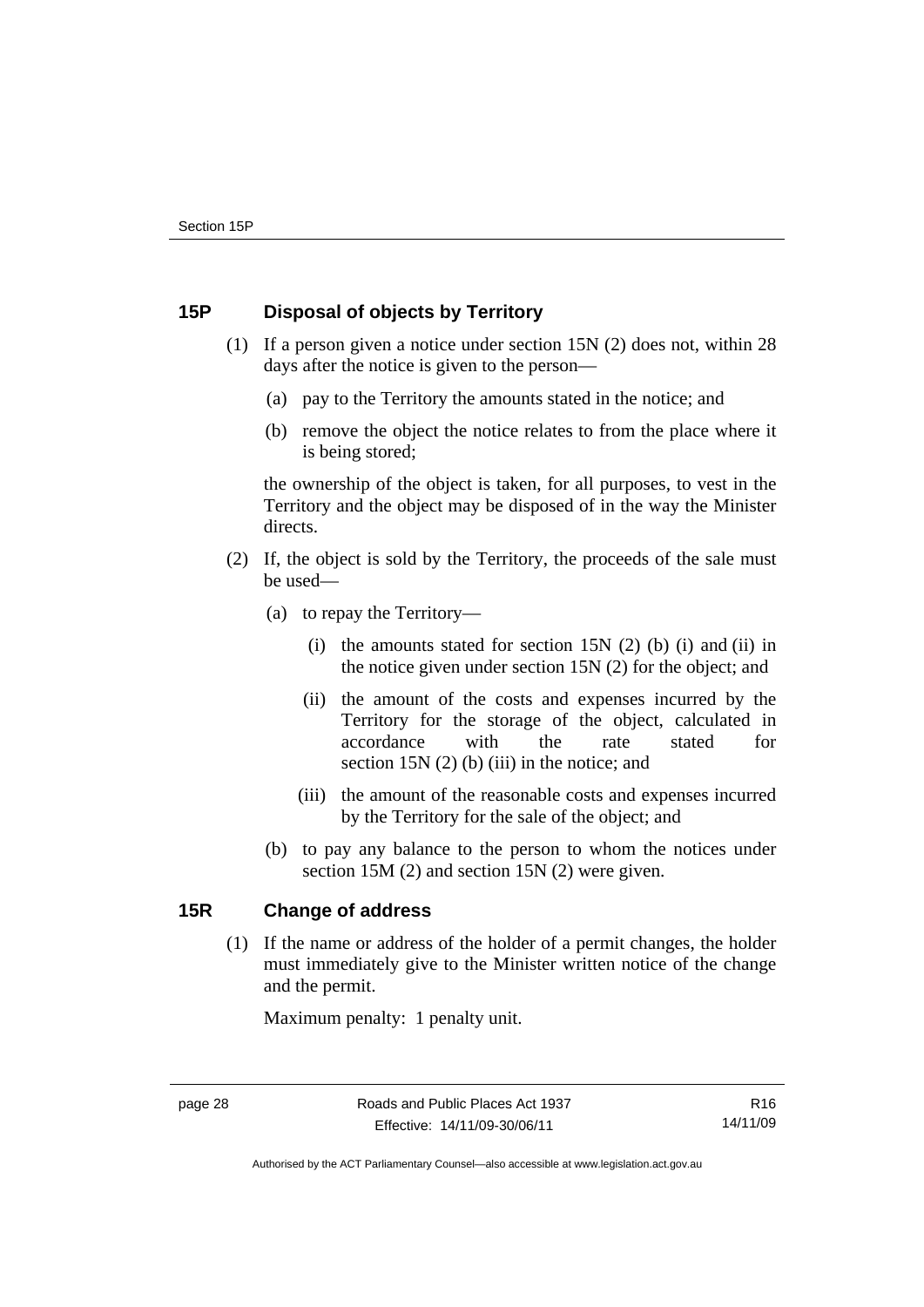(2) The Minister must enter the changed details on the permit and return it to the holder.

## **15S Approved forms**

- (1) The Minister may approve forms for this Act.
- (2) If the Minister approves a form for a particular purpose, the form must be used for that purpose.

*Note* For other provisions about forms, see Legislation Act, s 255.

(3) An approved form is a notifiable instrument.

*Note* A notifiable instrument must be notified under the Legislation Act.

## **15T Occupation etc of public land under Planning and Development Act licence**

A person is not required to hold a permit under this Act to place an object in, over or across, or otherwise interfere with, a public place if—

- (a) the person holds a licence under the *Planning and Development Act 2007* to occupy or use the public place; and
- (b) the public place is being occupied or used in accordance with the licence.

## **15U Occupation etc of public land under Hawkers Act licence**

A person is not required to hold a permit under this Act to park a vehicle (within the meaning of the *Hawkers Act 2003*) in a public place if—

- (a) the person holds a licence under the *Hawkers Act 2003* to use the vehicle to sell goods or services in the public place; and
- (b) the person is carrying on the business of a hawker under that Act in accordance with the licence.

page 29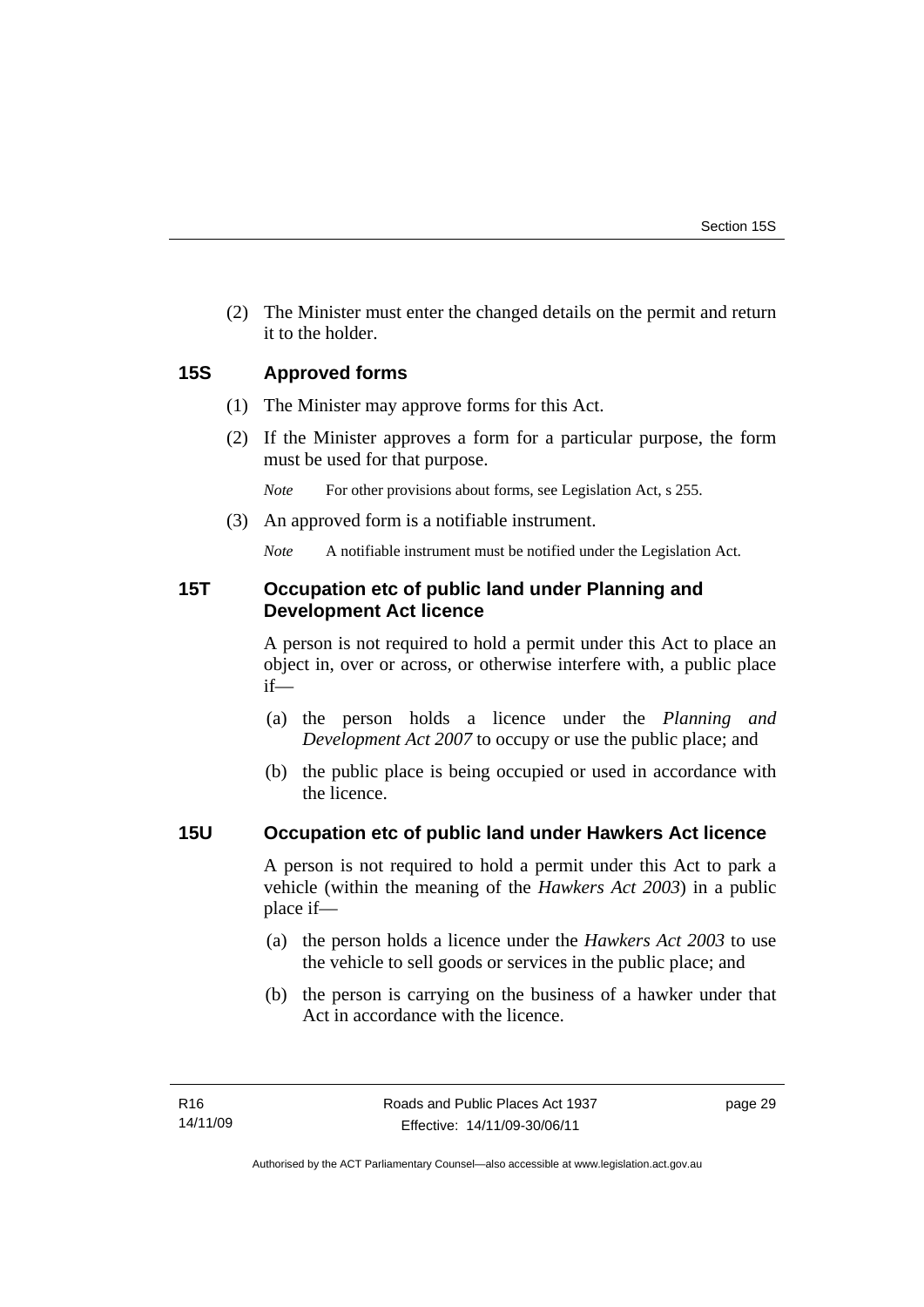## **16 Regulation-making power**

The Executive may make regulations for this Act.

*Note* Regulations must be notified, and presented to the Legislative Assembly, under the Legislation Act.

page 30 Roads and Public Places Act 1937 Effective: 14/11/09-30/06/11

R16 14/11/09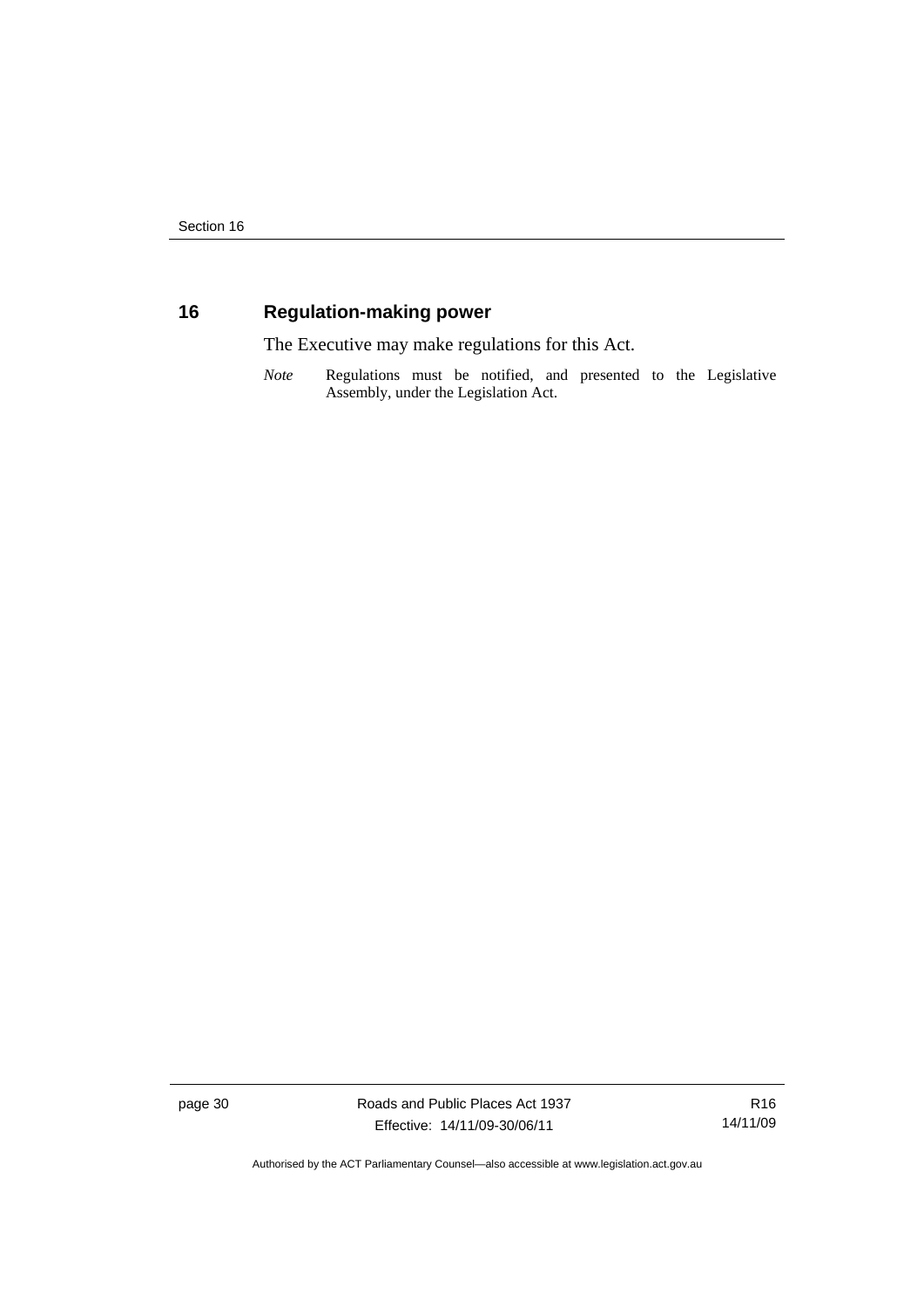## **Schedule 1 Reviewable decisions**

(see s  $15G$ )

| column 1<br>item | column 2<br>section | column 3<br>decision                    | column 4<br>entity                  |
|------------------|---------------------|-----------------------------------------|-------------------------------------|
|                  | 15C $(1)$ $(b)$     | refuse to grant<br>permit               | applicant for permit                |
|                  | 15D                 | grant a permit<br>subject to conditions | applicant for permit                |
|                  | 15F                 | cancel permit                           | entity that has permit<br>cancelled |

R16 14/11/09 Roads and Public Places Act 1937 Effective: 14/11/09-30/06/11

page 31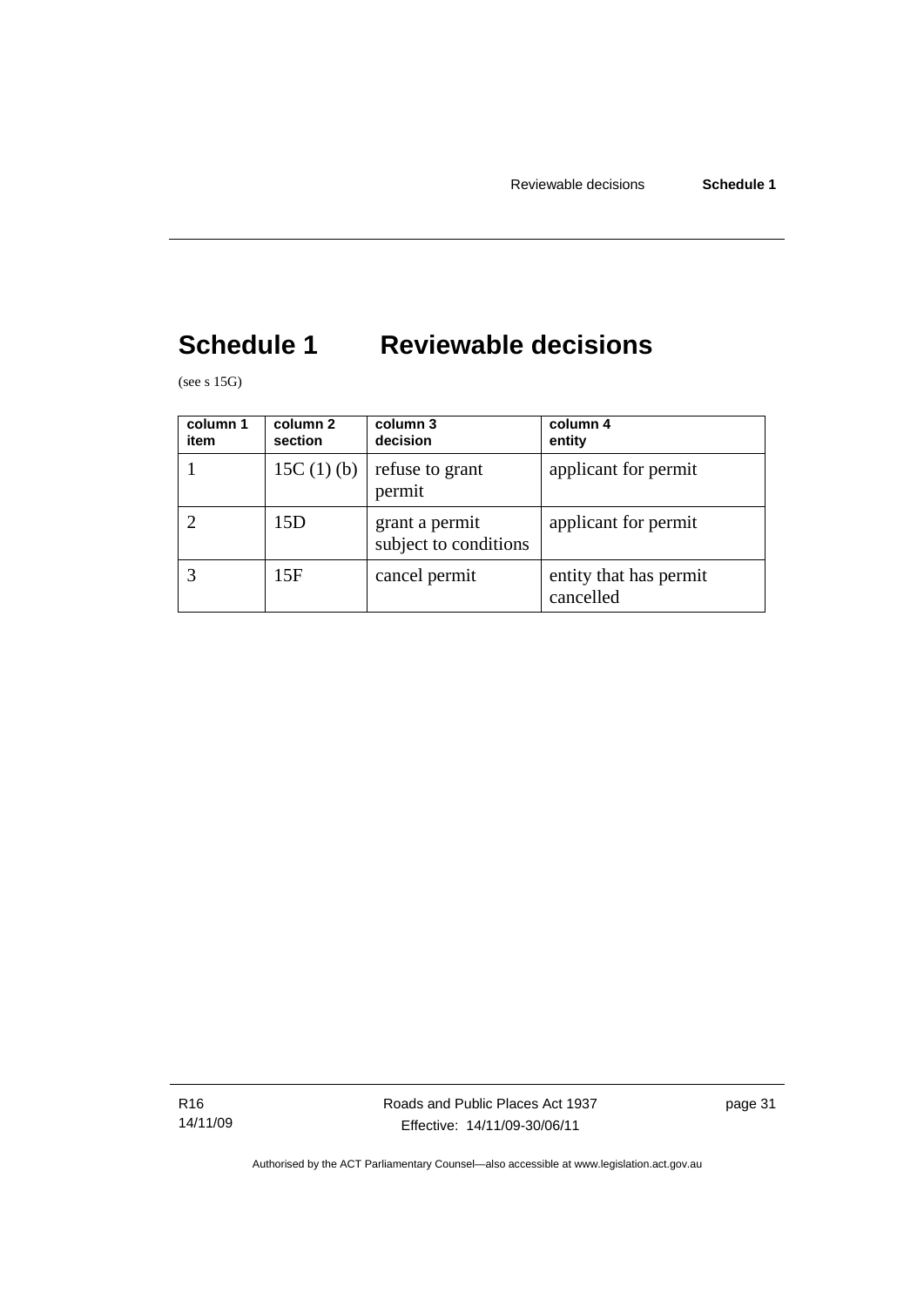## **Dictionary**

(see s 2)

- *Note 1* The Legislation Act contains definitions and other provisions relevant to this Act.
- *Note 2* In particular, the Legislation Act, dict, pt 1, defines the following terms:
	- ACAT
	- **ACT**
	- chief executive
	- document
	- penalty unit (see s 133)
	- property
	- reviewable decision notice
	- territory land
	- the Territory.

*code of practice* means the code of practice approved by the Minister under section 12A (1).

*object* includes any item of movable personal property.

*owner––*

- (a) of land, means the lessee of the land; and
- (b) of a vehicle, includes anyone who has a legal right to move the vehicle.

*permit* means a permit granted under this Act.

*public place* means unleased territory land that the public are entitled to use or that is open to, or used by, the public.

*public road* means any street, road, lane, thoroughfare, footpath, or place that is territory land open to, or used by, the public.

R16 14/11/09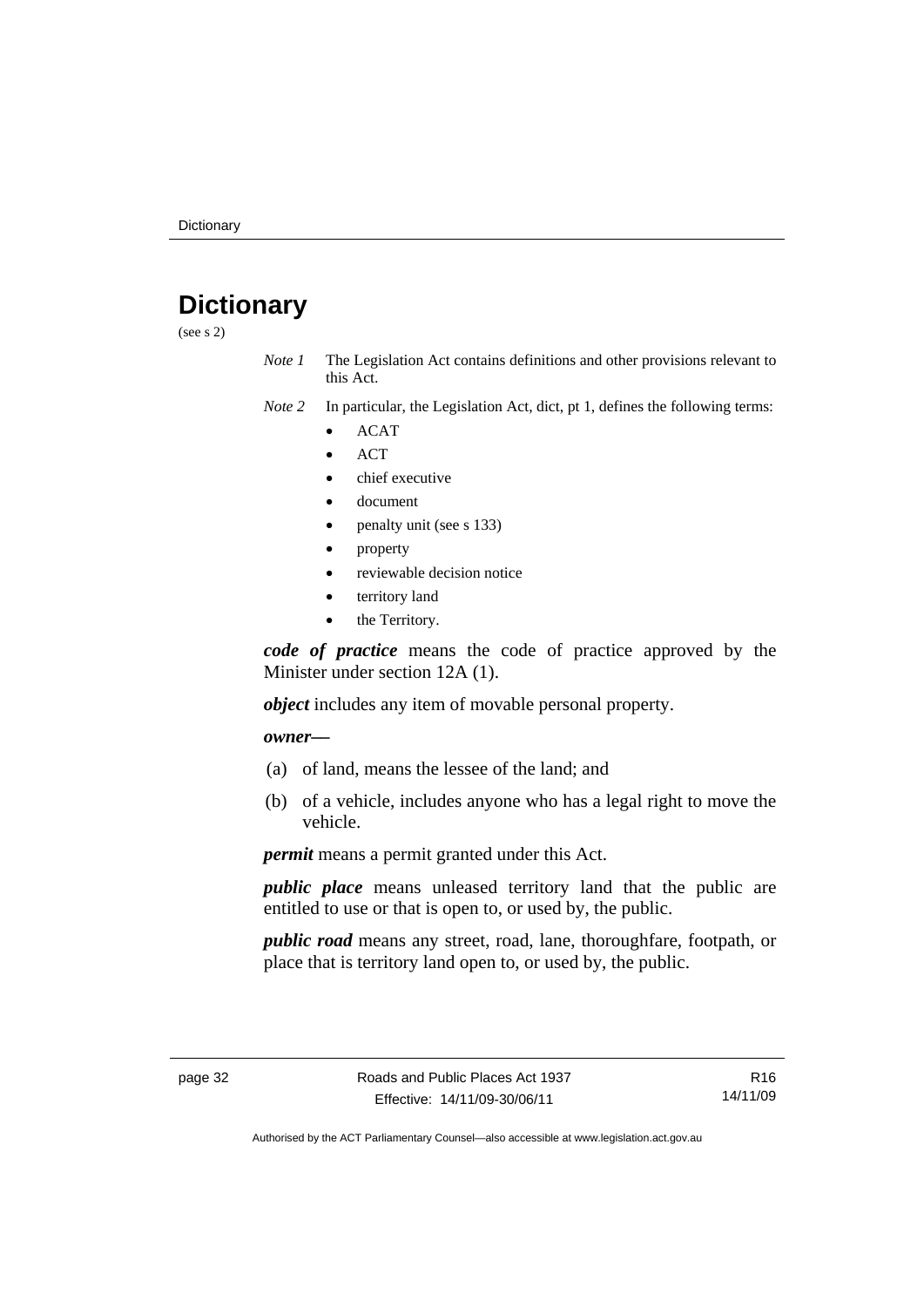*registered operator*––see the *Road Transport (Vehicle Registration) Act 1999*, dictionary.

*Note* A reference to the registered operator includes each registered operator (see *Road Transport (Vehicle Registration) Act 1999*, s 29).

*retention area*—see the *Uncollected Goods Act 1996*, dictionary.

*roads and public places officer* means a roads and public places officer appointed under section 2C.

*sign* includes a notice and an advertisement.

*vehicle*—see the *Road Transport (General) Act 1999*, dictionary.

*Note* The def defines *vehicle* as any vehicle on wheels (other than a vehicle used on railways or tramways) or a prescribed vehicle.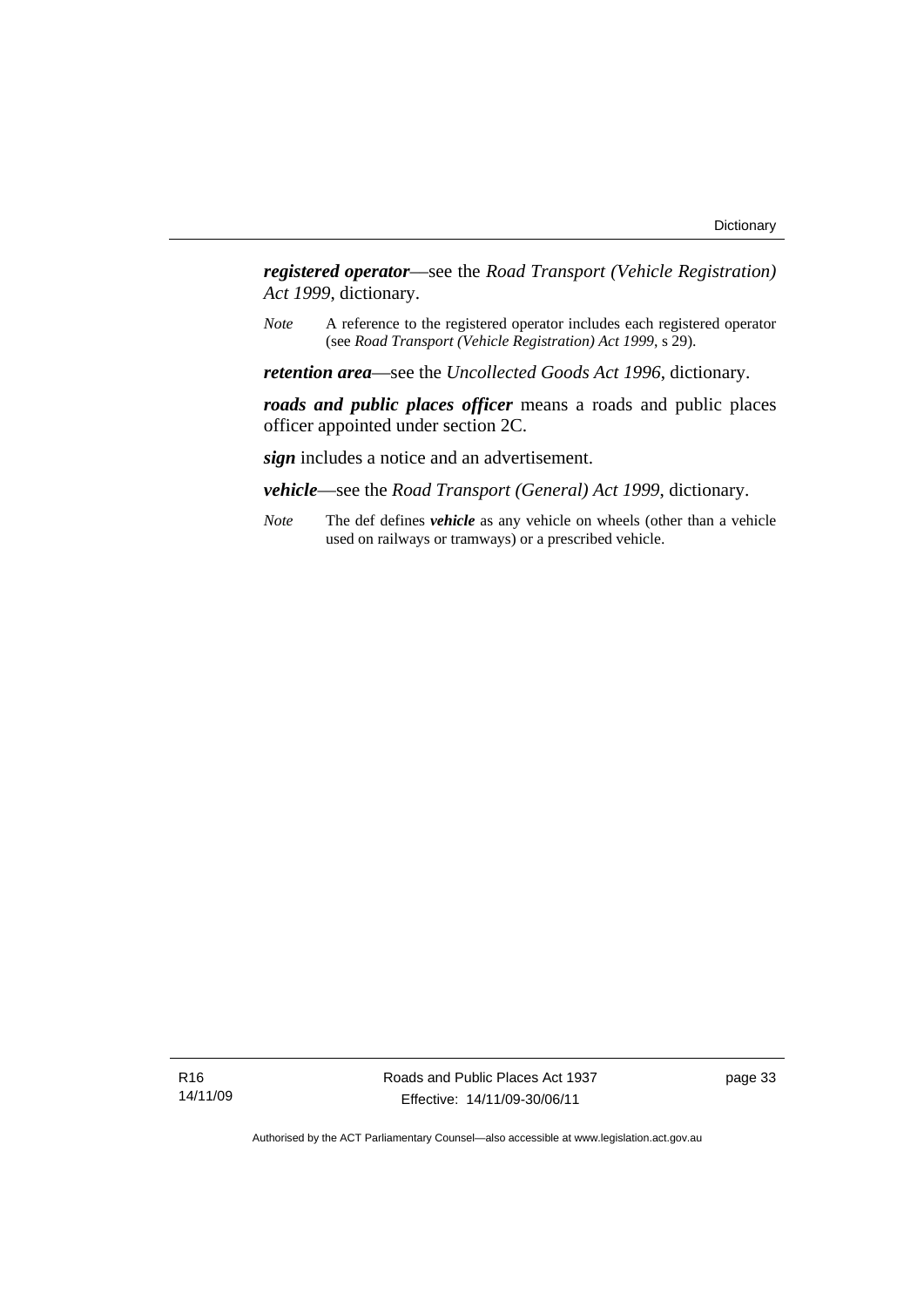1 About the endnotes

## **Endnotes**

## **1 About the endnotes**

Amending and modifying laws are annotated in the legislation history and the amendment history. Current modifications are not included in the republished law but are set out in the endnotes.

Not all editorial amendments made under the *Legislation Act 2001*, part 11.3 are annotated in the amendment history. Full details of any amendments can be obtained from the Parliamentary Counsel's Office.

Uncommenced amending laws and expiries are listed in the legislation history and the amendment history. These details are underlined. Uncommenced provisions and amendments are not included in the republished law but are set out in the last endnote.

If all the provisions of the law have been renumbered, a table of renumbered provisions gives details of previous and current numbering.

The endnotes also include a table of earlier republications.

| $am = amended$                               | $ord = ordinance$                         |
|----------------------------------------------|-------------------------------------------|
| $amdt = amendment$                           | orig = original                           |
| $ch = chapter$                               | $par = paragraph/subparagraph$            |
| $def = definition$                           | $pres = present$                          |
| $dict = dictionary$                          | $prev = previous$                         |
| disallowed = disallowed by the Legislative   | $(\text{prev}) = \text{previously}$       |
| Assembly                                     | $pt = part$                               |
| $div = division$                             | $r = rule/subrule$                        |
| $exp = expires/expired$                      | $remum = renumbered$                      |
| $Gaz = gazette$                              | $reloc = relocated$                       |
| $hdg =$ heading                              | $R[X]$ = Republication No                 |
| $IA = Interpretation Act 1967$               | $RI = reissue$                            |
| $ins = inserted/added$                       | $s = section/subsection$                  |
| $LA =$ Legislation Act 2001                  | $sch = schedule$                          |
| $LR =$ legislation register                  | $sdiv = subdivision$                      |
| $LRA =$ Legislation (Republication) Act 1996 | $sub =$ substituted                       |
| $mod = modified/modification$                | SL = Subordinate Law                      |
| $o = order$                                  | underlining = whole or part not commenced |
| $om = omitted/repealed$                      | or to be expired                          |
|                                              |                                           |

## **2 Abbreviation key**

page 34 Roads and Public Places Act 1937 Effective: 14/11/09-30/06/11

R16 14/11/09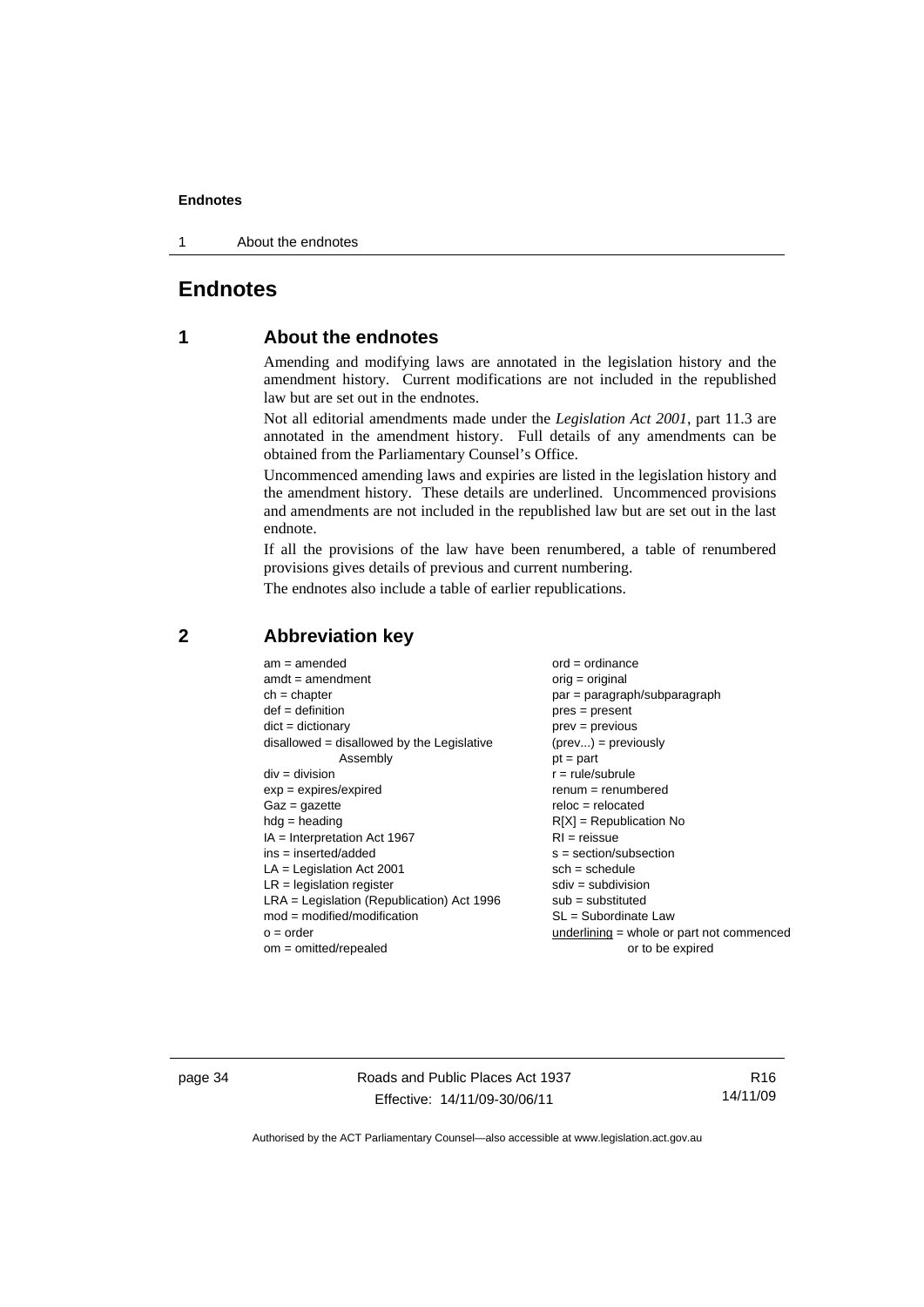### **3 Legislation history**

This Act was originally a Commonwealth ordinance—the *Roads and Public Places Ordinance 1937* No 24 (Cwlth).

The *Australian Capital Territory (Self-Government) Act 1988* (Cwlth), s 34 (4) converted most former Commonwealth ordinances in force in the ACT into ACT enactments. This allowed the ACT Legislative Assembly to amend and repeal the laws. This Act was converted into an ACT enactment on 11 May 1989 (selfgovernment day).

As with most ordinances in force in the ACT, the name was changed from *Ordinance* to *Act* by the *Self-Government (Citation of Laws) Act 1989* No 21, s 5 on 11 May 1989 (self-government day).

Before 11 May 1989, ordinances commenced on their notification day unless otherwise stated (see *Seat of Government (Administration) Act 1910* (Cwlth), s 12).

### **Legislation before becoming Territory enactment**

### **Roads and Public Places Act 1937 No 24**

notified 16 December 1937 commenced 16 December 1937

### as amended by

**Ordinances Revision Ordinance 1959 No 21**  notified 23 December 1959 commenced 31 December 1959

**Ordinances Revision (Decimal Currency) Ordinance 1966 No 19**  notified 23 December 1966 commenced 23 December 1966

### **Roads and Public Places (Amendment) Ordinance 1976 No 72**  notified 30 December 1976 commenced 30 December 1976

### **Roads and Public Places (Amendment) Ordinance 1983 No 15**  notified 27 July 1983 commenced 10 August 1983 (Cwlth Gaz 1983 No S172)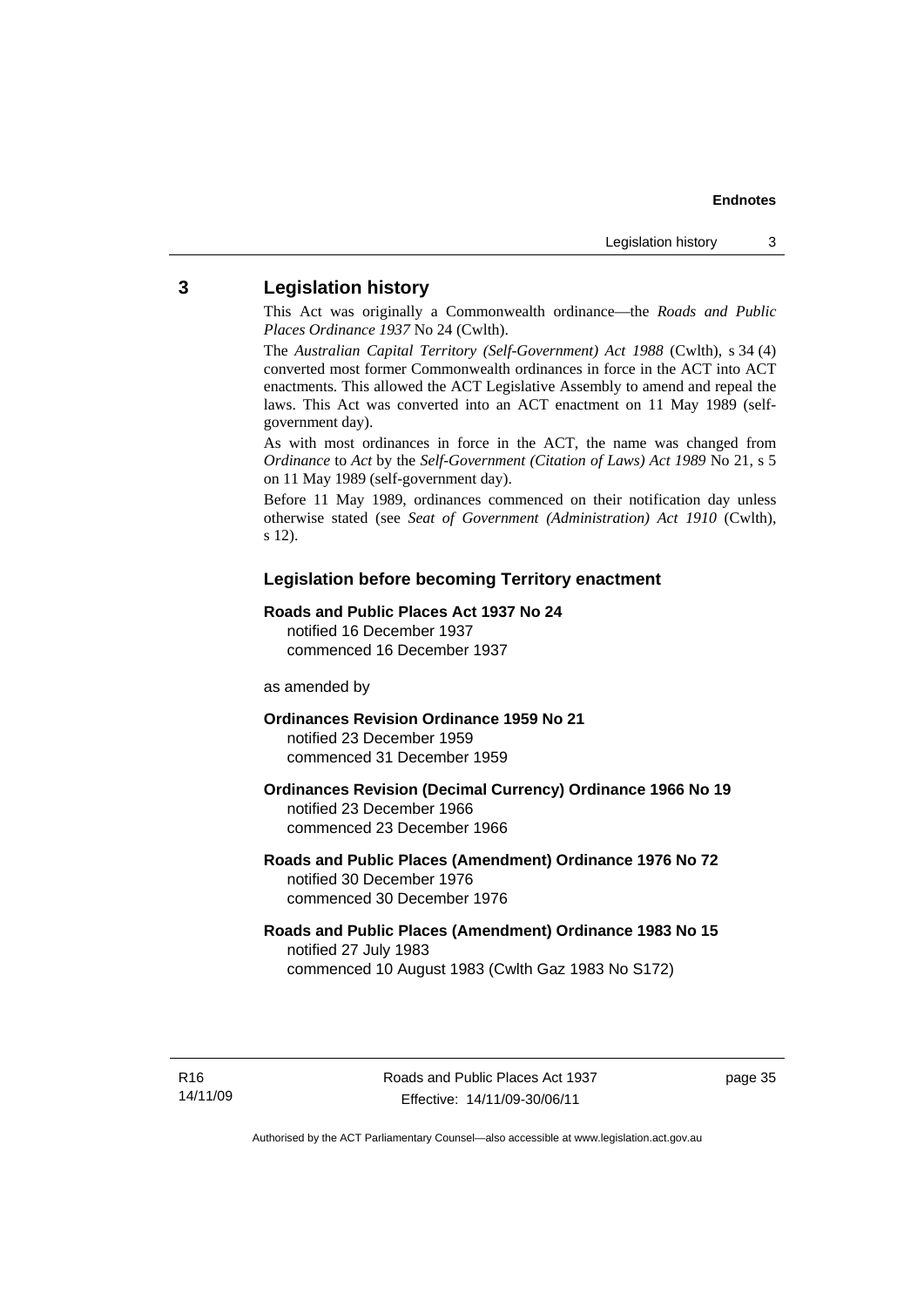3 Legislation history

## **Roads and Public Places (Amendment) Ordinance 1987 No 64**

notified 6 November 1987 commenced 6 November 1987

### **Self-Government (Consequential Amendments) Ordinance 1989 No 38 sch1**

notified 10 May 1989 (Cwlth Gaz 1989 No S160) s 1, s 2 commenced 10 May 1989 (s 2 (1)) sch 1 commenced 11 May 1989 (s 2 (2) and see Cwlth Gaz 1989 No S164)

### **Legislation after becoming Territory enactment**

### **Acts Revision (Position of Crown) Act 1993 No 44 s 3**

notified 27 August 1993 (Gaz 1993 No S165) commenced 27 August 1993 (s 2)

### **Administrative Appeals (Consequential Amendments) Act 1994 No 60 sch 1**

notified 11 October 1994 (Gaz 1994 No S197)

s 1, s 2 commenced 11 October 1994 (s 2 (1))

sch 1 commenced 14 November 1994 (s 2 (2) and see Gaz 1994 No S250)

### **Statute Law Revision (Penalties Act 1994 No 81 sch**

notified 29 November 1994 (Gaz 1994 No S253) s 1, s 2 commenced 29 November 1994 (s 2 (1)) sch commenced 29 November 1994 (s 2 (2) and Gaz 1994 No S269)

### **Statutory Offices (Miscellaneous Provisions) Act 1994 No 97 sch pt 1**

notified 15 December 1994 (Gaz No S280) s 1, s 2 commenced 15 December 1994 (s 2 (1)) sch pt 1 commenced 15 December 1994 (s 2 (2) and Gaz 1994 No S293)

### **Roads and Public Places (Amendment) Act 1997 No 63**

notified 9 October 1997 (Gaz 1997 No S300) ss 1-3 commenced 9 October 1997 (s 2 (1)) remainder commenced 27 October 1997 (s 2 (2) and Gaz 1997 No S326)

page 36 Roads and Public Places Act 1937 Effective: 14/11/09-30/06/11

R16 14/11/09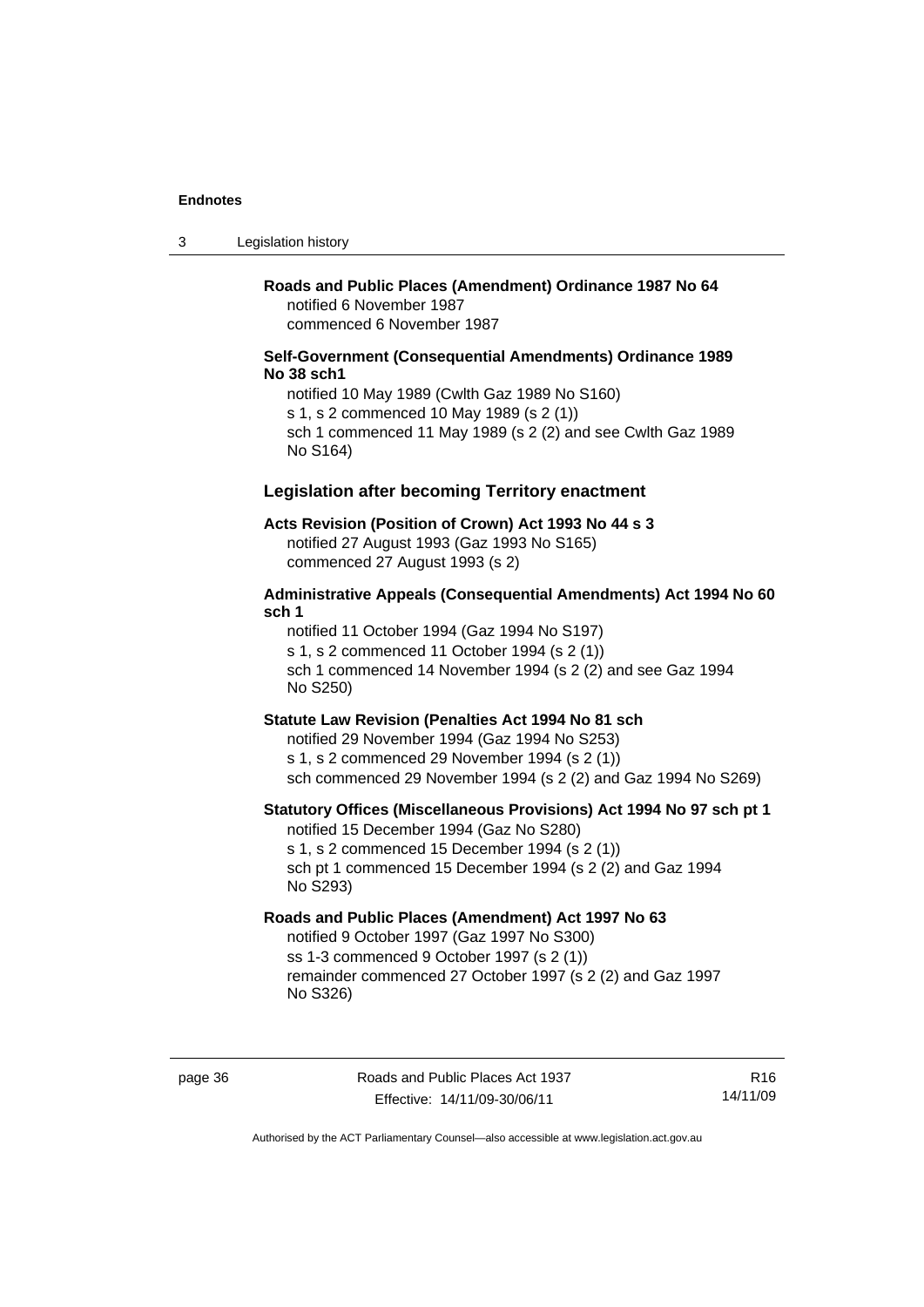### **Roads and Public Places (Amendment) Act 1998 No 56**

notified 27 November 1998 (Gaz 1998 No S207) ss 1-3 commenced 27 November 1998 (s 2 (1)) s 11 (part) commenced 5 February 1999 (s 2 (2) and Gaz 1999 No S5) remainder commenced 27 May 1999 (s 2 (3))

### **Legislation Amendment Act 2002 No 11 pt 2.43**

notified LR 27 May 2002 s 1, s 2 commenced 27 May 2002 (LA s 75) pt 2.43 commenced 28 May 2002 (s 2 (1))

### **Statute Law Amendment Act 2002 No 30 pt 3.62**

notified LR 16 September 2002 s 1, s 2 taken to have commenced 19 May 1997 (LA s 75 (2))

pt 3.62 commenced 17 September 2002 (s 2 (1))

### **Hawkers Act 2003 A2003-10 sch 1**

notified LR 27 March 2003 s 1, s 2 commenced 27 March 2003 (LA s 75 (1)) sch 1 commenced 27 September 2003 (s 2 and LA s 79)

### **Land (Planning and Environment) (Compliance) Amendment Act 2003 A2003-34 pt 4**

notified LR 7 July 2003 s 1, s 2 commenced 7 July 2003 (LA s 75 (1)) pt 4 commenced 1 September 2003 (s 2 and CN2003-8)

### **Roads and Public Places (Vandalism) Amendment Act 2004 A2004-46**

notified LR 11 August 2004 s 1, s 2 commenced 11 August 2004 (LA s 75 (1)) remainder commenced 13 September 2004 (s 2 and CN2004-23)

### **Heritage Act 2004 A2004-57 sch 1 pt 1.10**

notified LR 9 September 2004 s 1, s 2 commenced 9 September 2004 (LA s 75 (1)) sch 1 pt 1.10 commenced 9 March 2005 (s 2 and LA s 79)

### **Statute Law Amendment Act 2005 A2005-20 sch 3 pt 3.52**

notified LR 12 May 2005 s 1, s 2 taken to have commenced 8 March 2005 (LA s 75 (2)) sch 3 pt 3.52 commenced 2 June 2005 (s 2 (1))

page 37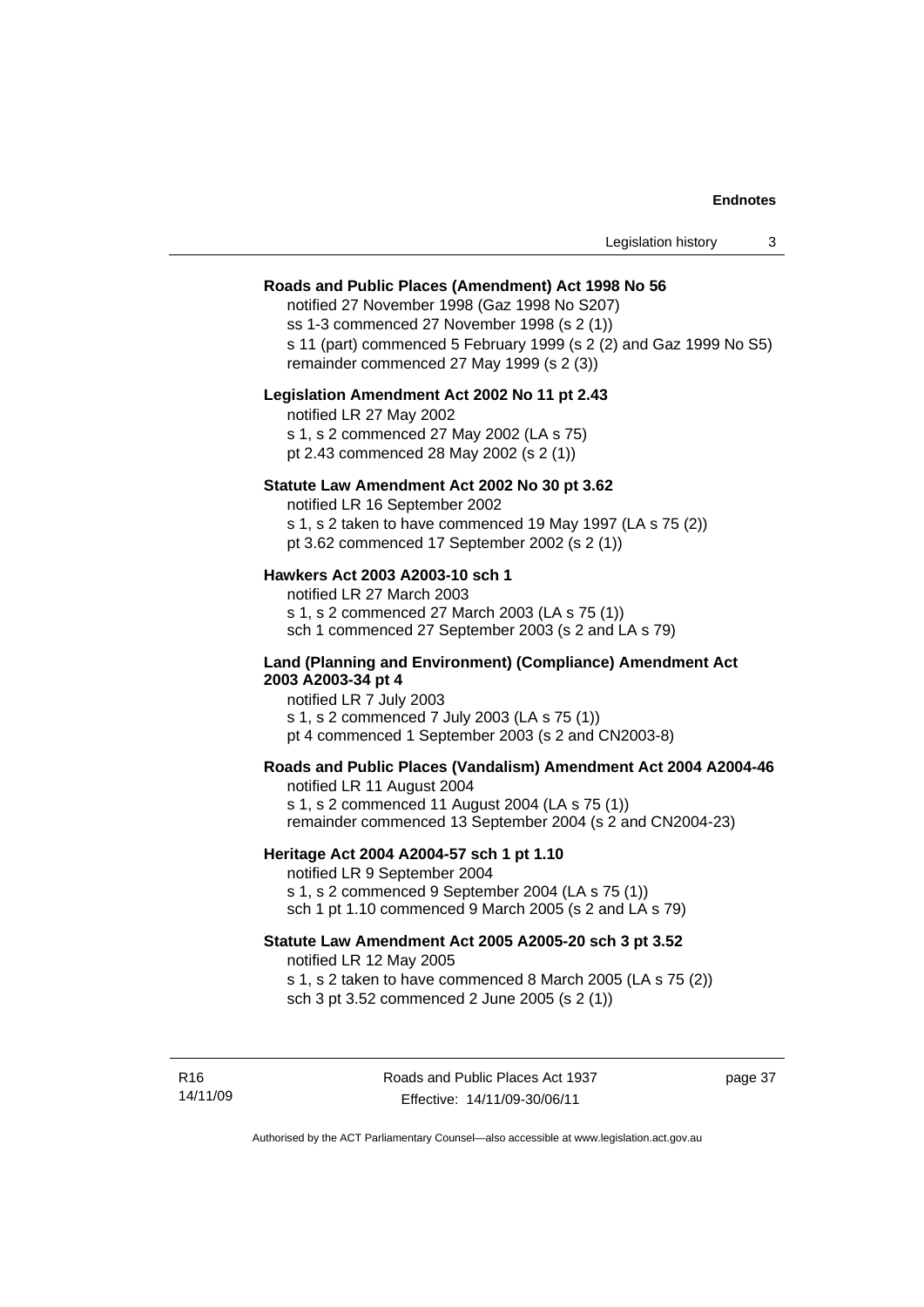| 4 | Amendment history |
|---|-------------------|
|---|-------------------|

### **Tree Protection Act 2005 A2005-51 sch 1 pt 1.4**

notified LR 29 September 2005 s 1, s 2 commenced 29 September 2005 (LA s 75 (1)) sch 1 pt 1.4 commenced 29 March 2006 (s 2 and LA s 79)

### **Statute Law Amendment Act 2007 A2007-3 sch 3 pt 3.87**

notified LR 22 March 2007 s 1, s 2 taken to have commenced 1 July 2006 (LA s 75 (2)) sch 3 pt 3.87 commenced 12 April 2007 (s 2 (1))

### **Planning and Development (Consequential Amendments) Act 2007 A2007-25 sch 1 pt 1.27**

notified LR 13 September 2007 s 1, s 2 commenced 13 September 2007 (LA s 75 (1)) sch 1 pt 1.27 commenced 31 March 2008 (s 2 and see Planning and Development Act 2007 A2007-24, s 2 and CN2008-1)

### **ACT Civil and Administrative Tribunal Legislation Amendment Act 2008 (No 2) A2008-37 sch 1 pt 1.90**

notified LR 4 September 2008

s 1, s 2 commenced 4 September 2008 (LA s 75 (1))

sch 1 pt 1.90 commenced 2 February 2009 (s 2 (1) and see ACT Civil and Administrative Tribunal Act 2008 A2008-35, s 2 (1) and CN2009-2)

### **Roads and Public Places Amendment Act 2009 A2009-13**

notified LR 14 May 2009

s 1, s 2 commenced 14 May 2009 (LA s 75 (1)) remainder commenced 14 November 2009 (s 2 and LA s 79)

### **Statute Law Amendment Act 2009 A2009-20 sch 3 pt 3.64**

notified LR 1 September 2009 s 1, s 2 commenced 1 September 2009 (LA s 75 (1)) sch 3 pt 3.64 commenced 22 September 2009 (s 2)

### **4 Amendment history**

#### **Short title**

short title am 1989 No 38

**Name of Act** 

s 1 sub 2002 No 30 amdt 3.663

page 38 Roads and Public Places Act 1937 Effective: 14/11/09-30/06/11

R16 14/11/09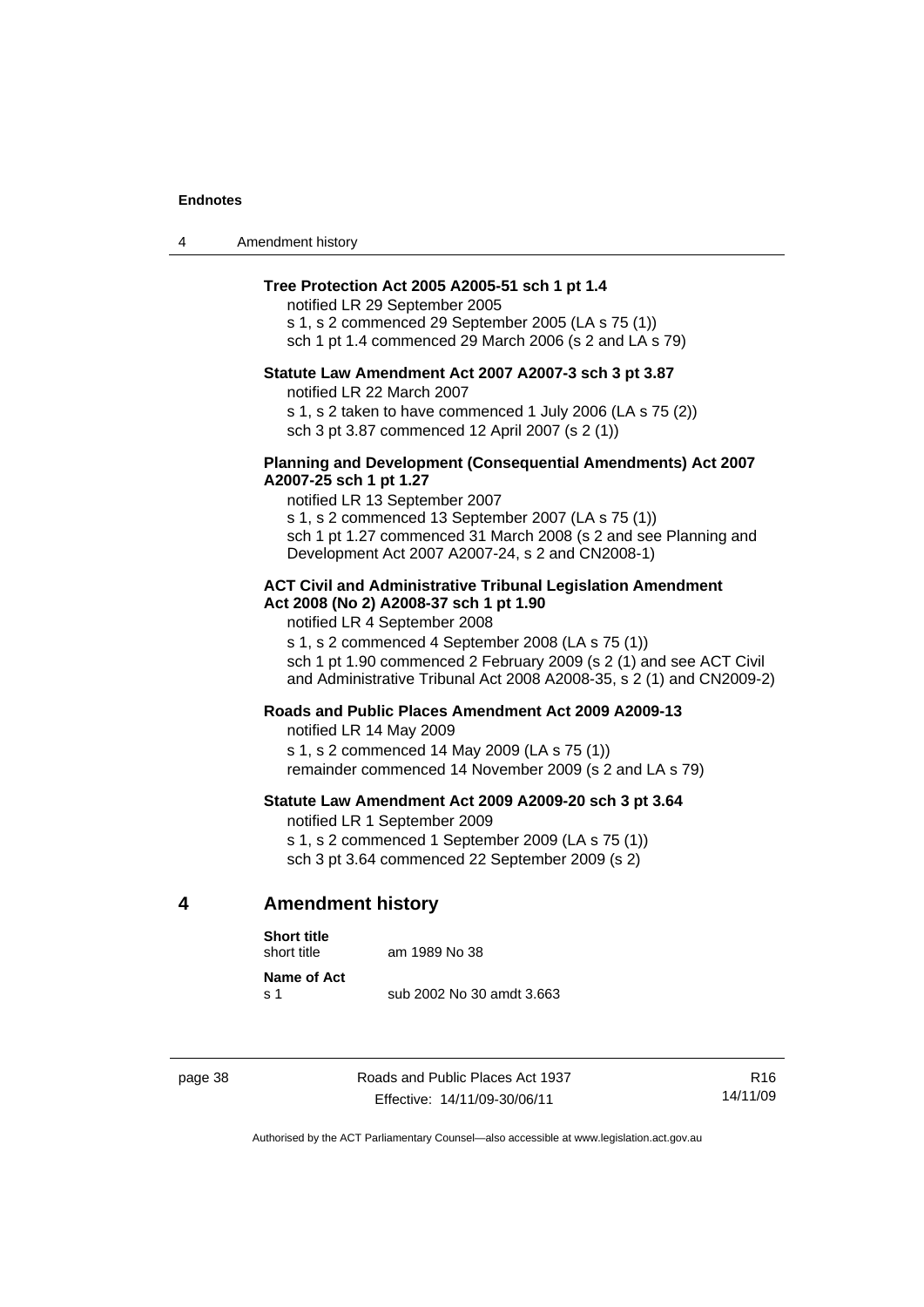|                 | <b>Dictionary</b><br>s 2                       | am A2007-3 amdt 3.456<br>def authorized officer am 1989 No 38<br>om 1994 No 97 sch pt 1<br>def code of practice ins 1998 No 56 s 4<br>om 2002 No 30 amdt 3.664<br>def <i>determined fee</i> ins 1997 No 63 s 4<br>om 2002 No 30 amdt 3.664<br>def <i>object</i> ins 1998 No 56 s 4<br>om 2002 No 30 amdt 3.664<br>def <i>permit</i> ins 1976 No 72<br>om 2002 No 30 amdt 3.664<br>def <b>public place</b> am 1989 No 38; 1998 No 56 s 4<br>om 2002 No 30 amdt 3.664<br>def <i>public road</i> am 1959 No 21; 1989 No 38<br>om 2002 No 30 amdt 3.664<br>def <i>retention area</i> ins 1998 No 56 s 4<br>om 2002 No 30 amdt 3.664<br>def roads and public places officer ins 1994 No 97 sch pt 1<br>om 2002 No 30 amdt 3.664<br>def sign ins 1998 No 56 s 4<br>om 2002 No 30 amdt 3.664 |         |
|-----------------|------------------------------------------------|---------------------------------------------------------------------------------------------------------------------------------------------------------------------------------------------------------------------------------------------------------------------------------------------------------------------------------------------------------------------------------------------------------------------------------------------------------------------------------------------------------------------------------------------------------------------------------------------------------------------------------------------------------------------------------------------------------------------------------------------------------------------------------------|---------|
|                 | s 2AA                                          | Offences against Act-application of Criminal Code etc<br>ins A2004-46 s 4<br>am A2009-13 s 4                                                                                                                                                                                                                                                                                                                                                                                                                                                                                                                                                                                                                                                                                          |         |
|                 | <b>Notes</b><br>s 2A                           | ins 1993 No 44 sch 1<br>sub 2002 No 11 amdt 2.88; 2002 No 30 amdt 3.664                                                                                                                                                                                                                                                                                                                                                                                                                                                                                                                                                                                                                                                                                                               |         |
|                 | <b>Application of Act to Territory</b><br>s 2B | ins 1994 No 97 sch pt 1<br>sub 2002 No 30 amdt 3.664                                                                                                                                                                                                                                                                                                                                                                                                                                                                                                                                                                                                                                                                                                                                  |         |
|                 | Road and public places officers<br>s 2C        | ins 2002 No 30 amdt 3.664                                                                                                                                                                                                                                                                                                                                                                                                                                                                                                                                                                                                                                                                                                                                                             |         |
|                 | Level of roads<br>s 3                          | am 1994 No 97 sch pt 1; am 2002 No 30 amdt 3.665,<br>amdt 3.666                                                                                                                                                                                                                                                                                                                                                                                                                                                                                                                                                                                                                                                                                                                       |         |
|                 | <b>Temporary closing of roads</b><br>s 4       | am 1994 No 81 sch; 1994 No 97 sch pt 1; 1998 No 56                                                                                                                                                                                                                                                                                                                                                                                                                                                                                                                                                                                                                                                                                                                                    |         |
|                 | Temporary roads<br>s 5                         | am 1994 No 81 sch; 1994 No 97 sch pt 1; 1998 No 56;<br>R2 LRA; ss renum R3 LA; 2002 No 30 amdt 3.667                                                                                                                                                                                                                                                                                                                                                                                                                                                                                                                                                                                                                                                                                  |         |
|                 | Drains for surface water<br>s 6                | am 2002 No 30 amdt 3.668                                                                                                                                                                                                                                                                                                                                                                                                                                                                                                                                                                                                                                                                                                                                                              |         |
| R16<br>14/11/09 |                                                | Roads and Public Places Act 1937<br>Effective: 14/11/09-30/06/11                                                                                                                                                                                                                                                                                                                                                                                                                                                                                                                                                                                                                                                                                                                      | page 39 |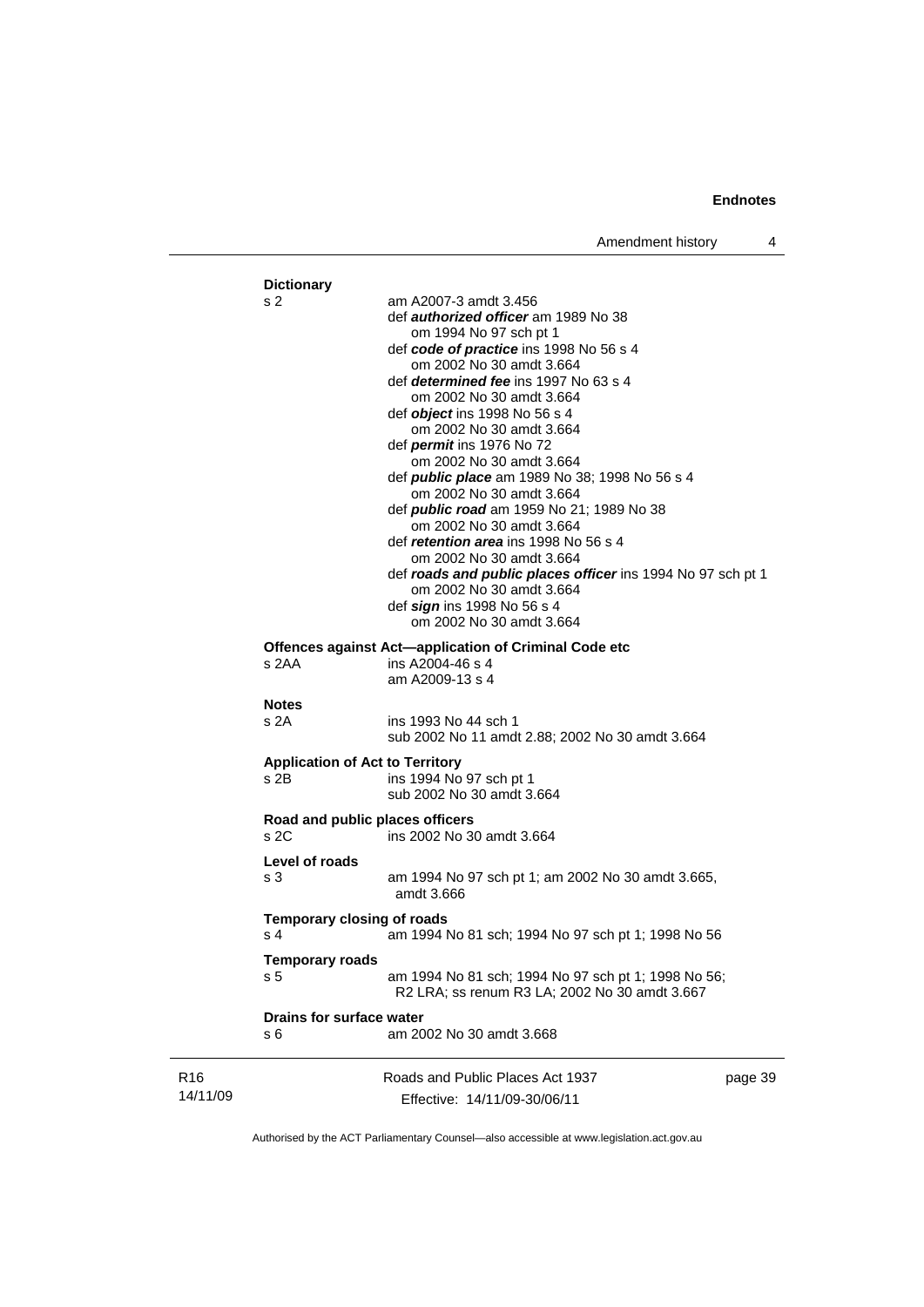| 4       | Amendment history                             |                                                                                                                                                                        |                             |
|---------|-----------------------------------------------|------------------------------------------------------------------------------------------------------------------------------------------------------------------------|-----------------------------|
|         | s 7                                           | Damage to or interference with public places and property on them<br>am 1989 No 38; 1994 No 81 sch; 1994 No 97 sch pt 1; 1998<br>No 56; 2002 No 30 amdt 3.669          |                             |
|         | s 8                                           | Construction of culverts etc in public places<br>am 1976 No 72; 1994 No 81 sch; 1994 No 97 sch pt 1; 1998<br>No 56; 2002 No 30 amdt 3.669                              |                             |
|         |                                               | Permission to place culverts etc across, and to interfere with the surfaces of,                                                                                        |                             |
|         | public places<br>s 9                          | am 1976 No 72; 1983 No 15; 1994 No 97 sch pt 1; 1997 No 63<br>sub 2002 No 30 amdt 3.670                                                                                |                             |
|         | <b>Determination of fees</b><br>s 9A          | ins 1983 No 15<br>sub 1997 No 63; 2002 No 30 amdt 3.671                                                                                                                |                             |
|         | s 10                                          | Excavations etc on public places to be lighted<br>am 1966 No 19; 1976 No 72; 1994 No 81 sch; 1998 No 56;<br>2002 No 30 amdt 3.672                                      |                             |
|         | <b>Alignment marks etc</b><br>s 11            | am 1989 No 38; 1994 No 81 sch; 1998 No 56                                                                                                                              |                             |
|         | s 12                                          | <b>Exhibition of advertisements or notices</b><br>am 1976 No 72; 1989 No 38; 1994 No 81 sch; 1994 No 97<br>sch pt 1; 2002 No 30 amdt 3.673                             |                             |
|         | s 12A                                         | Code of practice for movable signs<br>ins 1998 No 56<br>sub 2002 No 30 amdt 3.674                                                                                      |                             |
|         | Contents of code of practice<br>s 12B         | ins 1998 No 56                                                                                                                                                         |                             |
|         | Failure to comply with code<br>s 12C          | ins 1998 No 56<br>am 2002 No 30 amdt 3.675                                                                                                                             |                             |
|         | <b>Indemnification of Territory</b><br>s 12D  | ins 1998 No 56                                                                                                                                                         |                             |
|         | s 12E                                         | Removal of abandoned vehicles from public places<br>ins 1998 No 56<br>om 2002 No 30 amdt 3.676<br>ins A2004-46 s 5<br>am A2005-20 amdt 3.341, amdt 3.342; A2009-13 s 5 |                             |
|         | <b>Retaining abandoned vehicles</b><br>s 12EA | ins A2009-13 s 6                                                                                                                                                       |                             |
|         | s 12EB                                        | Removing, defacing or interfering with notices<br>ins A2009-13 s 6                                                                                                     |                             |
| page 40 |                                               | Roads and Public Places Act 1937<br>Effective: 14/11/09-30/06/11                                                                                                       | R <sub>16</sub><br>14/11/09 |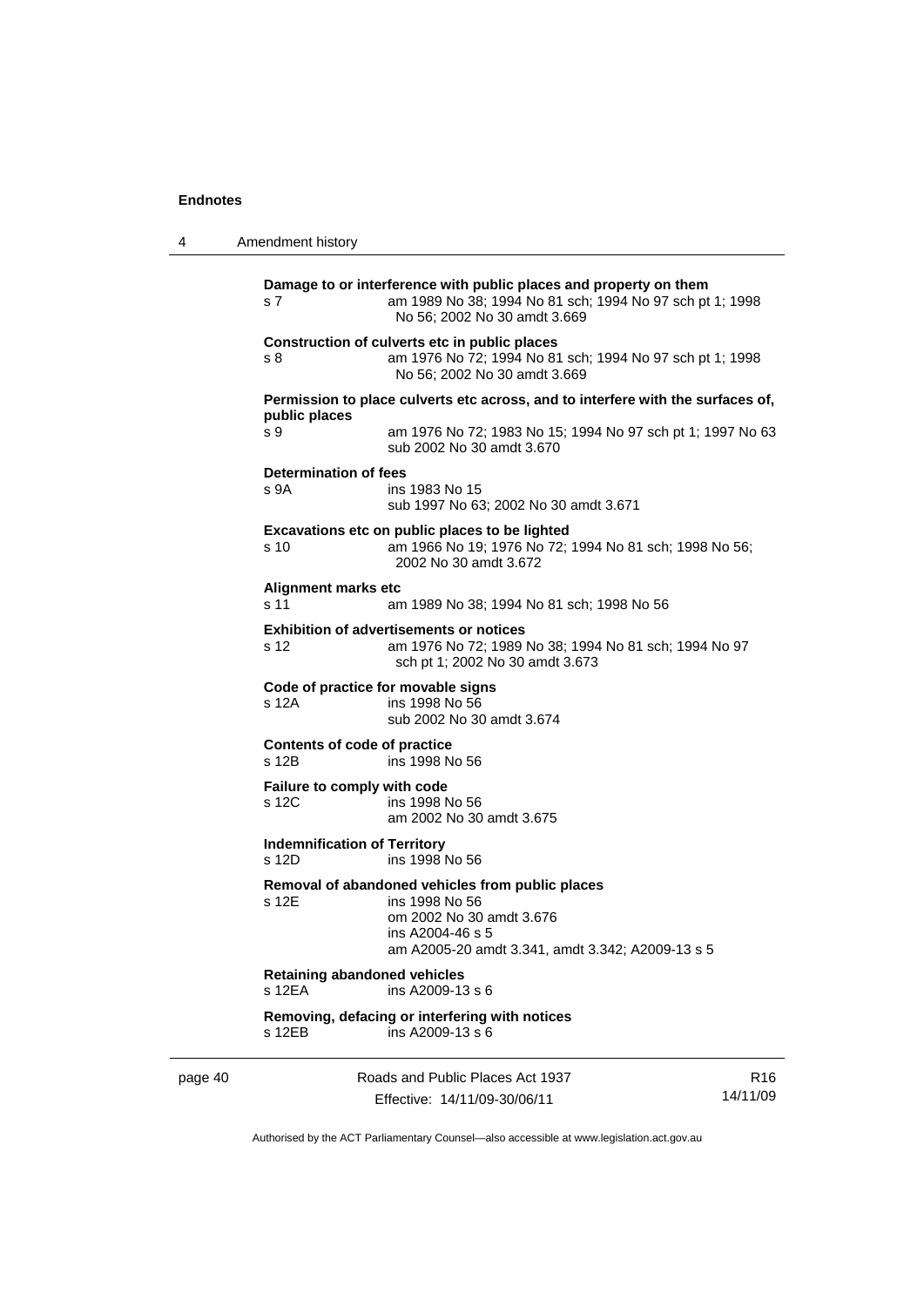## **Failure to provide information about abandoned vehicles**<br>s 12F orig s 12F renum as s 12G

| s 12F | orig s 12F renum as s 12G |
|-------|---------------------------|
|       | ins A2004-46 s 5          |
|       | sub A2009-13 s 7          |

### **Removal of signs and other items from public places**

| s 12G hdg | (prev s 12F hdg) sub A2004-46 s 6                |
|-----------|--------------------------------------------------|
| s 12G     | orig s 12G renum as s 12I                        |
|           | (prev s 12F) ins 1998 No 56                      |
|           | am 2002 No 30 amdt 3.677                         |
|           | renum as s 12G A2004-46 s 6                      |
|           | am A2004-46 s 7; A2009-20 amdt 3.176, amdt 3.177 |
|           |                                                  |

#### **Disposal of items removed under sections 12E and 12G**

| s 12H | ins A2004-46 s 7     |
|-------|----------------------|
|       | am A2009-13 s 8, s 9 |

### **Prescribed objects—s 12G (4), def of** *prescribed object*

| s 12l hdg | (prev s 12G hdg) sub A2004-46 s 8 |
|-----------|-----------------------------------|
| s 12I     | (prev s 12G) ins 1998 No 56       |
|           | sub 2002 No 30 amdt 3.678         |
|           | renum as s 12l A2004-46 s 8       |

#### **Tress etc overhanging public places**

s 13 am 1994 No 81 sch; 1994 No 97 sch pt 1; 1998 No 56; ss renum R3 LA; 2002 No 30 amdt 3.679; amdt 3.680; A2005-51 amdt 1.22; A2009-20 amdt 3.178

**Repair of damage to public places**  s 14 am 1976 No 72; 1989 No 38; 1994 No 97 sch pt 1

## **Graffiti removal on leased land**<br>s 14A **ins A2004-46**

 $ins A2004-46 s 9$ 

**Graffiti removal—liability of the Territory**  s 14B ins A2004-46 s 9

## **Penalties**

am 1966 No 19 sub 1976 No 72 om 1994 No 81 sch

**Objects in public places** 

s 15A ins 1976 No 72 am A2003-34 s 15; A2003-10 amdt 1.1

### **Application for permit**

s 15B ins 1976 No 72

#### **Placement of objects affecting heritage significance**  ins A2004-57 amdt 1.55

R16 14/11/09 Roads and Public Places Act 1937 Effective: 14/11/09-30/06/11

page 41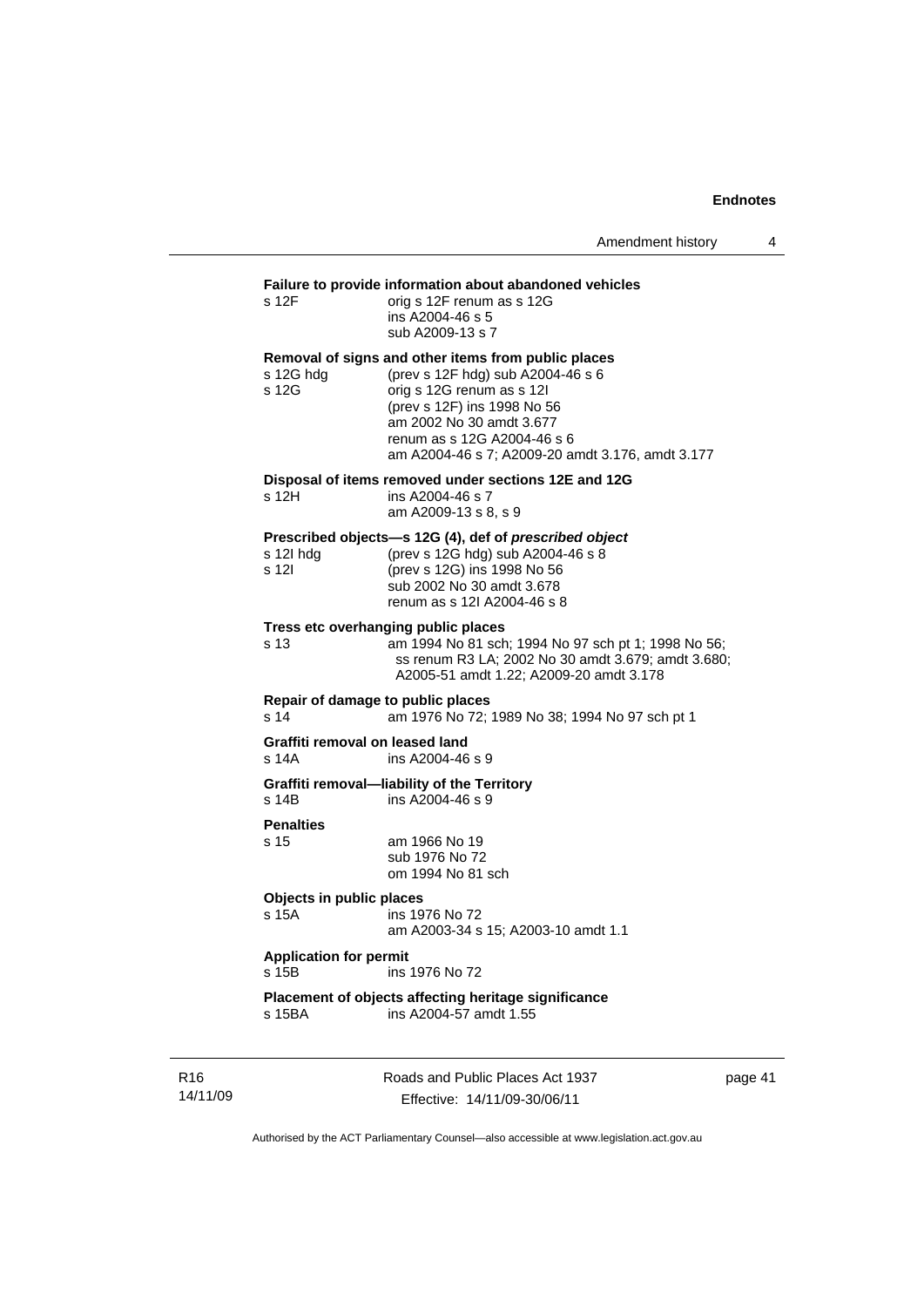4 Amendment history

**Grant or refusal of permit**  s 15C ins 1976 No 72 am A2009-20 amdt 3.179 **Grant of permit—conditions**  S 15D hdg sub A2009-20 amdt 3.180 s15D ins 1976 No 72 am A2009-20 amdt 3.180, amdt 3.181 **Grant of permit**  s 15E ins 1976 No 72 am 1997 No 63; 2002 No 30 amdt 3.681, amdt 3.682 **Cancellation of permit**  s 15F ins 1976 No 72 **Review by ACAT**  s 15G ins 1976 No 72 am 1989 No 38; 1994 No 60 sch 1; 2002 No 30 amdt 3.683, amdt 3.684 sub A2008-37 amdt 1.427 **Rights of holder of permit**  ins 1976 No 72 am A2009-20 amdt 3.182 **Term of permit**  s 15J ins 1976 No 72 **Renewal of permit**  s 15K ins 1976 No 72 am 1997 No 63; 2002 No 30 amdt 3.685 **Loss or destruction of permit**  s 15L ins 1976 No 72 **Notice to remove object**  s 15M ins 1976 No 72 am 2002 No 30 amdt 3.686; A2009-20 amdt 3.183, amdt 3.184 **Removal of objects by Territory**  s 15N ins 1976 No 72 am 1989 No 38; 2002 No 30 amdt 3.686; A2009-20 amdt 3.185 **Disposal of objects by Territory**  s 15P ins 1976 No 72 am 1989 No 38; 2002 No 30 amdt 3.687; A2009-20 amdt 3.185

page 42 Roads and Public Places Act 1937 Effective: 14/11/09-30/06/11

R16 14/11/09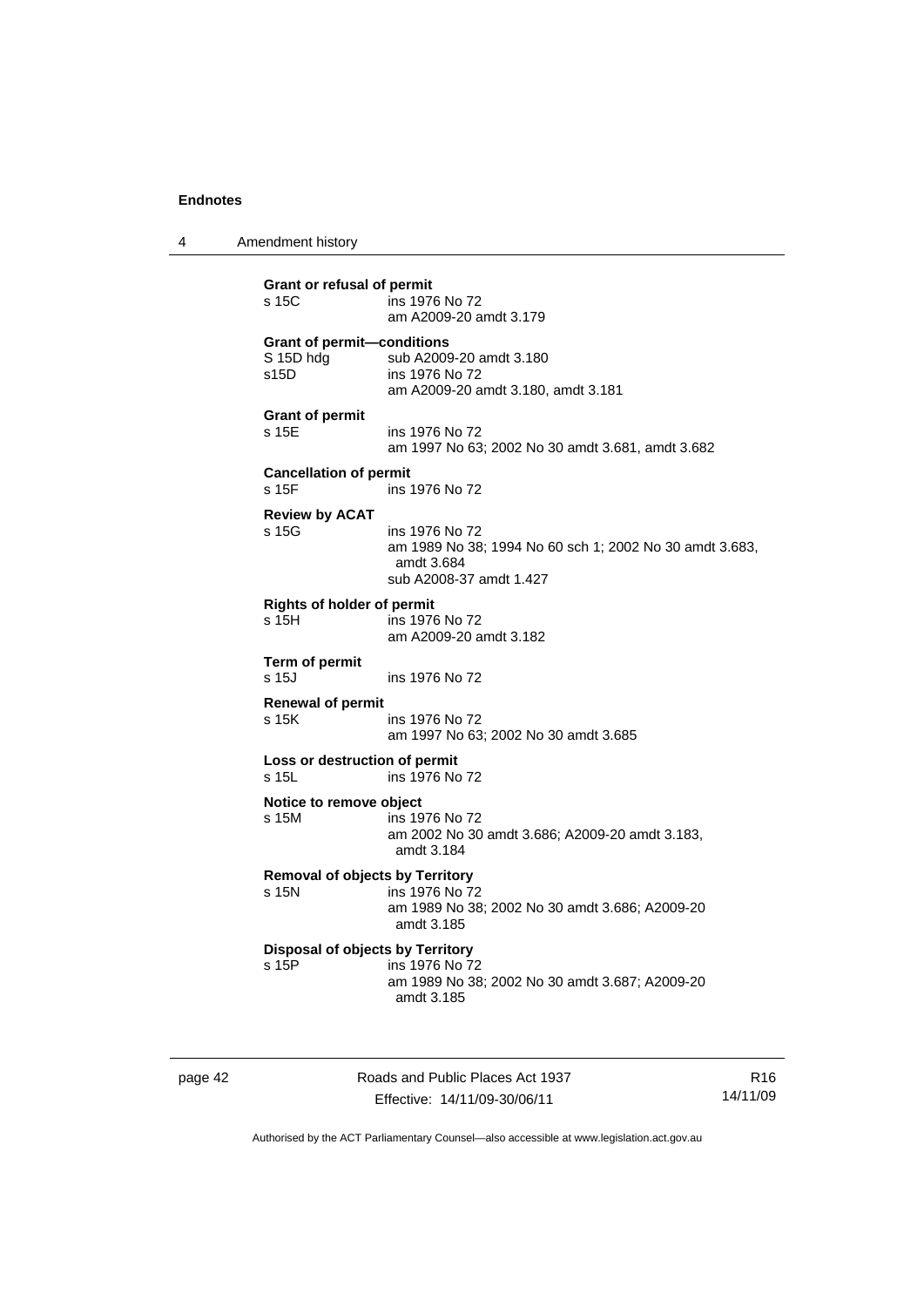| <b>Manner of giving notices</b> |                                                                          |
|---------------------------------|--------------------------------------------------------------------------|
| s 15Q                           | ins 1976 No 72<br>om 2002 No 30 amdt 3.688                               |
|                                 |                                                                          |
| <b>Change of address</b>        |                                                                          |
| s 15R                           | ins 1976 No 72                                                           |
|                                 | am 1994 No 81 sch; 1998 No 56; 2002 No 30 amdt 3.689                     |
| <b>Approved forms</b>           |                                                                          |
| s 15S                           | ins 1987 No 64                                                           |
|                                 | om 1989 No 38                                                            |
|                                 | ins 2002 No 30 amdt 3.690                                                |
|                                 | Occupation etc of public land under Planning and Development Act licence |
| s 15T hdg                       | sub A2007-25 amdt 1.162                                                  |
| s 15T                           | ins 1987 No 64                                                           |
|                                 | om 1989 No 38                                                            |
|                                 | ins A2003-34 s 16                                                        |
|                                 | am A2007-25 amdt 1.163                                                   |
|                                 | Occupation etc of public land under Hawkers Act licence                  |
| s 15U                           | ins A2003-10 amdt 1.2                                                    |
|                                 | am A2004-46 s 10                                                         |
| <b>Regulation-making power</b>  |                                                                          |
| s 16                            | am 1989 No 38                                                            |
|                                 | sub 2002 No 30 amdt 3.690                                                |
| <b>Reviewable decisions</b>     |                                                                          |
| sch 1                           | ins A2008-37 amdt 1.428                                                  |
|                                 |                                                                          |
| <b>Dictionary</b>               | ins 2002 No 30 amdt 3.691                                                |
| dict                            | am A2004-46 s 11; A2008-37 amdt 1.429                                    |
|                                 | def code of practice ins 2002 No 30 amdt 3.691                           |
|                                 | def <i>obiect</i> ins 2002 No 30 amdt 3.691                              |
|                                 | def owner ins 2002 No 30 amdt 3.691                                      |
|                                 | sub A2009-13 s 10                                                        |
|                                 | def permit ins 2002 No 30 amdt 3.691                                     |
|                                 | def <i>public place</i> ins 2002 No 30 amdt 3.691                        |
|                                 | am A2009-20 amdt 3.186                                                   |
|                                 | def <i>public road</i> ins 2002 No 30 amdt 3.691                         |
|                                 | def registered operator ins A2009-13 s 11                                |
|                                 | def retention area ins 2002 No 30 amdt 3.691                             |
|                                 | sub A2007-3 amdt 3.457                                                   |
|                                 | def roads and public places officer ins 2002 No 30                       |
|                                 | amdt 3.691                                                               |
|                                 | def sign ins 2002 No 30 amdt 3.691<br>def vehicle ins A2004-46 s 12      |
|                                 |                                                                          |

R16 14/11/09 Roads and Public Places Act 1937 Effective: 14/11/09-30/06/11

page 43